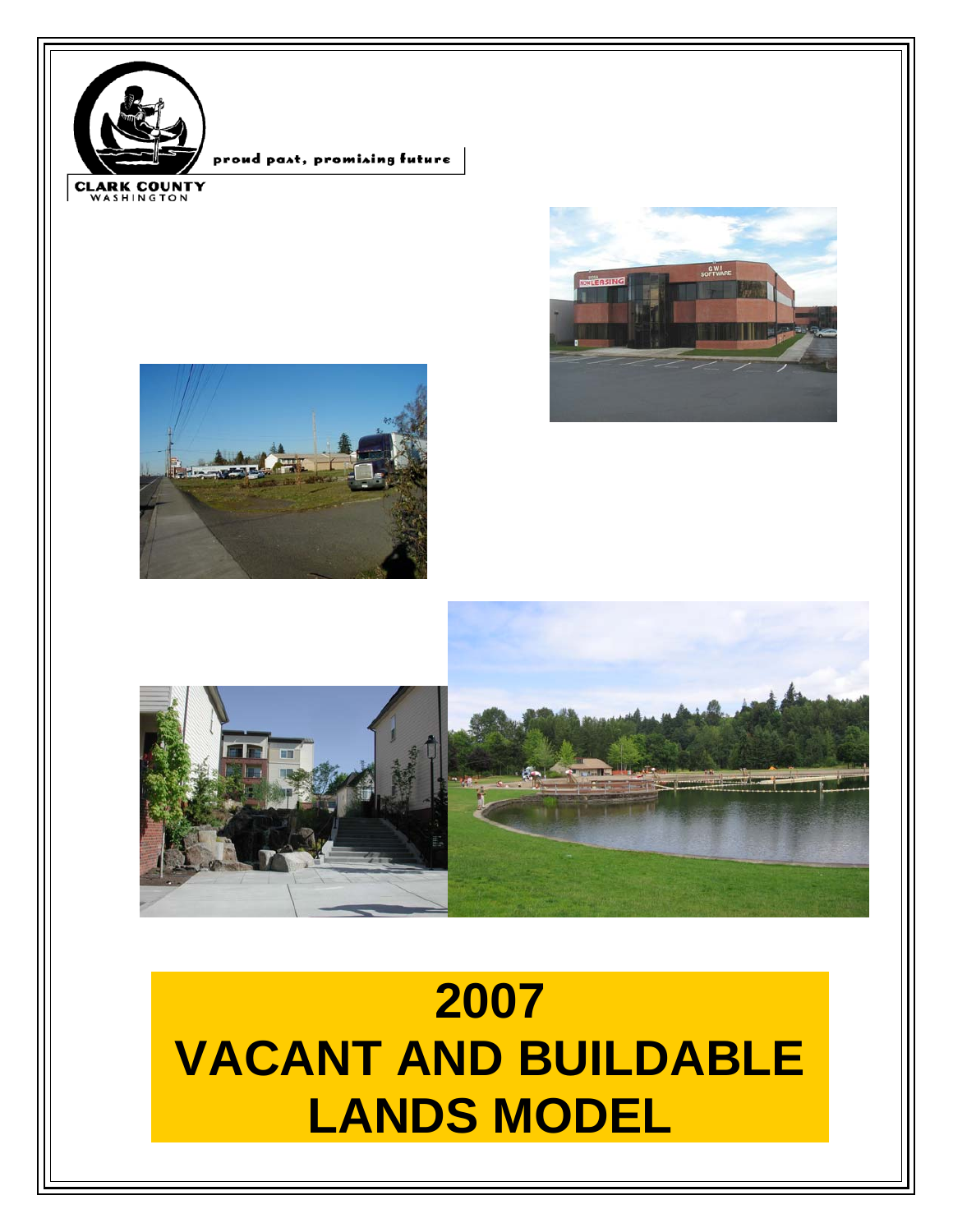## **The Vacant and Buildable Lands Model**

This appendix describes the process that classifies parcels as either vacant or underutilized under various categories, and gives the gross and net results for each UGA by residential, commercial and industrial land use types. In addition it presents information on the assumptions that are applied as part of the planning process, but that are not analyzed here as part of the monitoring document.

## **Introduction**

In 1992, Clark County began the Vacant Lands analysis to determine the potential capacity of urban growth areas to accommodate projected growth for the next 20 years. County staff met with interested parties from the development and environmental community to examine criteria to compute the supply of land available for development within each urban growth boundary. From the process, a methodology was developed using the Clark County Assessors database and Geographic Information Systems (GIS) as the primary data sources.

Another comprehensive review of the VBLM was undertaken in 2006. This review compared the 1996 prediction to the 2006 model. The review demonstrated that for the most part the model was a good predictor of what land would develop. Major changes to the model were:

- underutilized land determination for all models was changed to a building value per acre criteria
- environmental constraints methodology was changed from a percentage of the parcel based exclusionary criteria to simply aggregating constrained land and applying higher deductions
- Industrial model was abandoned in favor of the improved commercial model. The resulting model is easier to monitor, and the calculation of underutilized is easier to understand.

In the spring of 2000, a Board of Clark County Commissioners appointed technical advisory committee (Responsible Growth Forum and Friends of Clark County) revisited this process. They reviewed the definitions for each classification of land and the assumptions.

The Vacant Buildable Lands Model consists of three parts--residential, commercial, and industrial. Below are definitions, criteria and assumptions used for the current land inventory information for this report.

#### **Residential Model**

The residential model for determining gross vacant and underutilized land classifies residentially designated parcels as follows:

- Residential Vacant
	- $\bullet$  Building value less than 13,000
	- ♦ Not tax exempt
	- ♦ Not an easement or right of way
	- ♦ Not a state assessed or institutional parcel
	- ♦ Not a mobile home park
	- ♦ Parcel greater than 5,000 square feet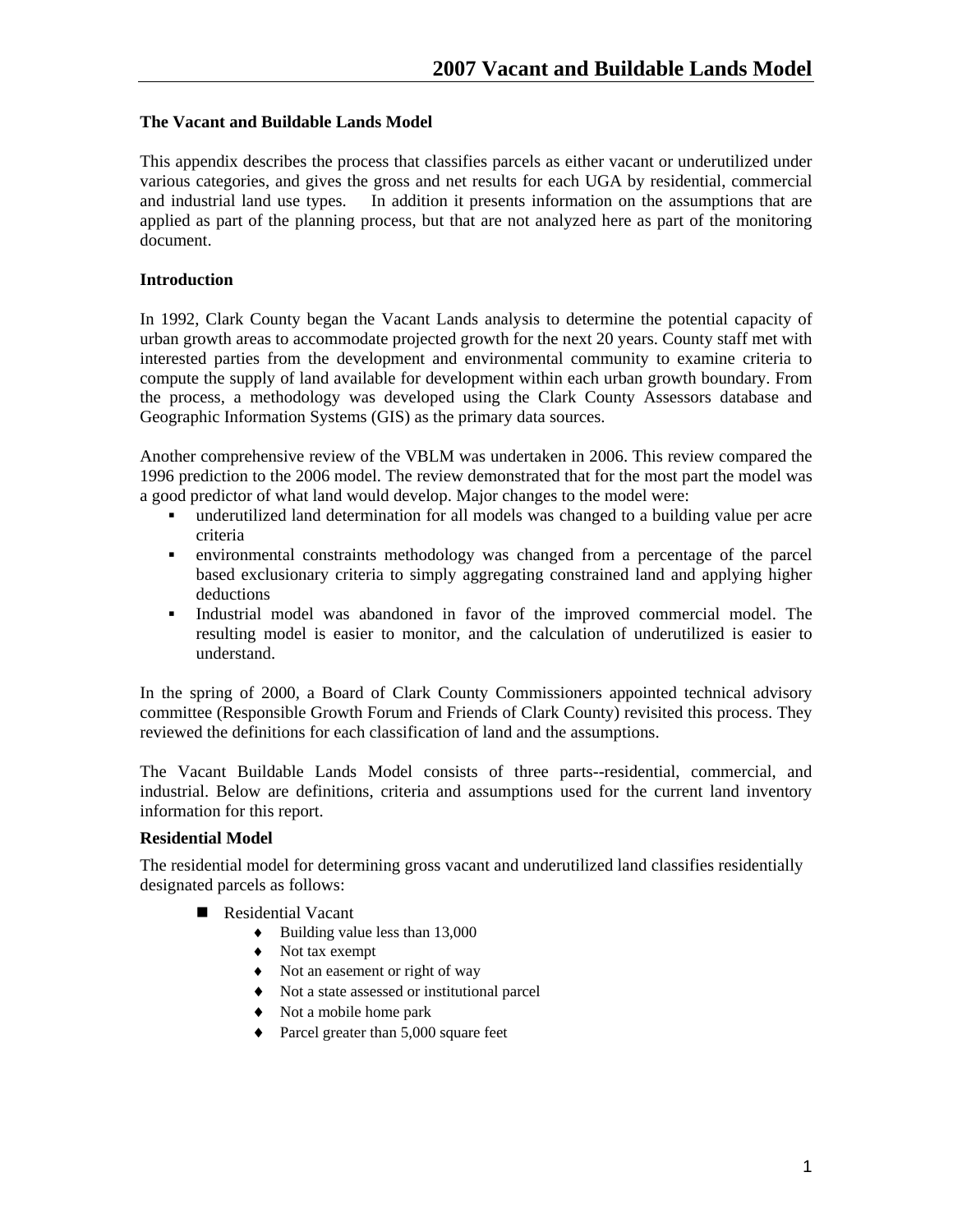- **Underutilized** 
	- ♦ Same as Vacant except building value criteria is replaced with a building value per acre criteria
	- $\bullet$  Building value per acre of land is below the 20<sup>th</sup> percentile of building value per acre for all residential parcels within all UGAs. The 20<sup>th</sup> percentile is determined each year and for each UGA alternative.
	- ♦ Parcel size greater than 1 acre.
- **Mansions and Condos** 
	- ♦ Parcel size greater than 1 acre
	- $\blacklozenge$  Building value per acre greater than the 20<sup>th</sup> percentile
- Residential Exempt
- Easements
- Constrained (Critical lands). All classifications maybe subdivided into constrained vs. not constrained. A 50% deduction is applied to constrained vacant and underutilized land in the gross to net calculation.
	- ♦ 100 year floodplain or flood fringe
	- ♦ wetlands inventory (NWI, high quality, permitted, modeled) with 100 foot buffer
	- $\bullet$  slopes greater than 15 percent ( $> 25\%$  for City of Vancouver)
	- ♦ land slide area that has active or historically unstable slopes
	- $\triangleleft$  200 foot shoreline buffers
	- hydric soils with 50 foot buffer
	- Habitat areas with 100 foot buffer
	- species area with 300 foot buffer
	- stream buffers by DNR class:
		- Type S (Shoreline): 250 feet
		- Type F (Fish bearing): 200 feet
		- Type NP (Non-fish bearing, perennial): 100 feet
		- Type NS (Non-fish bearing, seasonal): 75 feet

#### **Commercial and Industrial Models**

The commercial and industrial models classify vacant and underutilized lands as follows:

- **Vacant land** 
	- ♦ Building value less than \$67,500
	- ♦ Not "Assess With" Some parcels are accessed with other parcels. These parcels are often parking lots, or multiple parcels comprising a single development. All assessed with parcels are considered built.
	- ♦ Not Exempt.
		- ♦ Port property is exempt, and is included as a separate classification in the Industrial land model.
	- ♦ Not an Easement or right of way.
	- ♦ Parcel greater than 5,000 square feet.
- Underutilized Lands
	- ♦ Same as Vacant except building value criteria is replaced with a building value per acre criteria of less than \$50,000.
- Constrained (Critical lands). All classifications maybe subdivided into constrained vs. not constrained. A deduction is applied to constrained vacant and underutilized land in the gross to net calculation. The constrained land deduction is 20% for commercial and 50% for industrial land.
	- ♦ 100 year floodplain or flood fringe.
	- ♦ wetlands inventory (NWI, high quality, permitted, modeled) with 100 foot buffer.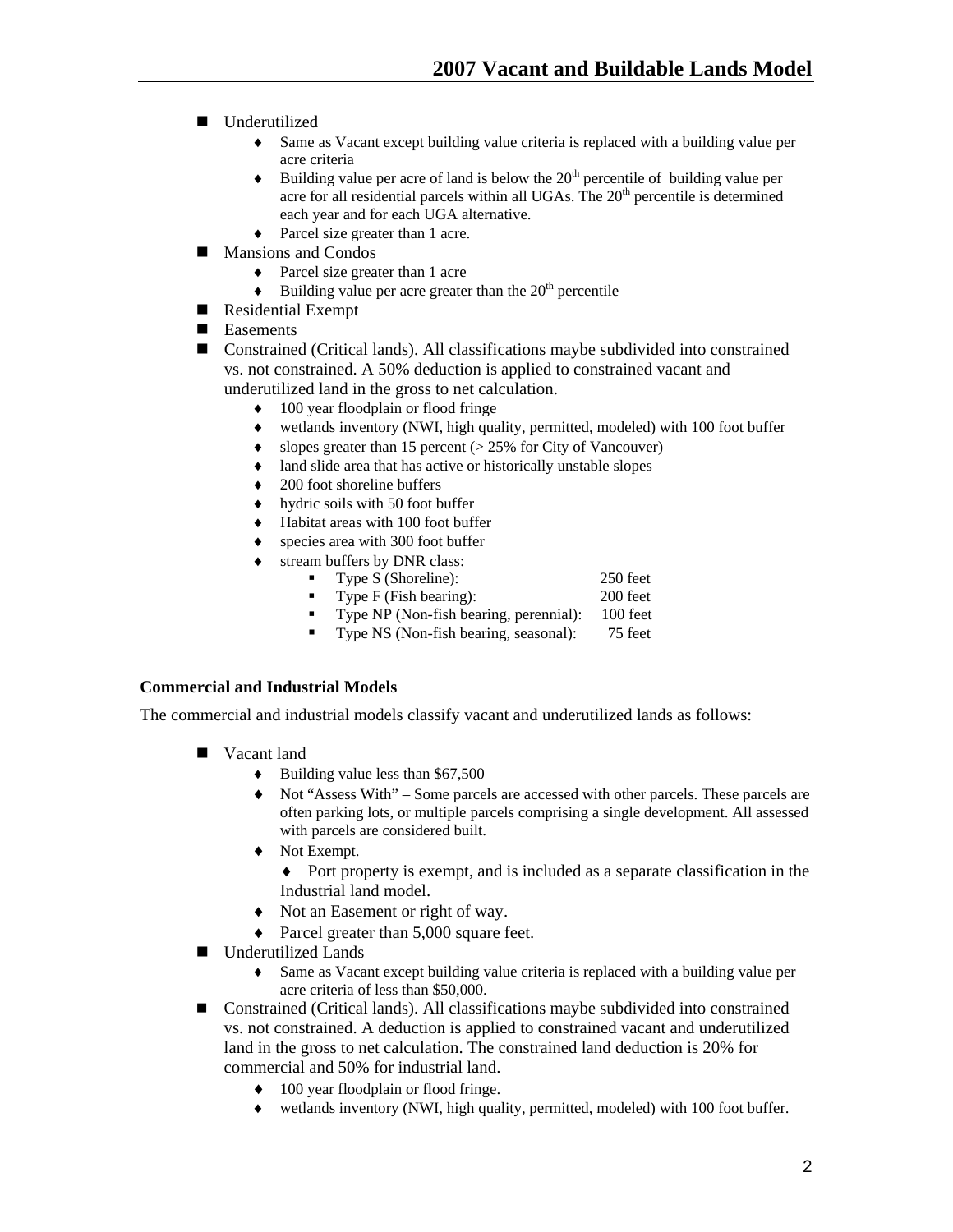- slopes greater than 15 percent ( $> 25\%$  for City of Vancouver)
- land slide area that has active or historically unstable slopes
- 200 foot shoreline buffers
- $\bullet$  hydric soils with 50 foot buffer
- Habitat areas with 100 foot buffer
- species area with 300 foot buffer
- stream buffers by DNR class:

| Type S (Shoreline):    | 250 feet |
|------------------------|----------|
| Type F (Fish bearing): | 200 feet |

- **Type NP** (Non-fish bearing, perennial): 100 feet
- Type NS (Non-fish bearing, seasonal): 75 feet

#### **Planning Assumptions**

In addition to the model definitions and criteria presented above, certain planning assumptions to account for infrastructure and market factors are applied to the calculated gross inventory in order to arrive at a net available land supply. Some factors are applied to the land supply while others are applied to the demand side in the planning process. Those factors applied to the supply side are included in the results tables that follow. The demand side factors—market factors and commercial and industrial infrastructure-- will be applied in the planning process. These assumptions are outlined below:

Residential Model Planning Assumptions:

- 27.5% deduction from gross inventory (**supply**) to account for both on and off-site infrastructure needs.
- 10% deduction applied to gross vacant land **supply**, a never-to-convert factor.
- 30% deduction applied to gross underutilized land **supply**, a never-to-convert factor.

Commercial and Industrial Land Planning Assumptions

- 25% infrastructure factor applied to calculated need (**demand**) for both commercial and industrial lands.
- No market factor applied to calculated need (**demand**) for commercial land.
- No market factor applied to calculated need (**demand**) for industrial land.

On the following page is the Clark County Assessor database update cycle. Following that are combined city and uga Vacant and Buildable Lands Model (VBLM) gross and net results for residential, commercial and industrial lands. The assumptions applied in the current analysis are at the end of this appendix.

For more information on the model inputs, structure and outputs, please contact Clark County Community Planning or Clark County Department of Assessment and GIS.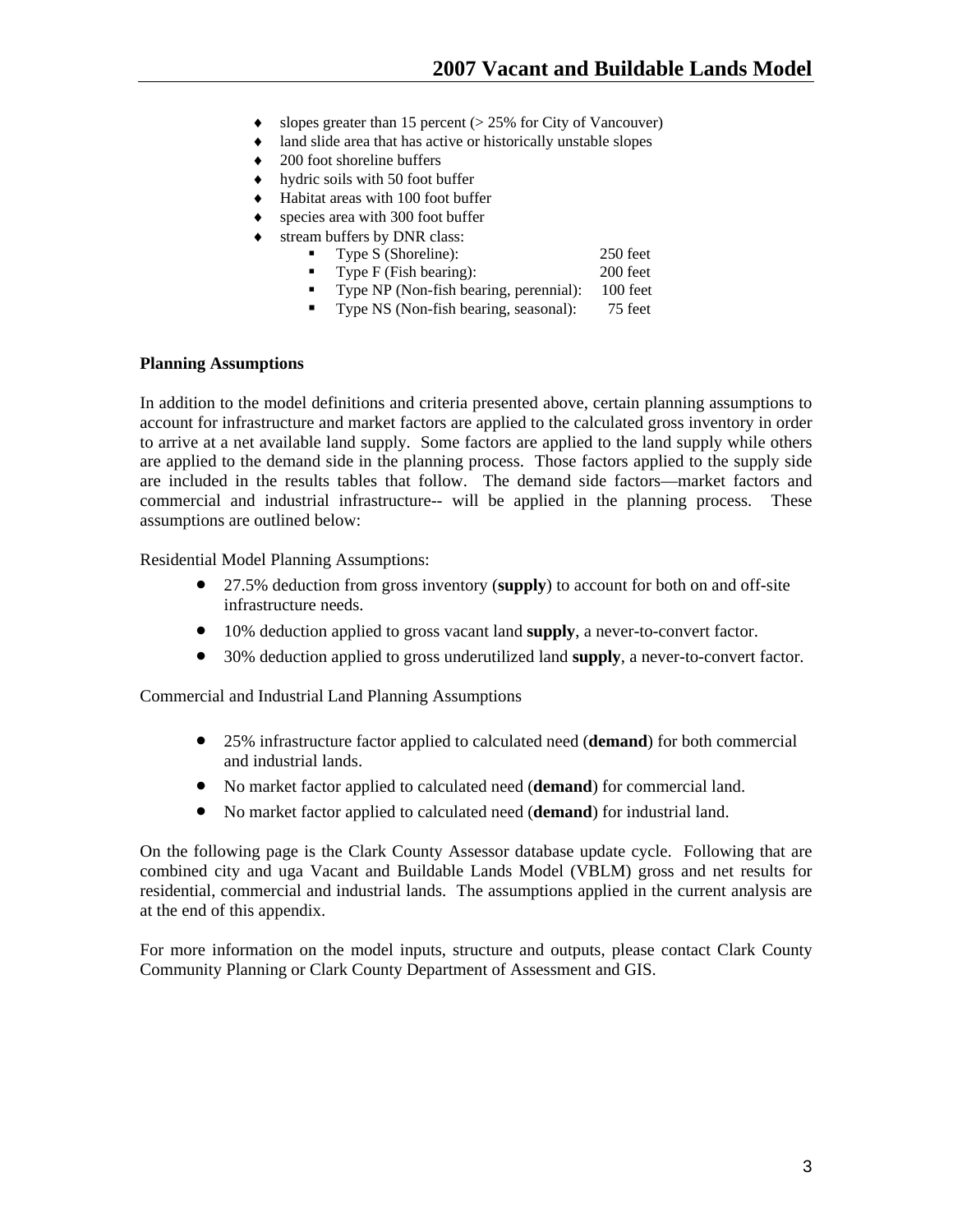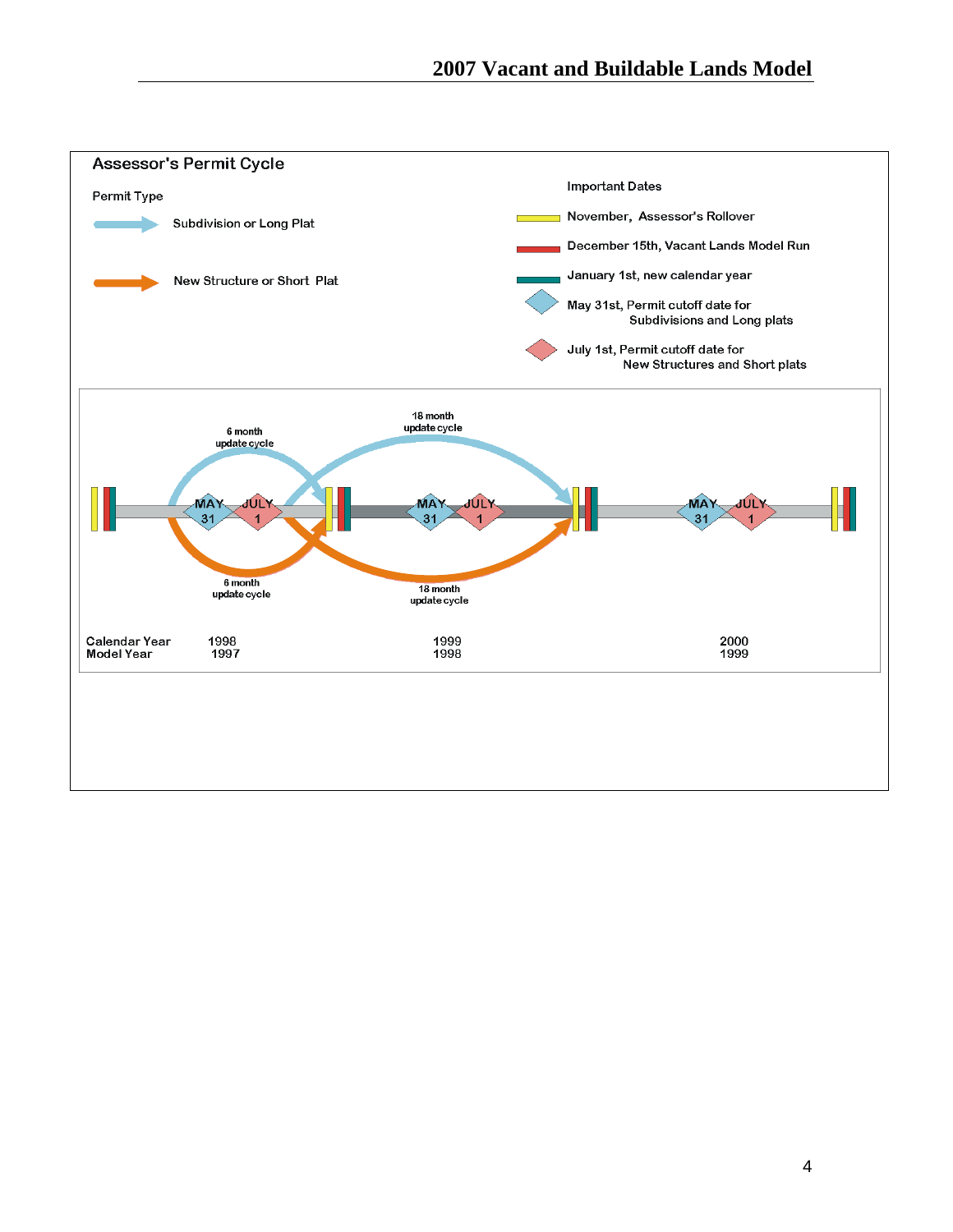| <b>Battle Ground Combined UGA &amp; City, 2007</b> |                          |                         |                            |                  |                |
|----------------------------------------------------|--------------------------|-------------------------|----------------------------|------------------|----------------|
|                                                    | <b>VBLM</b>              | <b>Will Not Convert</b> | Infrastructure Developable |                  | <b>Housing</b> |
|                                                    | <b>Gross Acres Acres</b> |                         | <b>Acres</b>               | <b>Net Acres</b> | <b>Units</b>   |
| <b>Vacant</b>                                      |                          | $(0\% + 10\%)$          | 27.7%                      |                  |                |
| Low (5 units)                                      | 256.2                    | 25.6                    | 63.9                       | 166.7            | 834            |
| High (9 units)                                     | 220.7                    | 22.1                    | 55.0                       | 143.6            | 1,292          |
| <b>Vacant Constrained</b>                          |                          | $(50\% + 10\%)$         | 27.7%                      |                  |                |
| Low (5 units)                                      | 348.3                    | 191.5                   | 43.4                       | 113.3            | 567            |
| High (9 units)                                     | 394.9                    | 217.2                   | 49.2                       | 128.5            | 1,156          |
| Underutilized                                      |                          | $(0\% + 30\%)$          | 27.7%                      |                  |                |
| Low (5 units)                                      | 382.2                    | 114.7                   | 74.1                       | 193.4            | 967            |
| High (9 units)                                     | 300.5                    | 90.2                    | 58.3                       | 152.1            | 1,369          |
| <b>Underutilized Constrained</b>                   |                          | $(50\% + 30\%)$         | 27.7%                      |                  |                |
| Low (5 units)                                      | 290.4                    | 188.8                   | 28.2                       | 73.5             | 368            |
| High (9 units)                                     | 221.0                    | 143.6                   | 21.4                       | 55.9             | 503            |
| <b>MU-R Vacant</b>                                 |                          | $(0\% + 10\%)$          | 27.70%                     |                  |                |
| 85% (12 units)                                     | 48.5                     | 4.8                     | 12.1                       | 31.5             | 378            |
| <b>MU-R Constrained</b>                            |                          | $(10\% + 50\%)$         | 27.7%                      |                  |                |
| 85% (12 units)                                     | 26.0                     | 14.3                    | 3.2                        | 8.5              | 102            |
| <b>MU-R Underutilized</b>                          |                          | $(0\% + 30\%)$          | 27.7%                      |                  |                |
| 85% (12 units)                                     | 150.2                    | 45.1                    | 29.1                       | 76.0             | 912            |
| <b>MU-R Constrained</b>                            |                          | $(30\% + 50\%)$         | 27.7%                      |                  |                |
| 85% (12 units)                                     | 85.8                     | 55.8                    | 8.3                        | 21.7             | 261            |
| <b>MU-E Vacant</b>                                 |                          | $(0\% + 0\%)$           | 25.0%                      |                  |                |
| 25% (12 units)                                     | 19.0                     | 0.0                     | 4.7                        | 14.2             | 171            |
| <b>MU-E Constrained</b>                            |                          | $(0\% + 20\%)$          | 25.0%                      |                  |                |
| 25% (12 units)                                     | 37.6                     | 7.5                     | 7.5                        | 22.6             | 271            |
| <b>MU-E Underutilized</b>                          |                          | $(0\% + 30\%)$          | 25.0%                      |                  |                |
| 25% (12 units)                                     | 11.4                     | 0.0                     | 2.8                        | 8.5              | 102            |
| <b>MU-E Constrained</b>                            |                          | $(0\% + 20\%)$          | 25.0%                      |                  |                |
| 25% (12 units)                                     | 17.5                     | 3.5                     | 3.5                        | 10.5             | 126            |
| Totals:                                            | 2,810.1                  | 1,124.7                 | 464.8                      | 1,220.6          | 9,378          |

## **RESIDENTIAL MODEL**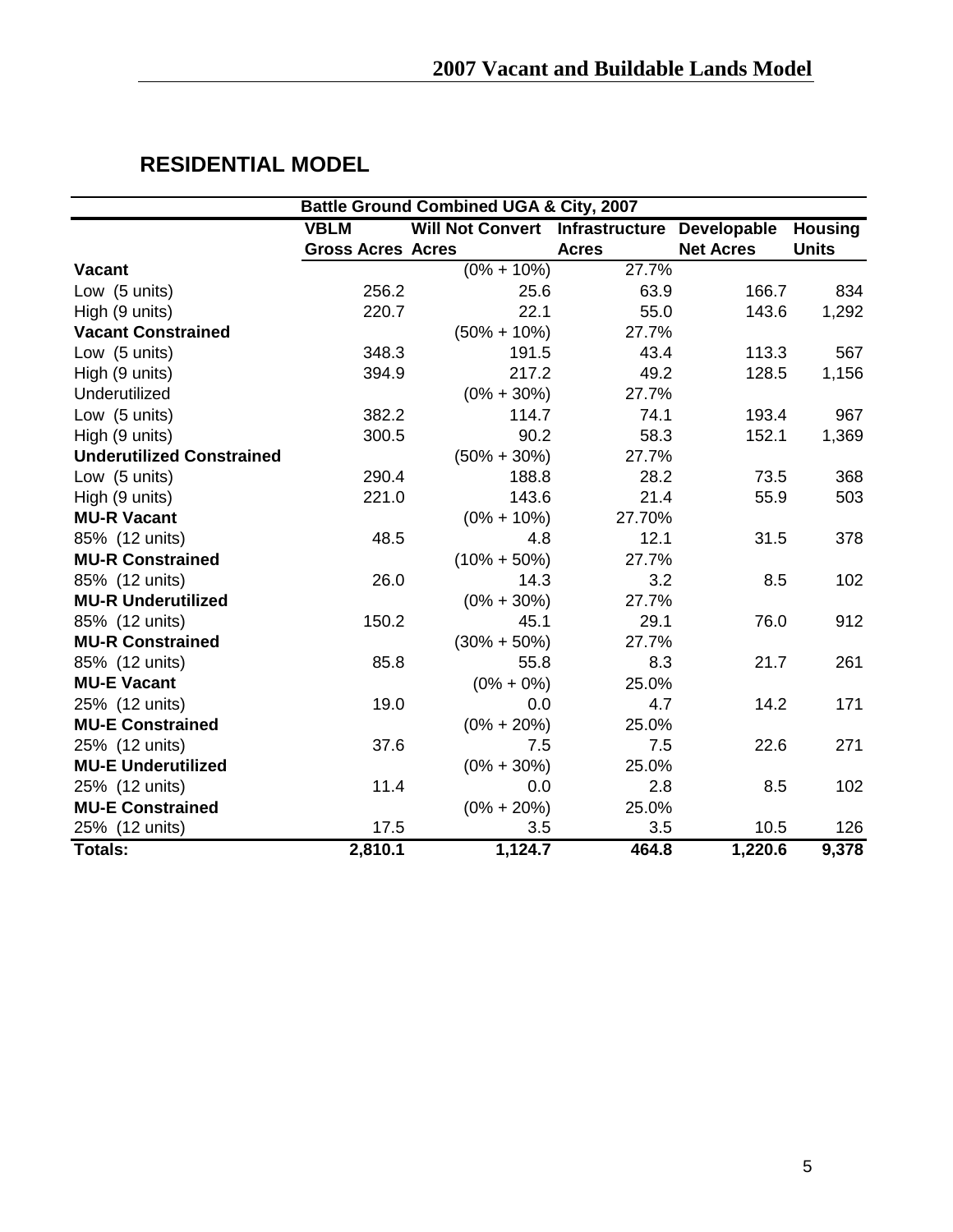| <b>Camas Combined UGA &amp; City, 2007</b> |                          |                                        |              |                  |                |
|--------------------------------------------|--------------------------|----------------------------------------|--------------|------------------|----------------|
|                                            | <b>VBLM</b>              | <b>Will Not Convert Infrastructure</b> |              | Developable      | <b>Housing</b> |
|                                            | <b>Gross Acres Acres</b> |                                        | <b>Acres</b> | <b>Net Acres</b> | <b>Units</b>   |
| <b>Vacant</b>                              |                          | $(0\% + 10\%)$                         | 27.7%        |                  |                |
| Low (5 units)                              | 426.1                    | 42.6                                   | 106.2        | 277.3            | 1,387          |
| High (16 units)                            | 47.5                     | 4.7                                    | 11.8         | 30.9             | 494            |
| <b>Vacant Constrained</b>                  |                          | $(50\% + 10\%)$                        | 27.7%        |                  |                |
| Low (5 units)                              | 551.5                    | 303.3                                  | 68.7         | 179.4            | 897            |
| High (16 units)                            | 82.9                     | 45.6                                   | 10.3         | 27.0             | 432            |
| <b>Underutilized</b>                       |                          | $(0\% + 30\%)$                         | 27.7%        |                  |                |
| Low (5 units)                              | 474.6                    | 142.4                                  | 92.0         | 240.2            | 1,201          |
| High (16 units)                            | 101.2                    | 30.3                                   | 19.6         | 51.2             | 819            |
| <b>Underutilized Constrained</b>           |                          | $(50\% + 30\%)$                        | 27.7%        |                  |                |
| Low (5 units)                              | 333.2                    | 216.6                                  | 32.3         | 84.3             | 422            |
| High (16 units)                            | 96.8                     | 62.9                                   | 9.4          | 24.5             | 392            |
| <b>Mixed Use Vacant</b>                    |                          | $(0\% + 0\%)$                          | 25.0%        |                  |                |
| 60% (8 units)                              | 32.3                     | 0.0                                    | 8.1          | 24.2             | 194            |
| <b>Mixed Use Constrained</b>               |                          | $(20\% + 0\%)$                         | 25.0%        |                  |                |
| 60% (8 units)                              | 21.9                     | 4.4                                    | 4.4          | 13.1             | 105            |
| <b>Mixed Use Underutilized</b>             |                          | $(0\% + 0\%)$                          | 25.0%        |                  |                |
| 60% (8 units)                              | 30.5                     | 0.0                                    | 7.6          | 22.9             | 183            |
| <b>Mixed Use Constrained</b>               |                          | $(20\% + 0\%)$                         | 25.0%        |                  |                |
| 60% (8 units)                              | 52.8                     | 10.6                                   | 10.6         | 31.7             | 253            |
| Totals:                                    | 2,251.2                  | 863.4                                  | 381.1        | 1,006.7          | 6,778          |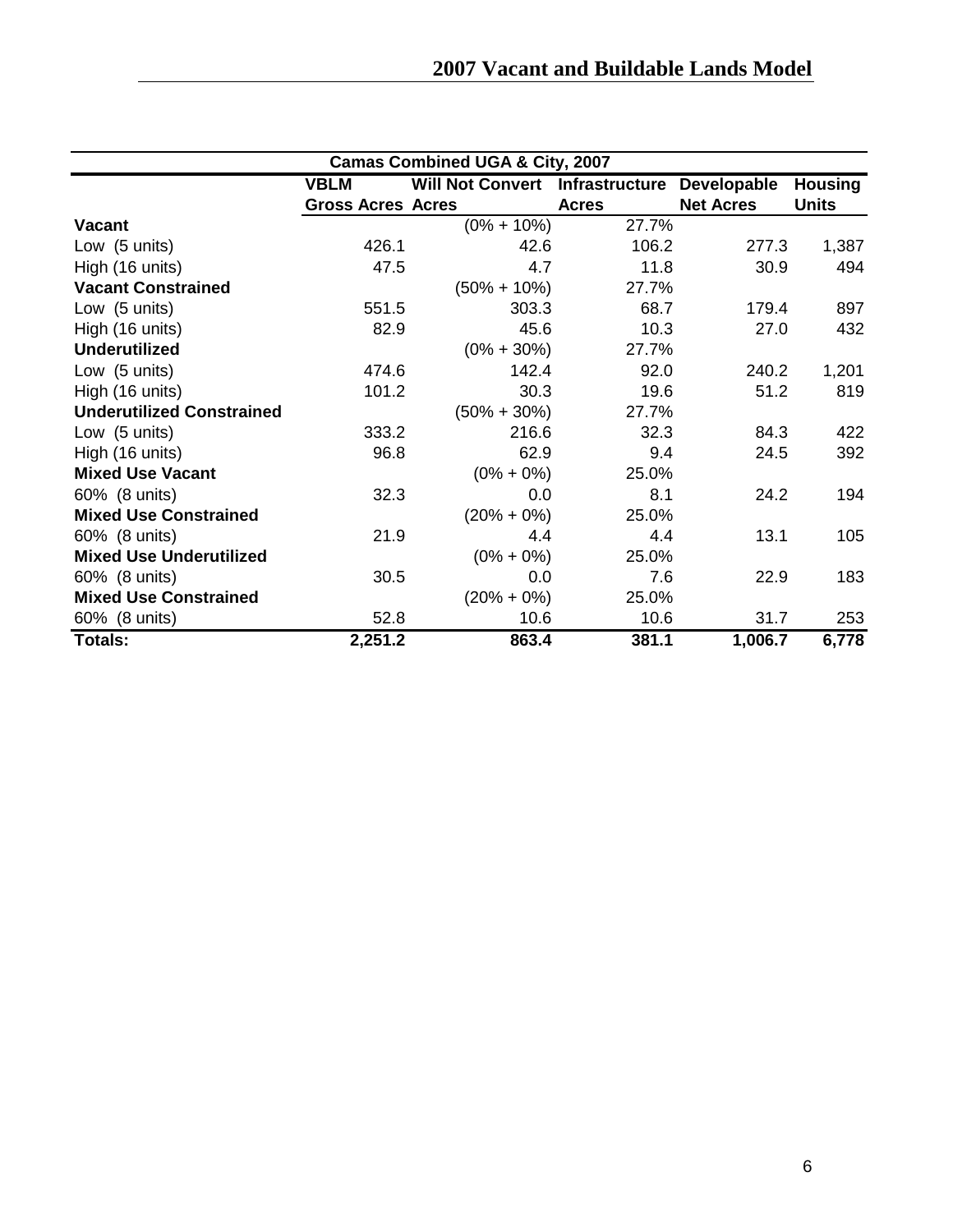|                                  |                          | La Center Combined UGA & City, 2007         |              |                  |                 |
|----------------------------------|--------------------------|---------------------------------------------|--------------|------------------|-----------------|
|                                  | <b>VBLM</b>              | Will Not Convert Infrastructure Developable |              |                  | <b>Housing</b>  |
|                                  | <b>Gross Acres Acres</b> |                                             | <b>Acres</b> | <b>Net Acres</b> | <b>Units</b>    |
| <b>Vacant</b>                    |                          | $(0\% + 10\%)$                              | 27.7%        |                  |                 |
| Low (4 units)                    | 131.3                    | 13.1                                        | 32.7         | 85.5             | 342             |
| High (10 units)                  | 34.0                     | 3.4                                         | 8.5          | 22.1             | 221             |
| <b>Vacant Constrained</b>        |                          | $(50\% + 10\%)$                             | 27.7%        |                  |                 |
| Low (4 units)                    | 126.6                    | 69.6                                        | 15.8         | 41.2             | 165             |
| High (10 units)                  | 36.0                     | 19.8                                        | 4.5          | 11.7             | 117             |
| <b>Underutilized</b>             |                          | $(0\% + 30\%)$                              | 27.7%        |                  |                 |
| Low (4 units)                    | 343.8                    | 103.2                                       | 66.7         | 174.0            | 696             |
| High (10 units)                  | 68.9                     | 20.7                                        | 13.4         | 34.9             | 349             |
| <b>Underutilized Constrained</b> |                          | $(50\% + 30\%)$                             | 27.7%        |                  |                 |
| Low (4 units)                    | 223.5                    | 145.3                                       | 21.7         | 56.6             | 226             |
| High (10 units)                  | 38.8                     | 25.2                                        | 3.8          | 9.8              | 98              |
| <b>Mixed Use Vacant</b>          |                          | $(0\% + 0\%)$                               | 25.0%        |                  |                 |
| 60% (4 units)                    | 2.8                      | 0.0                                         | 0.7          | 2.1              | 9               |
| <b>Mixed Use Constrained</b>     |                          | $(20\% + 0\%)$                              | 25.0%        |                  |                 |
| 60% (4 units)                    | 2.6                      | 0.5                                         | 0.5          | 1.5              | $6\phantom{1}6$ |
| <b>Mixed Use Underutilized</b>   |                          | $(0\% + 0\%)$                               | 25.0%        |                  |                 |
| 60% (4 units)                    | 0.0                      | 0.0                                         | 0.0          | 0.0              | $\mathbf 0$     |
| Totals:                          | 1,008.4                  | 400.8                                       | 168.2        | 439.4            | 2,229           |
|                                  |                          | Ridgefield Combined UGA & City, 2007        |              |                  |                 |
|                                  | <b>VBLM</b>              | <b>Will Not Convert Infrastructure</b>      |              | Developable      | <b>Housing</b>  |
|                                  | <b>Gross Acres Acres</b> |                                             | <b>Acres</b> | <b>Net Acres</b> | <b>Units</b>    |
| <b>Vacant</b>                    |                          | $(0\% + 10\%)$                              | 27.7%        |                  |                 |
| Low (5 units)                    | 537.3                    | 53.7                                        | 133.9        | 349.6            | 1,748           |
| High (16 units)                  | 164.1                    | 16.4                                        | 40.9         | 106.8            | 1,709           |
| <b>Vacant Constrained</b>        |                          | $(50\% + 10\%)$                             | 27.7%        |                  |                 |
| Low (5 units)                    | 610.3                    | 335.7                                       | 76.1         | 198.6            | 993             |
| High (16 units)                  | 97.8                     | 53.8                                        | 12.2         | 31.8             | 509             |
| <b>Underutilized</b>             |                          | $(0\% + 30\%)$                              | 27.7%        |                  |                 |
| Low (5 units)                    | 604.6                    | 181.4                                       | 117.2        | 306.0            | 1,530           |
| High (16 units)                  | 80.1                     | 24.0                                        | 15.5         | 40.6             | 649             |
| <b>Underutilized Constrained</b> |                          | $(50\% + 30\%)$                             | 27.7%        |                  |                 |
| Low (5 units)                    | 613.2                    | 398.5                                       | 59.4         | 155.2            | 776             |
| High (16 units)                  | 69.4                     | 45.1                                        | 6.7          | 17.6             | 281             |
| <b>Mixed Use Constrained</b>     |                          | $(20\% + 0\%)$                              | 25.0%        |                  |                 |
| 60% (8 units)                    | 2.0                      | 0.4                                         | 0.4          | 1.2              | 9               |
| <b>Totals:</b>                   | 2,778.7                  | 1,109.0                                     | 462.5        | 1,207.2          | 8,204           |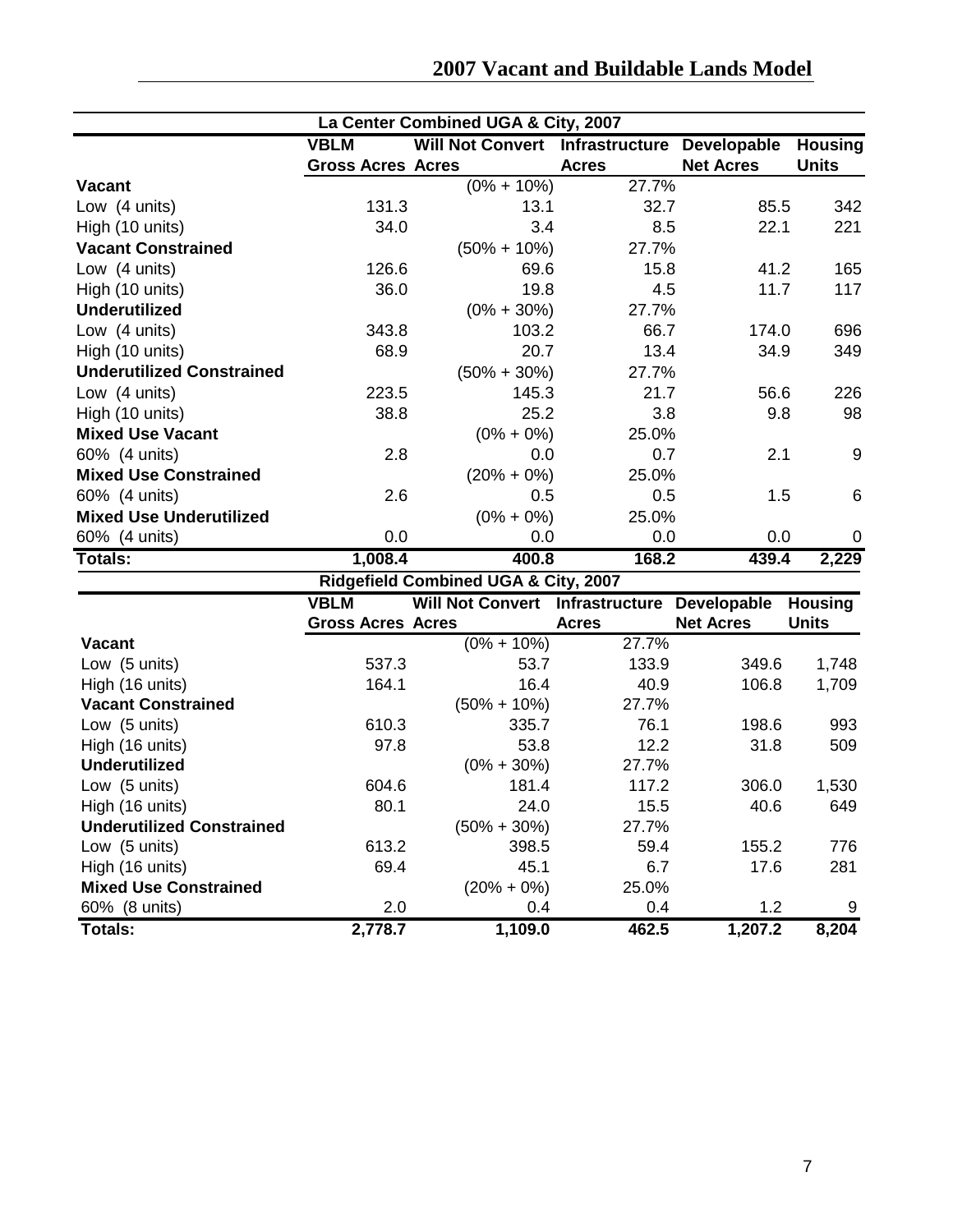| Three Creeks Combined UGA & City, 2007 |                          |                         |                |                  |                |
|----------------------------------------|--------------------------|-------------------------|----------------|------------------|----------------|
|                                        | <b>VBLM</b>              | <b>Will Not Convert</b> | Infrastructure | Developable      | <b>Housing</b> |
|                                        | <b>Gross Acres Acres</b> |                         | <b>Acres</b>   | <b>Net Acres</b> | <b>Units</b>   |
| <b>Vacant</b>                          |                          | $(0\% + 10\%)$          | 27.7%          |                  |                |
| Low (5 units)                          | 856.3                    | 85.6                    | 213.5          | 557.2            | 2,786          |
| High (16 units)                        | 207.6                    | 20.8                    | 51.8           | 135.1            | 2,161          |
| <b>Vacant Constrained</b>              |                          | $(50\% + 10\%)$         | 27.7%          |                  |                |
| Low (5 units)                          | 763.2                    | 419.8                   | 95.1           | 248.3            | 1,242          |
| High (16 units)                        | 190.3                    | 104.6                   | 23.7           | 61.9             | 991            |
| Underutilized                          |                          | $(0\% + 30\%)$          | 27.7%          |                  |                |
| Low (5 units)                          | 1,353.7                  | 406.1                   | 262.5          | 685.1            | 3,426          |
| High (16 units)                        | 145.8                    | 43.7                    | 28.3           | 73.8             | 1,181          |
| <b>Underutilized Constrained</b>       |                          | $(50\% + 30\%)$         | 27.7%          |                  |                |
| Low (5 units)                          | 1,029.1                  | 668.9                   | 99.8           | 260.4            | 1,302          |
| High (16 units)                        | 53.7                     | 34.9                    | 5.2            | 13.6             | 217            |
| <b>Mixed Use Vacant</b>                |                          | $(0\% + 0\%)$           | 25.0%          |                  |                |
| 60% (18 units)                         | 44.2                     | 0.0                     | 11.0           | 33.1             | 596            |
| <b>Mixed Use Constrained</b>           |                          | $(20\% + 0\%)$          | 25.0%          |                  |                |
| 60% (18 units)                         | 34.5                     | 6.9                     | 6.9            | 20.7             | 372            |
| <b>Mixed Use Underutilized</b>         |                          | $(0\% + 0\%)$           | 25.0%          |                  |                |
| 60% (18 units)                         | 57.2                     | 0.0                     | 14.3           | 42.9             | 772            |
| <b>Mixed Use Constrained</b>           |                          | $(20\% + 0\%)$          | 25.0%          |                  |                |
| 60% (18 units)                         | 34.2                     | 6.8                     | 6.8            | 20.5             | 369            |
| Totals:                                | 4,769.6                  | 1,798.2                 | 818.9          | 2,152.5          | 15,414         |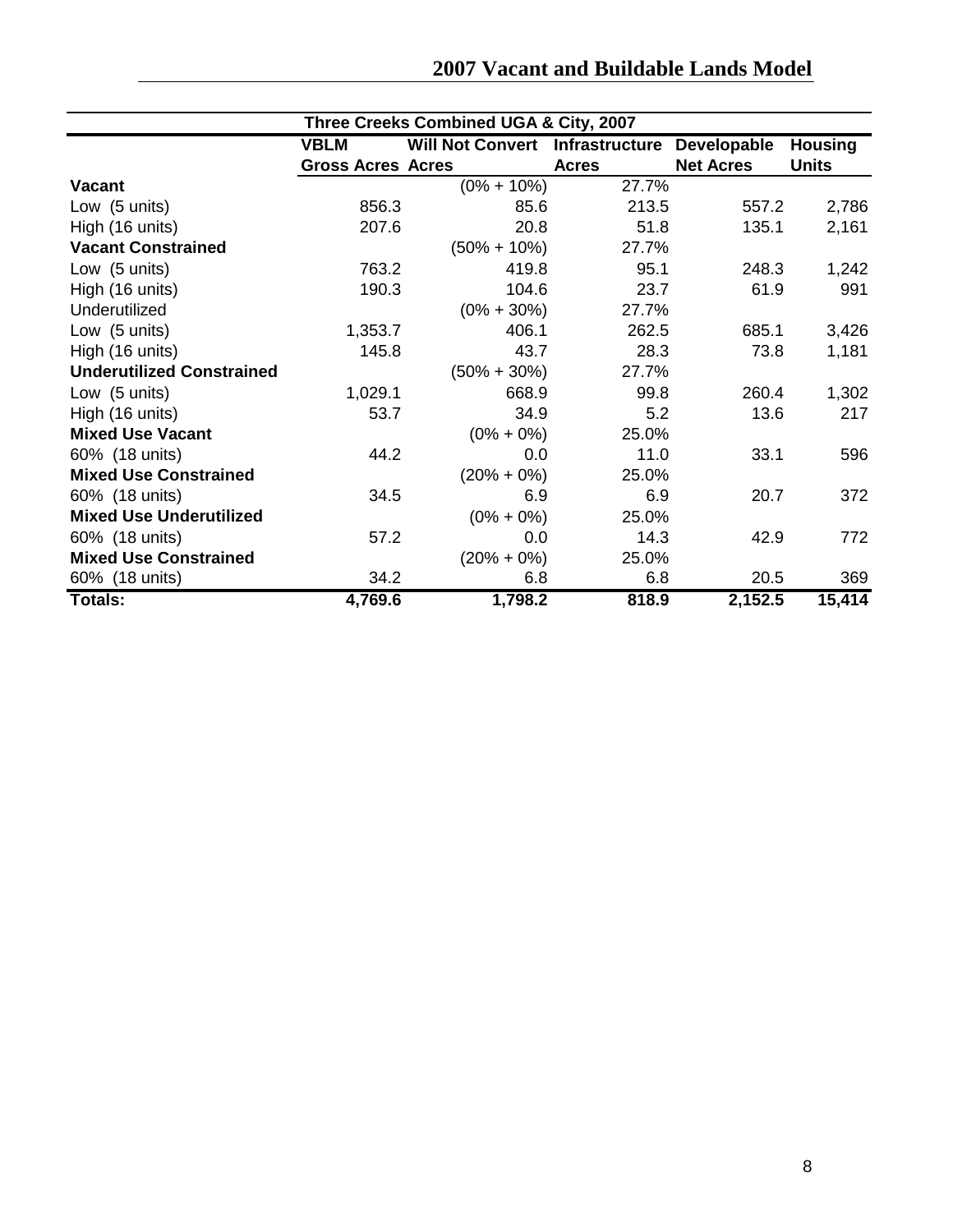| Vancouver Combined UGA & City, 2007 |                          |                                        |              |                  |                |
|-------------------------------------|--------------------------|----------------------------------------|--------------|------------------|----------------|
|                                     | <b>VBLM</b>              | <b>Will Not Convert Infrastructure</b> |              | Developable      | <b>Housing</b> |
|                                     | <b>Gross Acres Acres</b> |                                        | <b>Acres</b> | <b>Net Acres</b> | <b>Units</b>   |
| <b>Vacant</b>                       |                          | $(0\% + 10\%)$                         | 27.7%        |                  |                |
| Low (5 units)                       | 969.0                    | 96.9                                   | 241.6        | 630.5            | 3,153          |
| High (16 units)                     | 335.3                    | 33.5                                   | 83.6         | 218.2            | 3,491          |
| <b>Vacant Constrained</b>           |                          | $(50\% + 10\%)$                        | 27.7%        |                  |                |
| Low (5 units)                       | 742.9                    | 408.6                                  | 92.6         | 241.7            | 1,209          |
| High (16 units)                     | 173.1                    | 95.2                                   | 21.6         | 56.3             | 901            |
| Underutilized                       |                          | $(0\% + 30\%)$                         | 27.7%        |                  |                |
| Low (5 units)                       | 1,392.4                  | 417.7                                  | 270.0        | 704.7            | 3,524          |
| High (16 units)                     | 181.7                    | 54.5                                   | 35.2         | 91.9             | 1,471          |
| <b>Underutilized Constrained</b>    |                          | $(50\% + 30\%)$                        | 27.7%        |                  |                |
| Low (5 units)                       | 638.7                    | 415.1                                  | 61.9         | 161.6            | 808            |
| High (16 units)                     | 85.4                     | 55.5                                   | 8.3          | 21.6             | 346            |
| <b>Mixed Use Vacant</b>             |                          | $(0\% + 0\%)$                          | 25.0%        |                  |                |
| 60% (18 units)                      | 87.1                     | 0.0                                    | 21.8         | 65.3             | 1,176          |
| <b>Mixed Use Constrained</b>        |                          | $(20\% + 0\%)$                         | 25.0%        |                  |                |
| 60% (18 units)                      | 42.3                     | 8.5                                    | 8.5          | 25.4             | 457            |
| <b>Mixed Use Underutilized</b>      |                          | $(0\% + 0\%)$                          | 25.0%        |                  |                |
| 60% (18 units)                      | 61.8                     | 0.0                                    | 15.5         | 46.4             | 835            |
| <b>Mixed Use Constrained</b>        |                          | $(20\% + 0\%)$                         | 25.0%        |                  |                |
| 60% (18 units)                      | 26.1                     | 5.2                                    | 5.2          | 15.7             | 282            |
| Totals:                             | 4,735.8                  | 1,590.8                                | 865.7        | 2,279.4          | 17,651         |

|                                  | <b>Washougal Combined UGA &amp; City, 2007</b> |                                        |              |                  |                |
|----------------------------------|------------------------------------------------|----------------------------------------|--------------|------------------|----------------|
|                                  | <b>VBLM</b>                                    | <b>Will Not Convert Infrastructure</b> |              | Developable      | <b>Housing</b> |
|                                  | <b>Gross Acres Acres</b>                       |                                        | <b>Acres</b> | <b>Net Acres</b> | <b>Units</b>   |
| <b>Vacant</b>                    |                                                | $(0\% + 10\%)$                         | 27.7%        |                  |                |
| Low (5 units)                    | 276.3                                          | 27.6                                   | 68.9         | 179.8            | 899            |
| High (16 units)                  | 38.7                                           | 3.9                                    | 9.7          | 25.2             | 403            |
| <b>Vacant Constrained</b>        |                                                | $(50\% + 10\%)$                        | 27.7%        |                  |                |
| Low (5 units)                    | 304.9                                          | 167.7                                  | 38.0         | 99.2             | 496            |
| High (16 units)                  | 45.8                                           | 25.2                                   | 5.7          | 14.9             | 238            |
| <b>Underutilized</b>             |                                                | $(0\% + 30\%)$                         | 27.7%        |                  |                |
| Low $(5 \text{ units})$          | 235.4                                          | 70.6                                   | 45.7         | 119.2            | 596            |
| High (16 units)                  | 69.4                                           | 20.8                                   | 13.5         | 35.1             | 562            |
| <b>Underutilized Constrained</b> |                                                | $(50\% + 30\%)$                        | 27.7%        |                  |                |
| Low (5 units)                    | 234.4                                          | 152.4                                  | 22.7         | 59.3             | 297            |
| High (16 units)                  | 15.0                                           | 9.7                                    | 1.5          | 3.8              | 61             |
| <b>Totals:</b>                   | 1,219.9                                        | 477.9                                  | 205.5        | 536.5            | 3,552          |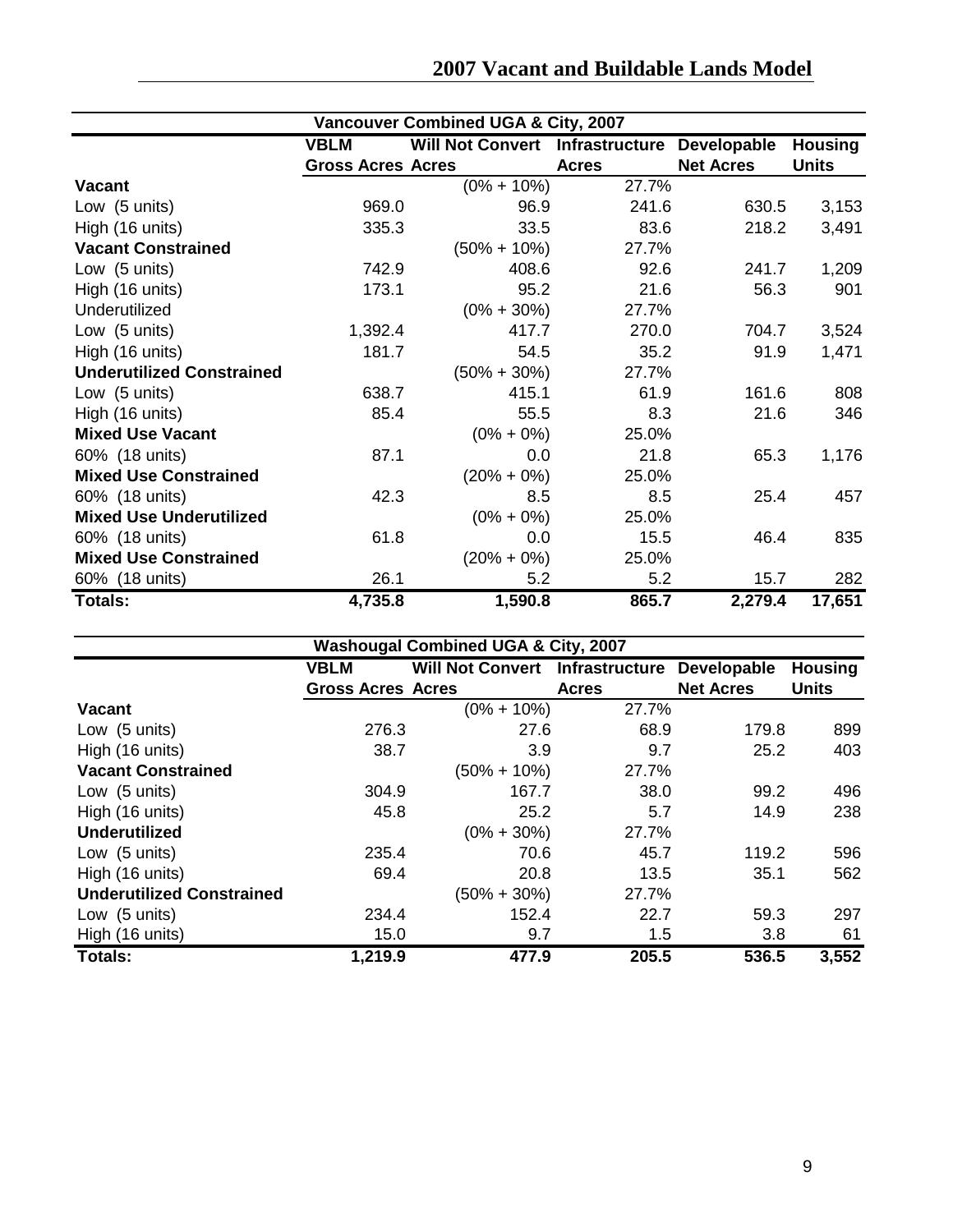|  |  |  | 2007 Vacant and Buildable Lands Model |  |  |
|--|--|--|---------------------------------------|--|--|
|--|--|--|---------------------------------------|--|--|

| <b>Yacolt Combined UGA &amp; City, 2007</b> |                          |                                        |              |                  |                |  |
|---------------------------------------------|--------------------------|----------------------------------------|--------------|------------------|----------------|--|
|                                             | <b>VBLM</b>              | <b>Will Not Convert</b> Infrastructure |              | Developable      | <b>Housing</b> |  |
|                                             | <b>Gross Acres Acres</b> |                                        | <b>Acres</b> | <b>Net Acres</b> | <b>Units</b>   |  |
| <b>Vacant</b>                               |                          | $(0\% + 10\%)$                         | 27.7%        |                  |                |  |
| Low (4 units)                               | 51.2                     | 5.1                                    | 12.8         | 33.3             | 133            |  |
| High (10 units)                             | 0.0                      | 0.0                                    | 0.0          | 0.0              | $\overline{0}$ |  |
| <b>Vacant Constrained</b>                   |                          | $(50\% + 10\%)$                        | 27.7%        |                  |                |  |
| Low (4 units)                               | 17.9                     | 9.9                                    | 2.2          | 5.8              | 23             |  |
| High (10 units)                             | 0.0                      | 0.0                                    | 0.0          | 0.0              | $\overline{0}$ |  |
| <b>Underutilized</b>                        |                          | $(0\% + 30\%)$                         | 27.7%        |                  |                |  |
| Low (4 units)                               | 2.8                      | 0.8                                    | 0.5          | 1.4              | 6              |  |
| High (10 units)                             | 0.0                      | 0.0                                    | 0.0          | 0.0              | $\overline{0}$ |  |
| <b>Underutilized Constrained</b>            |                          | $(50\% + 30\%)$                        | 27.7%        |                  |                |  |
| Low (4 units)                               | 0.8                      | 0.5                                    | 0.1          | 0.2              |                |  |
| High (10 units)                             | 0.0                      | 0.0                                    | 0.0          | 0.0              | 0              |  |
| <b>Totals:</b>                              | 72.8                     | 16.4                                   | 15.6         | 40.8             | 163            |  |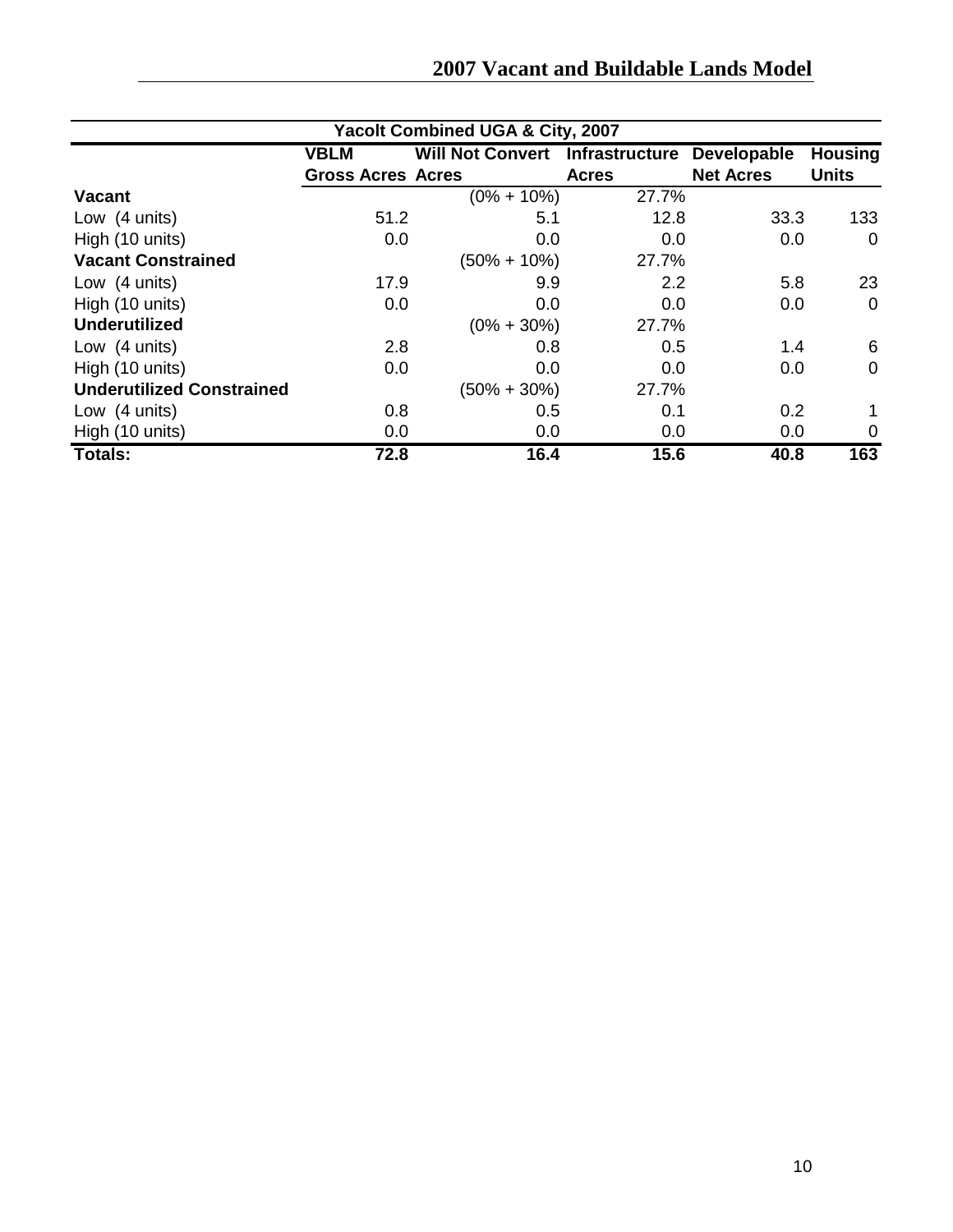## **COMMERCIAL MODEL**

| <b>Battle Ground Commercial Property, 2007</b> |                    |            |              |
|------------------------------------------------|--------------------|------------|--------------|
|                                                | <b>UGA City</b>    |            |              |
|                                                | <b>Acres Acres</b> |            | <b>Total</b> |
| Commercial                                     |                    |            |              |
| <b>Vacant</b>                                  |                    |            |              |
| Vacant                                         | 24.6               | 76.7       | 101.3        |
| <b>Vacant Constrained</b>                      |                    | 3 188.2    | 191.2        |
| <b>Vacant Subtotal</b>                         |                    | 27.5 264.9 | 292.5        |
| Vacant Acreage Breakdown                       |                    |            |              |
| 5,000 sqft - 1.0 Acres                         | 0                  | 12.6       | 12.6         |
| 1.0 Acres - 2.5 Acres                          | 0                  | 16.6       | 16.6         |
| 2.5 Acres - 5 Acres                            | 0                  | 21.8       | 21.8         |
| 5 acre - 10 acres                              | 0                  | 14.5       | 14.5         |
| 10 Plus Acres                                  | 24.6               | 11.3       | 35.8         |
| Vacant Constrained Acreage Breakdown           |                    |            |              |
| 5,000 sqft - 1.0 Acres                         | 0                  | 13.3       | 13.3         |
| 1.0 Acres - 2.5 Acres                          | 0                  | 46.6       | 46.6         |
| 2.5 Acres - 5 Acres                            | 0                  | 31.4       | 31.4         |
| 5 acre - 10 acres                              | 0                  | 35.3       | 35.3         |
| 10 Plus Acres                                  | 3                  | 61.6       | 64.6         |
| <b>Underutilized</b>                           |                    |            |              |
| Underutilized                                  | 42.1               | 13.4       | 55.5         |
| <b>Underutilized Constrained</b>               | 94.4               | 20.2       | 114.7        |
| <b>Underutilized Subtotal</b>                  | 136.5              | 33.6       | 170.1        |
| Underutilized Acreage Breakdown                |                    |            |              |
| 5,000 sqft - 1.0 Acres                         | 0                  | 0          | 0            |
| 1.0 Acres - 2.5 Acres                          | 0                  | 0.7        | 0.7          |
| 2.5 Acres - 5 Acres                            | 0                  | 6.6        | 6.6          |
| 5 acre - 10 acres                              | 8.5                | 3.6        | 12.1         |
| 10 Plus Acres                                  | 33.5               | 2.5        | 36           |
| Underutilized Constrained Acreage Breakdown    |                    |            |              |
| 5,000 sqft - 1.0 Acres                         | 0                  | 0          | 0            |
| 1.0 Acres - 2.5 Acres                          | 0                  | 3.5        | 3.5          |
| 2.5 Acres - 5 Acres                            | 0                  | 4.1        | 4.1          |
| 5 acre - 10 acres                              | 5.6                | 5          | 10.6         |
| 10 Plus Acres                                  | 88.9               | 7.7        | 96.5         |
| <b>Total Vacant and Underutilized</b>          | 164                | 298.6      | 462.6        |
| <b>Exclusions</b>                              |                    |            |              |
| Not Vacant                                     | 2.4                | 321.4      | 323.8        |
| Lots Less than 5000 sq. ft.                    | 0                  | 2.3        | 2.3          |
| <b>Tax Exempt Property</b>                     | 0                  | 33.8       | 33.8         |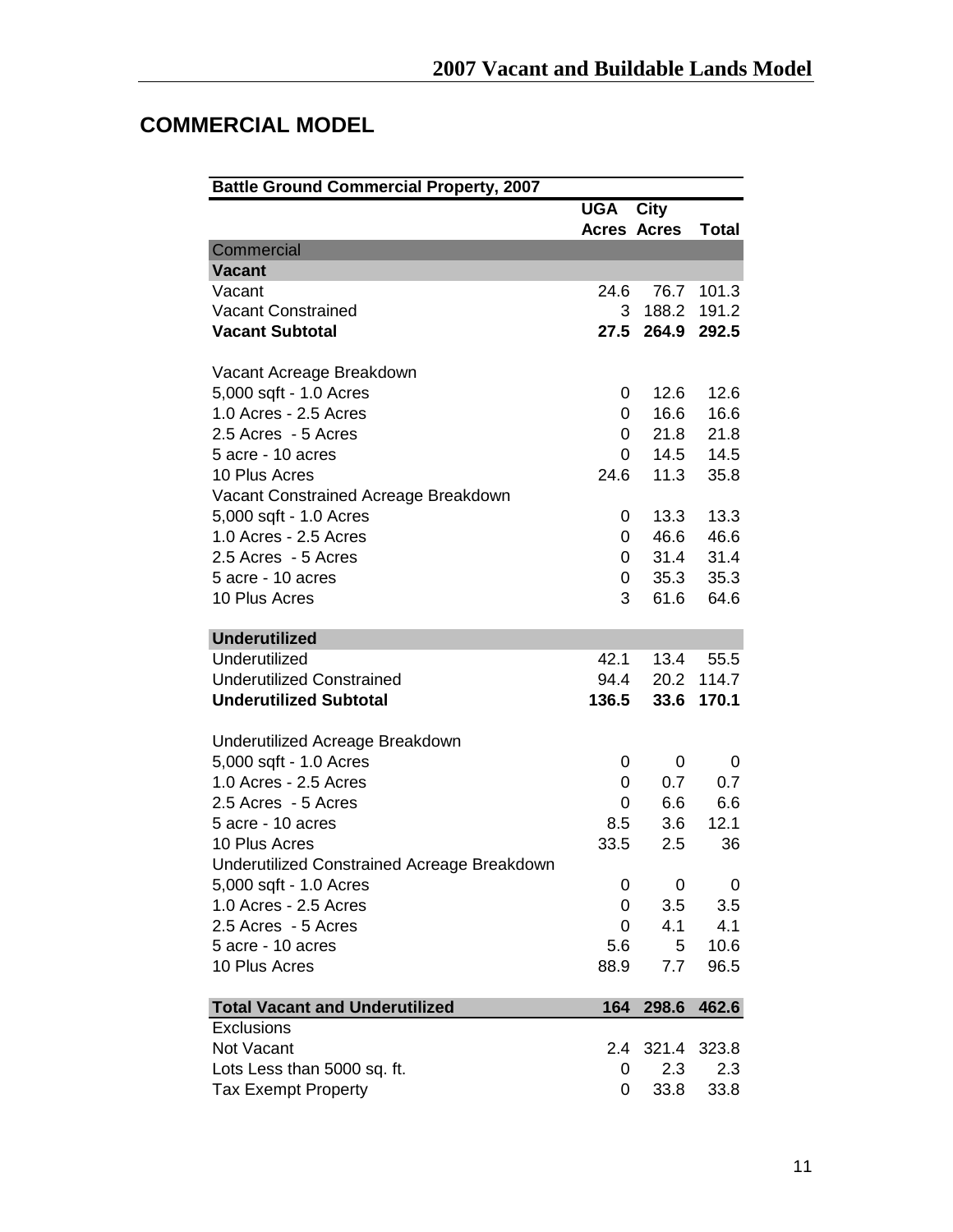| Mixed Use Employement - Battle Ground       |       |       |       |
|---------------------------------------------|-------|-------|-------|
| <b>Vacant</b>                               |       |       |       |
| Vacant                                      | 41.5  | 34.4  | 75.9  |
| <b>Vacant Constrained</b>                   | 76.4  | 74    | 150.4 |
| <b>Vacant Subtotal</b>                      | 118   | 108.3 | 226.3 |
| Vacant Acreage Breakdown                    |       |       |       |
| 5,000 sqft - 1.0 Acres                      | 1.1   | 0     | 1.1   |
| 1.0 Acres - 2.5 Acres                       | 0.8   | 2.8   | 3.6   |
| 2.5 Acres - 5 Acres                         | 9.4   | 6.8   | 16.1  |
| 5 acre - 10 acres                           | 8.4   | 8     | 16.5  |
| 10 Plus Acres                               | 21.8  | 16.8  | 38.6  |
| Vacant Constrained Acreage Breakdown        |       |       |       |
| 5,000 sqft - 1.0 Acres                      | 2.5   | 4.2   | 6.7   |
| 1.0 Acres - 2.5 Acres                       | 3     | 0.9   | 3.9   |
| 2.5 Acres - 5 Acres                         | 18.2  | 16.9  | 35.1  |
| 5 acre - 10 acres                           | 6.4   | 8.1   | 14.5  |
| 10 Plus Acres                               | 46.2  | 43.9  | 90.2  |
|                                             |       |       |       |
| <b>Underutilized</b>                        |       |       |       |
| Underutilized                               | 39.1  | 6.4   | 45.5  |
| <b>Underutilized Constrained</b>            | 38.7  | 31.4  | 70.1  |
| <b>Underutilized Subtotal</b>               | 77.8  | 37.8  | 115.6 |
| Underutilized Acreage Breakdown             |       |       |       |
| 5,000 sqft - 1.0 Acres                      | 0     | 0     | 0     |
| 1.0 Acres - 2.5 Acres                       | 1.9   | 0     | 1.9   |
| 2.5 Acres - 5 Acres                         | 9.3   | 1     | 10.3  |
| 5 acre - 10 acres                           | 3.1   | 0     | 3.1   |
| 10 Plus Acres                               | 24.8  | 5.3   | 30.2  |
| Underutilized Constrained Acreage Breakdown |       |       |       |
| 5,000 sqft - 1.0 Acres                      | 0     | 0     | 0     |
| 1.0 Acres - 2.5 Acres                       | 0.5   | 0     | 0.5   |
|                                             |       |       |       |
| 2.5 Acres - 5 Acres                         | 6.3   | 3.5   | 9.8   |
| 5 acre - 10 acres                           | 14.2  | 0     | 14.2  |
| 10 Plus Acres                               | 17.7  | 27.9  | 45.6  |
| <b>Total Vacant and Underutilized</b>       | 195.8 | 146.1 | 341.9 |
| <b>Exclusions</b>                           |       |       |       |
| Not Vacant                                  | 74.1  | 15    | 89    |
| Lots Less than 5000 sq. ft.                 | 0     | 8.5   | 8.6   |
| <b>Tax Exempt Property</b>                  | 0     | 3.6   | 3.6   |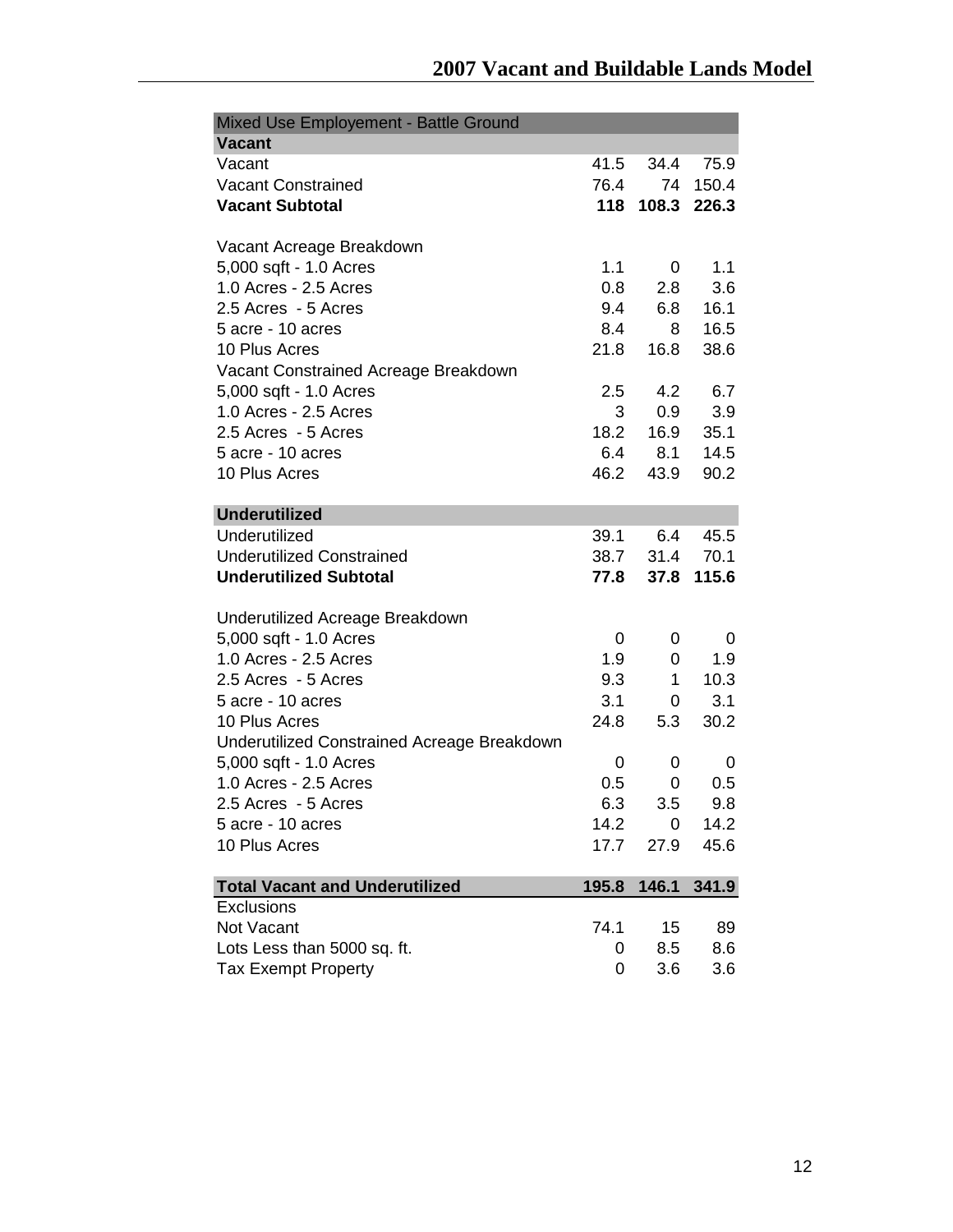| <b>Office/Business Park - Battle Ground</b> |             |       |                |
|---------------------------------------------|-------------|-------|----------------|
| <b>Vacant</b>                               |             |       |                |
| Vacant                                      | 41.1        | 58.9  | 99.9           |
| <b>Vacant Constrained</b>                   | 3.4         | 35.7  | 39             |
| <b>Vacant Subtotal</b>                      | 44.4        | 94.5  | 138.9          |
|                                             |             |       |                |
| Vacant Acreage Breakdown                    |             |       |                |
| 5,000 sqft - 1.0 Acres                      | 0           | 0     | 0              |
| 1.0 Acres - 2.5 Acres                       | 0           | 3.9   | 3.9            |
| 2.5 Acres - 5 Acres                         | 4.8         | 0     | 4.8            |
| 5 acre - 10 acres                           | 0           | 0     | 0              |
| 10 Plus Acres                               | 36.2        | 54.9  | 91.2           |
| Vacant Constrained Acreage Breakdown        |             |       |                |
| 5,000 sqft - 1.0 Acres                      | 0           | 0     | 0              |
| 1.0 Acres - 2.5 Acres                       | 0           | 0.3   | 0.3            |
| 2.5 Acres - 5 Acres                         | 0           | 0     | 0              |
| 5 acre - 10 acres                           | 0           | 0     | 0              |
| 10 Plus Acres                               | 3.4         | 35.4  | 38.7           |
| <b>Underutilized</b>                        |             |       |                |
| Underutilized                               | 13          | 6.9   | 20             |
| <b>Underutilized Constrained</b>            | 6.4         | 0     | 6.4            |
| <b>Underutilized Subtotal</b>               | 19.4        | 6.9   | 26.3           |
|                                             |             |       |                |
| Underutilized Acreage Breakdown             |             |       |                |
| 5,000 sqft - 1.0 Acres                      | 0           | 0     | 0              |
| 1.0 Acres - 2.5 Acres                       | 0           | 0     | 0              |
| 2.5 Acres - 5 Acres                         | 0           | 0     | 0              |
| 5 acre - 10 acres                           | 0           | 6.9   | 6.9            |
| 10 Plus Acres                               | 13          | 0     | 13             |
| Underutilized Constrained Acreage Breakdown |             |       |                |
| 5,000 sqft - 1.0 Acres                      | 0           | 0     | 0              |
| 1.0 Acres - 2.5 Acres                       | 0           | 0     | 0              |
| 2.5 Acres - 5 Acres                         | 0           | 0     | 0              |
| 5 acre - 10 acres                           | $\mathbf 0$ | 0     | $\overline{0}$ |
| 10 Plus Acres                               | 6.4         | 0     | 6.4            |
|                                             |             |       |                |
| <b>Total Vacant and Underutilized</b>       | 63.8        | 101.4 | 165.3          |
| Exclusions                                  |             |       |                |
| Not Vacant                                  | 0           | 15.1  | 15.1           |
| Lots Less than 5000 sq. ft.                 | 0           | 0     | 0              |
| <b>Tax Exempt Property</b>                  | 4.3         | 18.3  | 22.7           |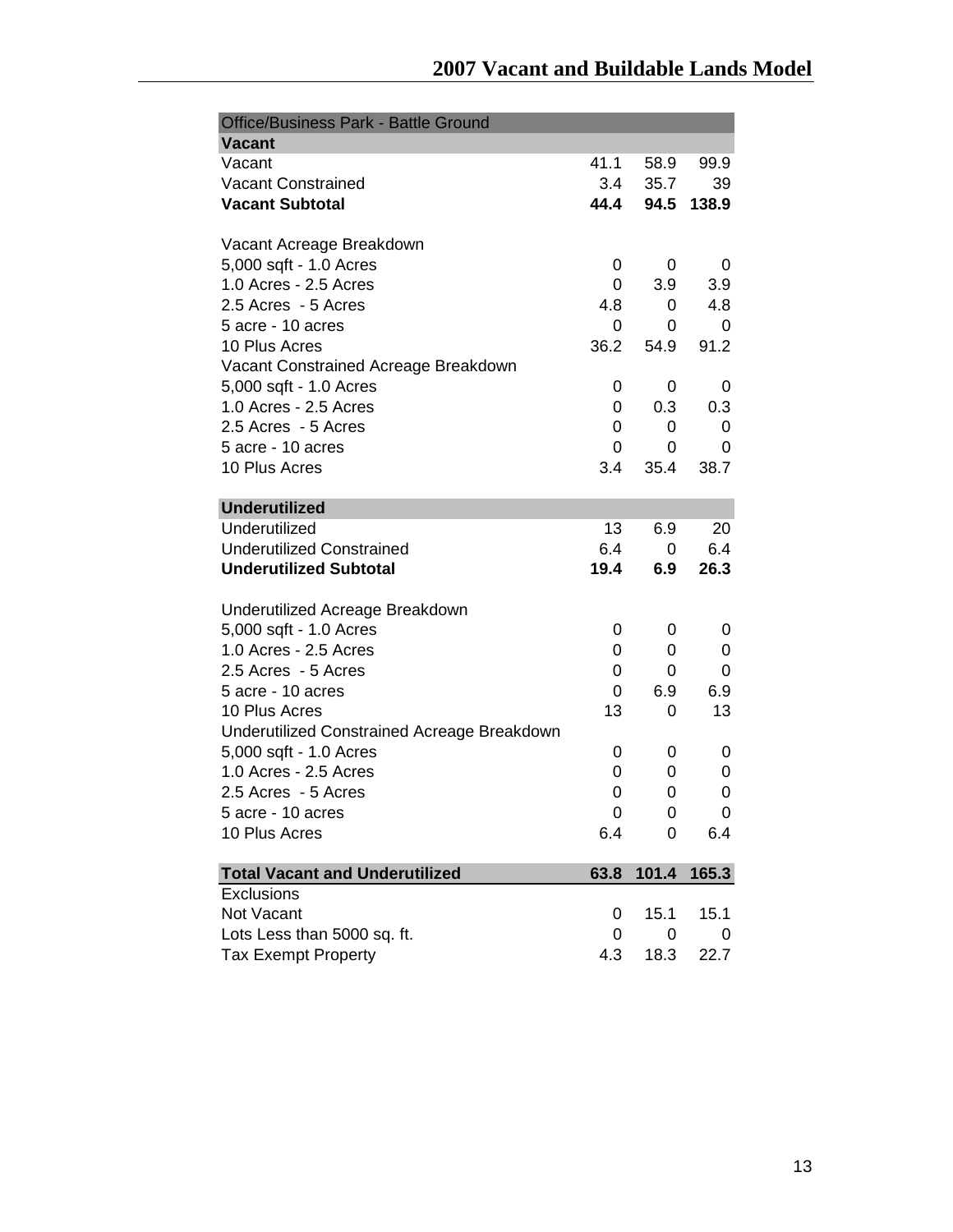| <b>Mixed Use - Camas</b>                    |                |          |                |
|---------------------------------------------|----------------|----------|----------------|
| <b>Vacant</b>                               |                |          |                |
| Vacant                                      | 53.8           | 0        | 53.8           |
| <b>Vacant Constrained</b>                   | 36.5           | 0        | 36.5           |
| <b>Vacant Subtotal</b>                      | 90.3           | 0        | 90.3           |
| Vacant Acreage Breakdown                    |                |          |                |
| 5,000 sqft - 1.0 Acres                      | 0              | 0        | 0              |
| 1.0 Acres - 2.5 Acres                       | 2.2            | 0        | 2.2            |
| 2.5 Acres - 5 Acres                         | 0              | 0        | 0              |
| 5 acre - 10 acres                           | 0              | 0        | 0              |
| 10 Plus Acres                               | 51.7           | 0        | 51.7           |
| Vacant Constrained Acreage Breakdown        |                |          |                |
| 5,000 sqft - 1.0 Acres                      | 0.6            | 0        | 0.6            |
| 1.0 Acres - 2.5 Acres                       | 3.6            | 0        | 3.6            |
| 2.5 Acres - 5 Acres                         | 0              | 0        | 0              |
| 5 acre - 10 acres                           | 0              | 0        | 0              |
| 10 Plus Acres                               | 32.3           | 0        | 32.3           |
|                                             |                |          |                |
| <b>Underutilized</b>                        |                |          |                |
| Underutilized                               | 50.9           | 0        | 50.9           |
| <b>Underutilized Constrained</b>            | 88             | 0        | 88             |
| <b>Underutilized Subtotal</b>               | 138.9          | 0        | 138.9          |
|                                             |                |          |                |
| Underutilized Acreage Breakdown             |                |          |                |
| 5,000 sqft - 1.0 Acres                      | 0              | 0        | 0              |
| 1.0 Acres - 2.5 Acres                       | 0              | 0        | 0              |
| 2.5 Acres - 5 Acres                         | 1.5            | 0        | 1.5            |
| 5 acre - 10 acres                           | 0              | 0        | 0              |
| 10 Plus Acres                               | 49.3           | 0        | 49.3           |
| Underutilized Constrained Acreage Breakdown |                |          |                |
| 5,000 sqft - 1.0 Acres                      | 0              | 0        | 0              |
| 1.0 Acres - 2.5 Acres                       | 0              | 0        | 0              |
| 2.5 Acres - 5 Acres                         | 2.3            | 0        | 2.3            |
| 5 acre - 10 acres                           | $\overline{0}$ | 0        | $\overline{0}$ |
| 10 Plus Acres                               | 85.6           | 0        | 85.6           |
| <b>Total Vacant and Underutilized</b>       | 229.2          | $\bf{0}$ | 229.2          |
| Exclusions                                  |                |          |                |
| Not Vacant                                  | 26.7           | 0        | 26.7           |
| Lots Less than 5000 sq. ft.                 | 0              | 0        | 0              |
| <b>Tax Exempt Property</b>                  |                | 0        |                |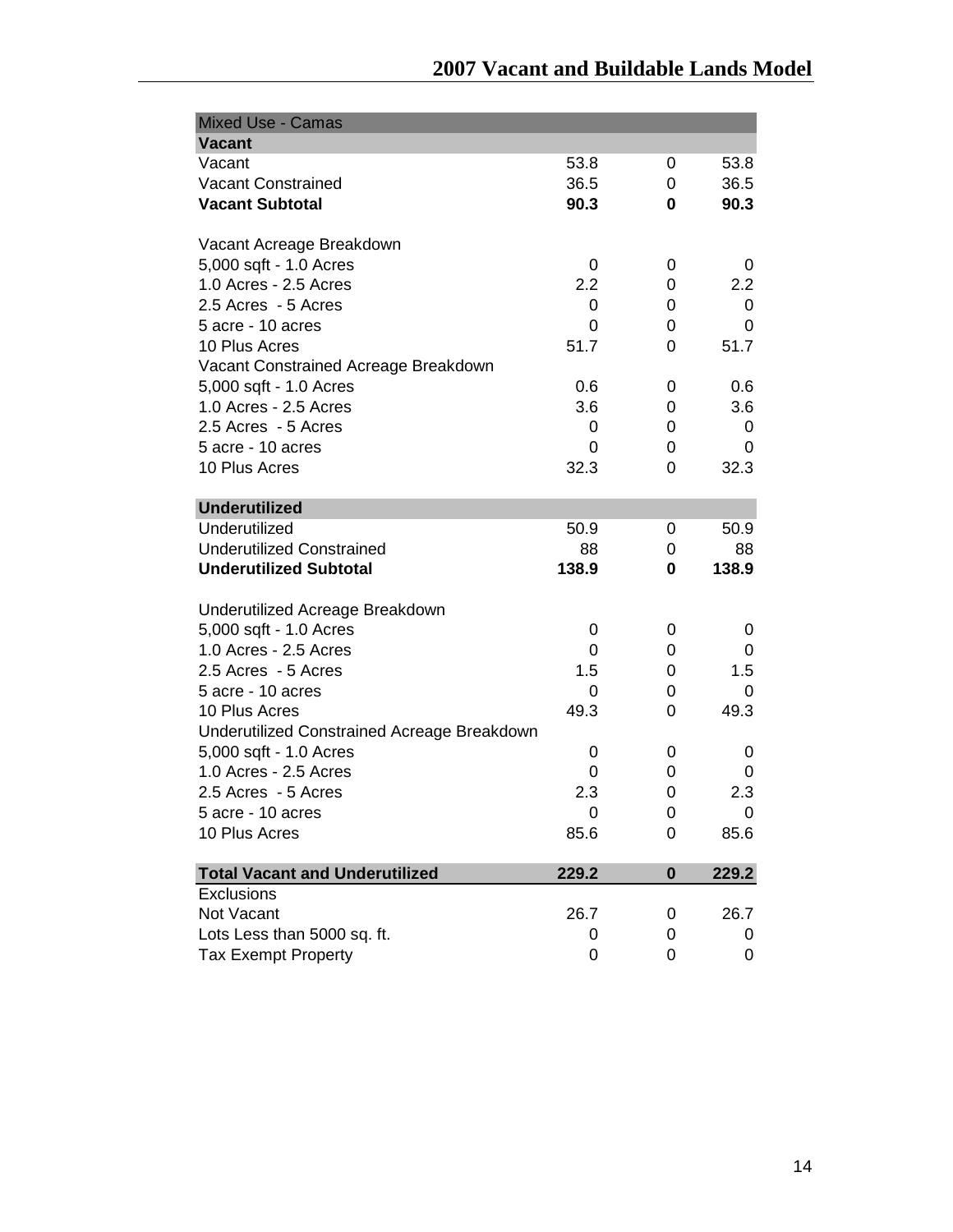| <b>Camas Commercial Property, 2007</b>             |              |              |              |
|----------------------------------------------------|--------------|--------------|--------------|
|                                                    | <b>UGA</b>   | <b>City</b>  |              |
|                                                    | <b>Acres</b> | <b>Acres</b> | <b>Total</b> |
| Commercial<br><b>Vacant</b>                        |              |              |              |
|                                                    |              |              |              |
| Vacant<br><b>Vacant Constrained</b>                | 0            | 65.7         | 65.7         |
|                                                    | 0            | 79.2         | 79.2         |
| <b>Vacant Subtotal</b>                             | 0            | 144.9        | 144.9        |
| Vacant Acreage Breakdown                           |              |              |              |
| 5,000 sqft - 1.0 Acres                             | 0            | 8.6          | 8.6          |
| 1.0 Acres - 2.5 Acres                              | 0            | 9.7          | 9.7          |
| 2.5 Acres - 5 Acres                                | 0            | 11.1         | 11.1         |
| 5 acre - 10 acres                                  |              | 22.6         | 22.6         |
|                                                    | 0            |              |              |
| 10 Plus Acres                                      | 0            | 13.8         | 13.8         |
| Vacant Constrained Acreage Breakdown               |              |              |              |
| 5,000 sqft - 1.0 Acres                             | 0            | 3.6          | 3.6          |
| 1.0 Acres - 2.5 Acres                              | 0            | 3.2          | 3.2          |
| 2.5 Acres - 5 Acres                                | 0            | 0            | 0            |
| 5 acre - 10 acres                                  | 0            | 7.9          | 7.9          |
| 10 Plus Acres                                      | 0            | 64.4         | 64.4         |
| <b>Underutilized</b>                               |              |              |              |
| Underutilized                                      | 4.8          | 11.2         | 16           |
| <b>Underutilized Constrained</b>                   |              |              |              |
|                                                    | 5.5          | 7.8          | 13.3         |
| <b>Underutilized Subtotal</b>                      | 10.3         | 19           | 29.3         |
| Underutilized Acreage Breakdown                    |              |              |              |
| 5,000 sqft - 1.0 Acres                             | 0            | 0.2          | 0.2          |
| 1.0 Acres - 2.5 Acres                              | 0            | 2.1          | 2.1          |
| 2.5 Acres - 5 Acres                                | 0            | 7.7          | 7.7          |
| 5 acre - 10 acres                                  | 0            | 0.9          | 0.9          |
| 10 Plus Acres                                      | 4.8          | 0            | 4.8          |
| <b>Underutilized Constrained Acreage Breakdown</b> |              |              |              |
|                                                    | 0            | 0            | 0            |
| 5,000 sqft - 1.0 Acres                             | 0            | 0            | 0            |
| 1.0 Acres - 2.5 Acres                              | 0            | 0            | 0            |
| 2.5 Acres - 5 Acres                                | 0            | 7.8          | 7.8          |
| 5 acre - 10 acres                                  | 5.5          | 0            | 5.5          |
| 10 Plus Acres                                      |              |              |              |
| <b>Total Vacant and Underutilized</b>              | 10.3         | 163.9        |              |
| Exclusions                                         |              |              | 174.2        |
| Not Vacant                                         |              | 96.7         |              |
|                                                    | 0            |              | 96.7         |
| Lots Less than 5000 sq. ft.                        | 0            | 2.1          | 2.1          |
| <b>Tax Exempt Property</b>                         | 0            | 33           | 33           |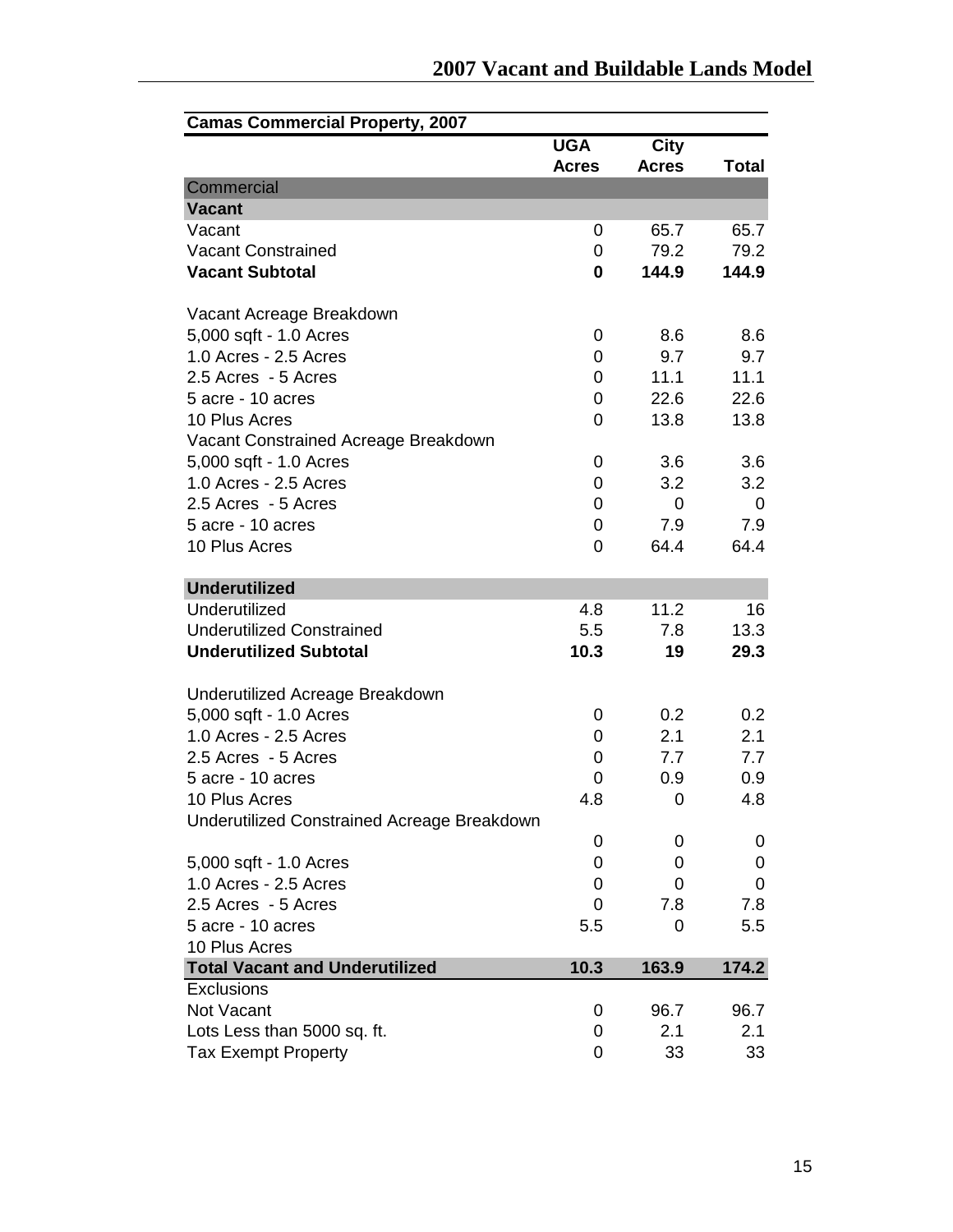| <b>Mixed Use - Camas</b>                           |       |          |       |
|----------------------------------------------------|-------|----------|-------|
| <b>Vacant</b>                                      |       |          |       |
| Vacant                                             | 53.8  | 0        | 53.8  |
| <b>Vacant Constrained</b>                          | 36.5  | 0        | 36.5  |
| <b>Vacant Subtotal</b>                             | 90.3  | 0        | 90.3  |
| Vacant Acreage Breakdown                           |       |          |       |
| 5,000 sqft - 1.0 Acres                             | 0     | 0        | 0     |
| 1.0 Acres - 2.5 Acres                              | 2.2   | 0        | 2.2   |
| 2.5 Acres - 5 Acres                                | 0     | 0        | 0     |
| 5 acre - 10 acres                                  | 0     | 0        | 0     |
| 10 Plus Acres                                      | 51.7  | 0        | 51.7  |
| Vacant Constrained Acreage Breakdown               |       |          |       |
| 5,000 sqft - 1.0 Acres                             | 0.6   | 0        | 0.6   |
| 1.0 Acres - 2.5 Acres                              | 3.6   | 0        | 3.6   |
| 2.5 Acres - 5 Acres                                | 0     | 0        | 0     |
| 5 acre - 10 acres                                  | 0     | 0        | 0     |
| 10 Plus Acres                                      | 32.3  | 0        | 32.3  |
|                                                    |       |          |       |
| <b>Underutilized</b>                               |       |          |       |
| Underutilized                                      | 50.9  | 0        | 50.9  |
| <b>Underutilized Constrained</b>                   | 88    | 0        | 88    |
| <b>Underutilized Subtotal</b>                      | 138.9 | 0        | 138.9 |
|                                                    |       |          |       |
| Underutilized Acreage Breakdown                    |       |          |       |
| 5,000 sqft - 1.0 Acres                             | 0     | 0        | 0     |
| 1.0 Acres - 2.5 Acres                              | 0     | 0        | 0     |
| 2.5 Acres - 5 Acres                                | 1.5   | 0        | 1.5   |
| 5 acre - 10 acres                                  | 0     | 0        | 0     |
| 10 Plus Acres                                      | 49.3  | 0        | 49.3  |
| <b>Underutilized Constrained Acreage Breakdown</b> |       |          |       |
| 5,000 sqft - 1.0 Acres                             | 0     | 0        | 0     |
| 1.0 Acres - 2.5 Acres                              | 0     | 0        | 0     |
| 2.5 Acres - 5 Acres                                | 2.3   | 0        | 2.3   |
| 5 acre - 10 acres                                  | 0     | 0        | 0     |
| 10 Plus Acres                                      | 85.6  | 0        | 85.6  |
| <b>Total Vacant and Underutilized</b>              | 229.2 | $\bf{0}$ | 229.2 |
| Exclusions                                         |       |          |       |
| Not Vacant                                         | 26.7  | 0        | 26.7  |
| Lots Less than 5000 sq. ft.                        | 0     | 0        | 0     |
| <b>Tax Exempt Property</b>                         | 0     | 0        | 0     |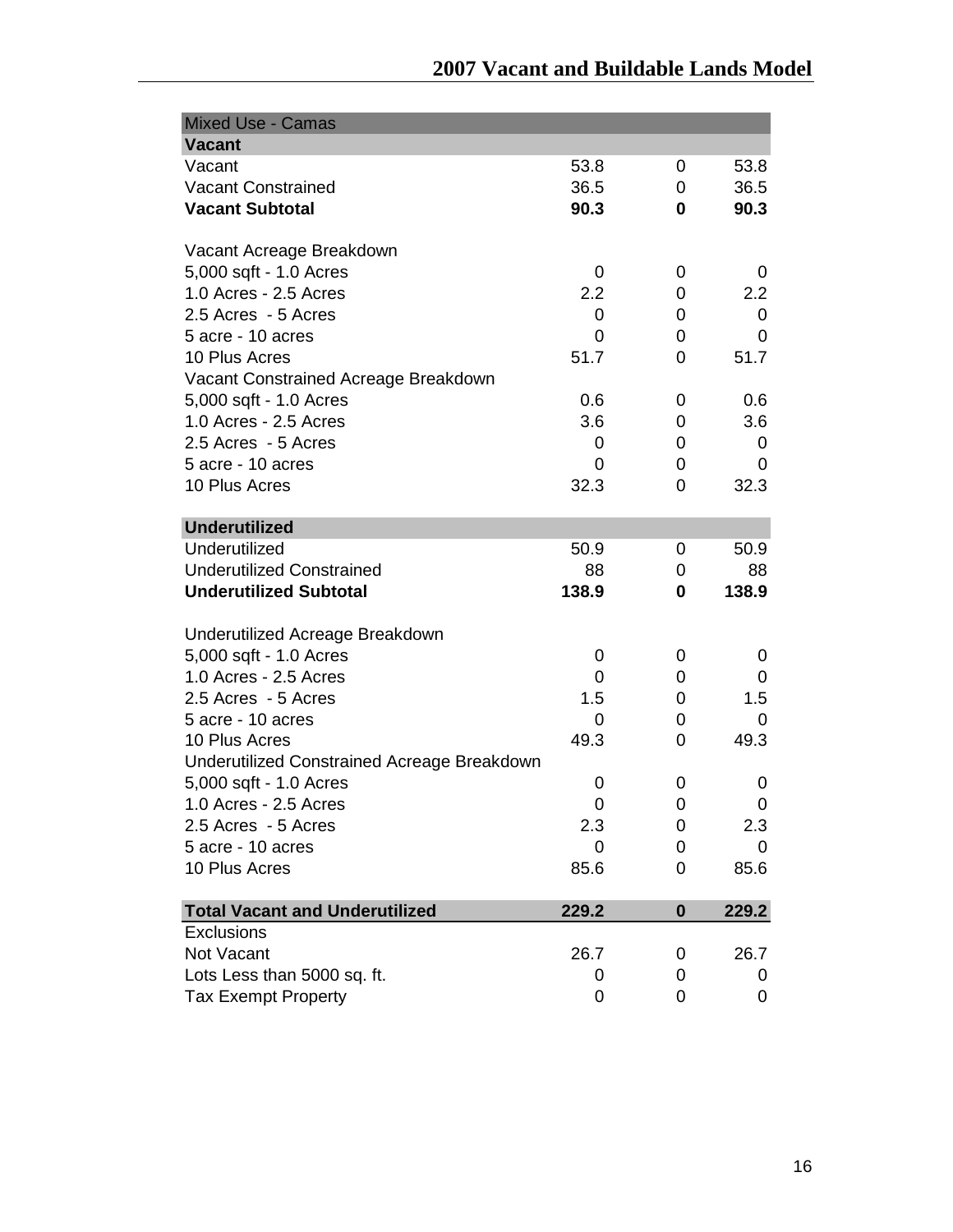| <b>Office/Business Park - Camas</b>         |       |       |        |
|---------------------------------------------|-------|-------|--------|
| <b>Vacant</b>                               |       |       |        |
| Vacant                                      | 130.4 | 235.2 | 365.6  |
| <b>Vacant Constrained</b>                   | 287.2 | 305.9 | 593.1  |
| <b>Vacant Subtotal</b>                      | 417.7 | 541.1 | 958.8  |
| Vacant Acreage Breakdown                    |       |       |        |
| 5,000 sqft - 1.0 Acres                      | 0     | 1.3   | 1.3    |
| 1.0 Acres - 2.5 Acres                       | 0     | 5.3   | 5.3    |
| 2.5 Acres - 5 Acres                         | 0     | 20.9  | 20.9   |
| 5 acre - 10 acres                           | 5.3   | 44.2  | 49.5   |
| 10 Plus Acres                               | 125.1 | 163.5 | 288.5  |
| Vacant Constrained Acreage Breakdown        |       |       |        |
| 5,000 sqft - 1.0 Acres                      | 0     | 0.5   | 0.5    |
| 1.0 Acres - 2.5 Acres                       | 1.2   | 3.3   | 4.5    |
| 2.5 Acres - 5 Acres                         | 4.7   | 15.3  | 20.1   |
| 5 acre - 10 acres                           | 20.6  | 14.4  | 35     |
| 10 Plus Acres                               | 260.7 | 272.4 | 533.2  |
|                                             |       |       |        |
| <b>Underutilized</b>                        |       |       |        |
| Underutilized                               | 53.1  | 15.5  | 68.6   |
| <b>Underutilized Constrained</b>            | 91.9  | 32.4  | 124.2  |
| <b>Underutilized Subtotal</b>               | 145   | 47.9  | 192.9  |
| Underutilized Acreage Breakdown             |       |       |        |
| 5,000 sqft - 1.0 Acres                      | 0     | 0     | 0      |
| 1.0 Acres - 2.5 Acres                       | 0     | 0     | 0      |
| 2.5 Acres - 5 Acres                         | 6.4   | 4.1   | 10.5   |
| 5 acre - 10 acres                           | 12.7  | 11.4  | 24.1   |
| 10 Plus Acres                               | 34    | 0     | 34     |
| Underutilized Constrained Acreage Breakdown |       |       |        |
| 5,000 sqft - 1.0 Acres                      | 0     | 0     | 0      |
| 1.0 Acres - 2.5 Acres                       | 0     | 0     | 0      |
| 2.5 Acres - 5 Acres                         | 2.4   | 2.8   | 5.2    |
| 5 acre - 10 acres                           | 5.2   | 10.1  | 15.3   |
| 10 Plus Acres                               | 84.3  | 19.5  | 103.8  |
|                                             |       |       |        |
| <b>Total Vacant and Underutilized</b>       | 562.7 | 589   | 1151.6 |
| Exclusions                                  |       |       |        |
| Not Vacant                                  | 50.5  | 719.6 | 770    |
| Lots Less than 5000 sq. ft.                 | 0.1   | 0.1   | 0.2    |
| <b>Tax Exempt Property</b>                  | 0     | 114.6 | 114.6  |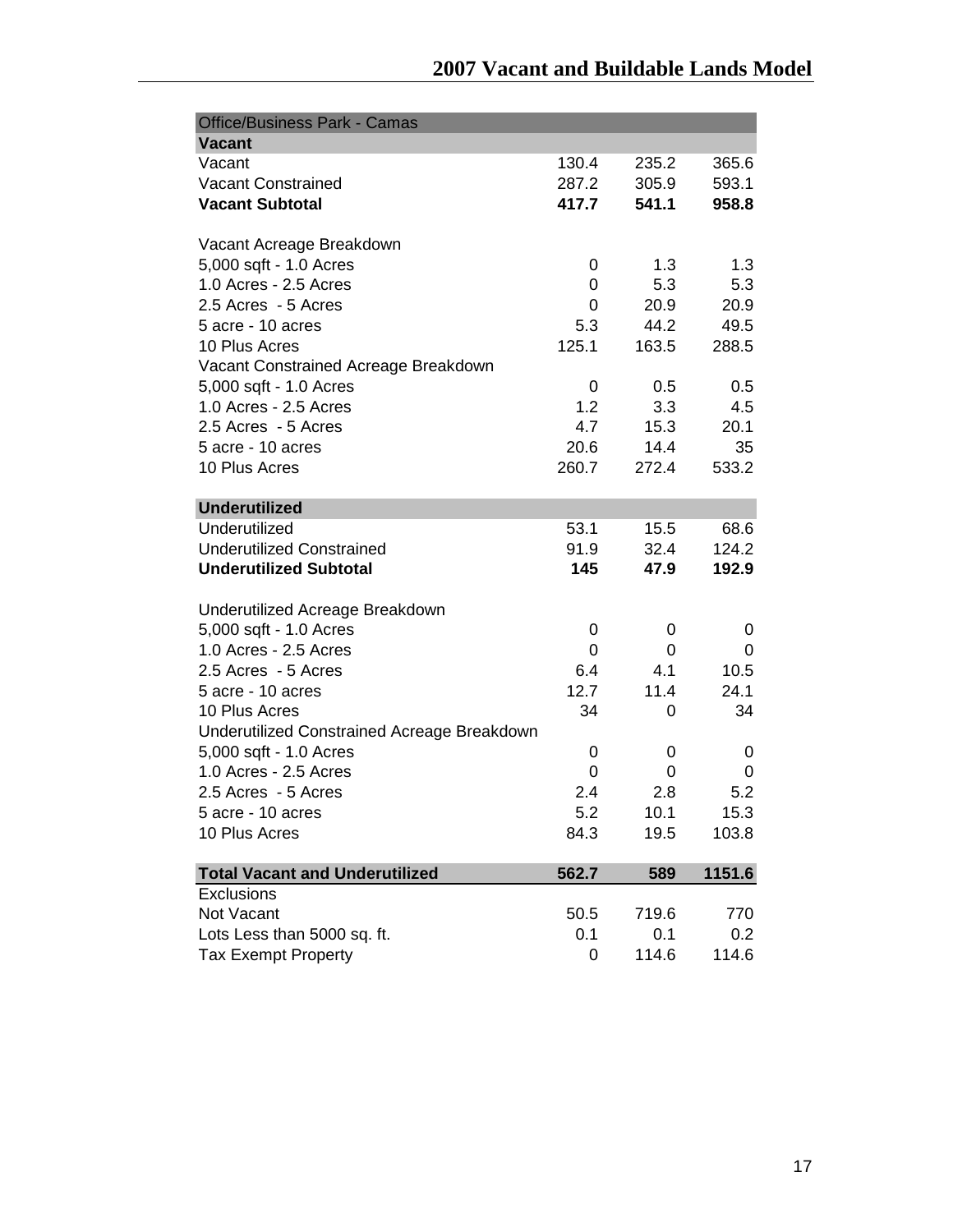| <b>LaCenter Commercial Property, 2006</b>   |                    |                   |                |
|---------------------------------------------|--------------------|-------------------|----------------|
|                                             | <b>UGA</b>         | <b>City</b>       |                |
|                                             | <b>Acres Acres</b> |                   | <b>Total</b>   |
| Commercial                                  |                    |                   |                |
| <b>Vacant</b>                               |                    |                   |                |
| Vacant                                      | 54.9               | 1.3               | 56.2           |
| <b>Vacant Constrained</b>                   | 11.7               | 3                 | 14.7           |
| <b>Vacant Subtotal</b>                      | 66.6               | 4.3               | 70.9           |
| Vacant Acreage Breakdown                    |                    |                   |                |
| 5,000 sqft - 1.0 Acres                      | 0.6                | 1                 | 1.6            |
| 1.0 Acres - 2.5 Acres                       | 6.9                | 0.3               | 7.2            |
| 2.5 Acres - 5 Acres                         | 19.5               | 0                 | 19.5           |
| 5 acre - 10 acres                           | 0                  | 0                 | 0              |
| 10 Plus Acres                               | 27.9               | 0                 | 27.9           |
| Vacant Constrained Acreage Breakdown        |                    |                   |                |
| 5,000 sqft - 1.0 Acres                      | 0                  | 0.9               | 0.9            |
| 1.0 Acres - 2.5 Acres                       | 2.5                | $2.2\overline{ }$ | 4.7            |
| 2.5 Acres - 5 Acres                         | 6.4                | 0                 | 6.4            |
| 5 acre - 10 acres                           | 0                  | 0                 | 0              |
| 10 Plus Acres                               | 2.7                | 0                 | 2.7            |
|                                             |                    |                   |                |
| <b>Underutilized</b><br>Underutilized       |                    |                   |                |
| <b>Underutilized Constrained</b>            | 16.1<br>8.2        | 0                 | 16.1<br>8.2    |
| <b>Underutilized Subtotal</b>               |                    | 0                 | 24.3           |
|                                             | 24.3               | 0                 |                |
| Underutilized Acreage Breakdown             |                    |                   |                |
| 5,000 sqft - 1.0 Acres                      | 0                  | 0                 | 0              |
| 1.0 Acres - 2.5 Acres                       | 0.2                | 0                 | 0.2            |
| 2.5 Acres - 5 Acres                         | $\overline{2}$     | 0                 | $\overline{2}$ |
| 5 acre - 10 acres                           | 2.2                | 0                 | 2.2            |
| 10 Plus Acres                               | 11.8               | 0                 | 11.8           |
| Underutilized Constrained Acreage Breakdown |                    |                   |                |
| 5,000 sqft - 1.0 Acres                      | 0                  | 0                 | 0              |
| 1.0 Acres - 2.5 Acres                       | 1.6                | 0                 | 1.6            |
| 2.5 Acres - 5 Acres                         | 2.3                | 0                 | 2.3            |
| 5 acre - 10 acres                           | 2.8                | 0                 | 2.8            |
| 10 Plus Acres                               | 1.5                | 0                 | 1.5            |
| <b>Total Vacant and Underutilized</b>       | 90.9               | 4.3               | 95.2           |
| Exclusions                                  |                    |                   |                |
| Not Vacant                                  | 9.6                | 13.4              | 23             |
| Lots Less than 5000 sq. ft.                 | 0                  | 0.5               | $0.5\,$        |
| <b>Tax Exempt Property</b>                  | 0.4                | $\overline{7}$    | $\overline{7}$ |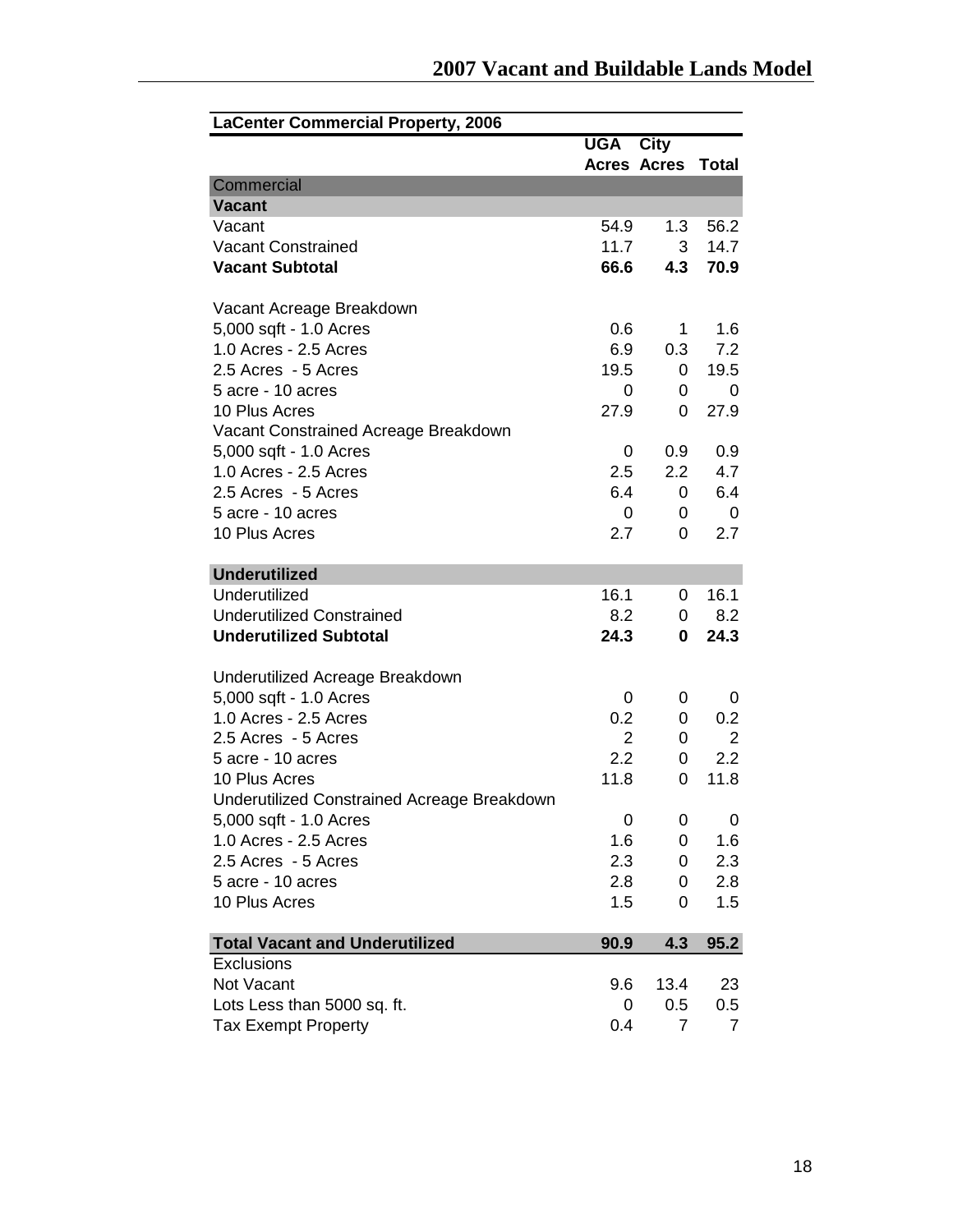| Mixed Use - La Center                               |          |      |      |
|-----------------------------------------------------|----------|------|------|
| <b>Vacant</b>                                       |          |      |      |
| Vacant                                              | 0        | 4.7  | 4.7  |
| <b>Vacant Constrained</b>                           | 0        | 4.3  | 4.3  |
| <b>Vacant Subtotal</b>                              | 0        | 9    | 9    |
| Vacant Acreage Breakdown                            |          |      |      |
| 5,000 sqft - 1.0 Acres                              | 0        | 3    | 3    |
| 1.0 Acres - 2.5 Acres                               | 0        | 1.8  | 1.8  |
| 2.5 Acres - 5 Acres                                 | 0        | 0    | 0    |
| 5 acre - 10 acres                                   | 0        | 0    | 0    |
| 10 Plus Acres                                       | 0        | 0    | 0    |
| Vacant Constrained Acreage Breakdown                |          |      |      |
| 5,000 sqft - 1.0 Acres                              | 0        | 3.2  | 3.2  |
| 1.0 Acres - 2.5 Acres                               | 0        | 1    | 1    |
| 2.5 Acres - 5 Acres                                 | 0        | 0    | 0    |
| 5 acre - 10 acres                                   | 0        | 0    | 0    |
| 10 Plus Acres                                       | 0        | 0    | 0    |
|                                                     |          |      |      |
| <b>Underutilized</b>                                |          |      |      |
| Underutilized                                       | 0        | 0    | 0    |
| <b>Underutilized Constrained</b>                    | 0        | 0    | 0    |
| <b>Underutilized Subtotal</b>                       | 0        | 0    | 0    |
| Underutilized Acreage Breakdown                     |          |      |      |
| 5,000 sqft - 1.0 Acres                              | 0        | 0    | 0    |
| 1.0 Acres - 2.5 Acres                               | 0        | 0    | 0    |
| 2.5 Acres - 5 Acres                                 | 0        | 0    | 0    |
| 5 acre - 10 acres                                   | 0        | 0    | 0    |
| 10 Plus Acres                                       | 0        | 0    | 0    |
| Underutilized Constrained Acreage Breakdown         |          |      |      |
| 5,000 sqft - 1.0 Acres                              | 0        | 0    | 0    |
| 1.0 Acres - 2.5 Acres                               | 0        | 0    | 0    |
| 2.5 Acres - 5 Acres                                 | 0        | 0    | 0    |
| 5 acre - 10 acres                                   | 0        | 0    | 0    |
| 10 Plus Acres                                       | 0        | 0    | 0    |
|                                                     |          |      |      |
| <b>Total Vacant and Underutilized</b><br>Exclusions | $\bf{0}$ | 9    | 9    |
| Not Vacant                                          | 2.6      | 28.5 | 31.1 |
| Lots Less than 5000 sq. ft.                         | 0        | 0.4  | 0.4  |
|                                                     | 0        | 0.5  | 0.5  |
| <b>Tax Exempt Property</b>                          |          |      |      |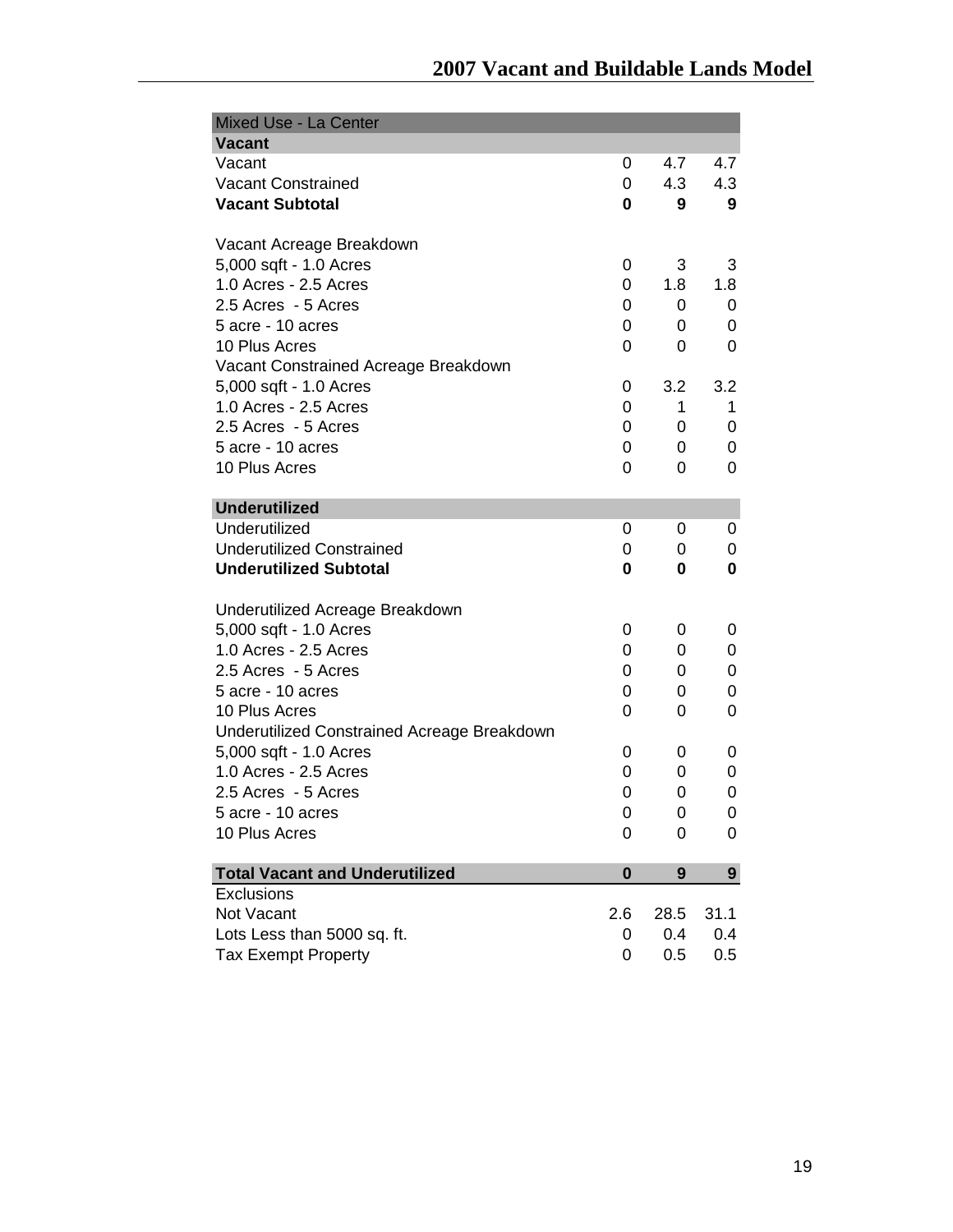| <b>Office/Business Park - La Center</b>     |       |   |           |
|---------------------------------------------|-------|---|-----------|
| <b>Vacant</b>                               |       |   |           |
| Vacant                                      | 138.7 |   | 0.138.7   |
| <b>Vacant Constrained</b>                   | 113.1 |   | $0$ 113.1 |
| <b>Vacant Subtotal</b>                      | 251.7 |   | 0251.7    |
|                                             |       |   |           |
| Vacant Acreage Breakdown                    |       |   |           |
| 5,000 sqft - 1.0 Acres                      | 2.1   | 0 | 2.1       |
| 1.0 Acres - 2.5 Acres                       | 3.3   | 0 | 3.3       |
| 2.5 Acres - 5 Acres                         | 4     | 0 | 4         |
| 5 acre - 10 acres                           | 24.7  | 0 | 24.7      |
| 10 Plus Acres                               | 104.6 |   | 0 104.6   |
| Vacant Constrained Acreage Breakdown        |       |   |           |
| 5,000 sqft - 1.0 Acres                      | 1.1   | 0 | 1.1       |
| 1.0 Acres - 2.5 Acres                       | 5.9   | 0 | 5.9       |
| 2.5 Acres - 5 Acres                         | 12.4  | 0 | 12.4      |
| 5 acre - 10 acres                           | 32.8  | 0 | 32.8      |
| 10 Plus Acres                               | 60.9  | 0 | 60.9      |
|                                             |       |   |           |
| <b>Underutilized</b>                        |       |   |           |
| Underutilized                               | 139.9 |   | 0.139.9   |
| <b>Underutilized Constrained</b>            | 110.7 |   | 0, 110.7  |
| <b>Underutilized Subtotal</b>               | 250.5 |   | 0250.5    |
|                                             |       |   |           |
| Underutilized Acreage Breakdown             |       |   |           |
| 5,000 sqft - 1.0 Acres                      | 0     | 0 | 0         |
| 1.0 Acres - 2.5 Acres                       | 0     | 0 | 0         |
| 2.5 Acres - 5 Acres                         | 7.1   | 0 | 7.1       |
| 5 acre - 10 acres                           | 12.5  | 0 | 12.5      |
| 10 Plus Acres                               | 120.3 | 0 | 120.3     |
| Underutilized Constrained Acreage Breakdown |       |   |           |
| 5,000 sqft - 1.0 Acres                      | 0     | 0 | 0         |
| 1.0 Acres - 2.5 Acres                       | 0     | 0 | 0         |
| 2.5 Acres - 5 Acres                         | 5.7   | 0 | 5.7       |
| 5 acre - 10 acres                           | 24.1  | 0 | 24.1      |
| 10 Plus Acres                               | 80.9  | 0 | 80.9      |
|                                             |       |   |           |
| <b>Total Vacant and Underutilized</b>       | 502.3 | 0 | 502.3     |
| Exclusions                                  |       |   |           |
| Not Vacant                                  | 23.5  | 0 | 23.5      |
| Lots Less than 5000 sq. ft.                 | 0.1   | 0 | 0.1       |
| <b>Tax Exempt Property</b>                  | 0     | 0 | 0         |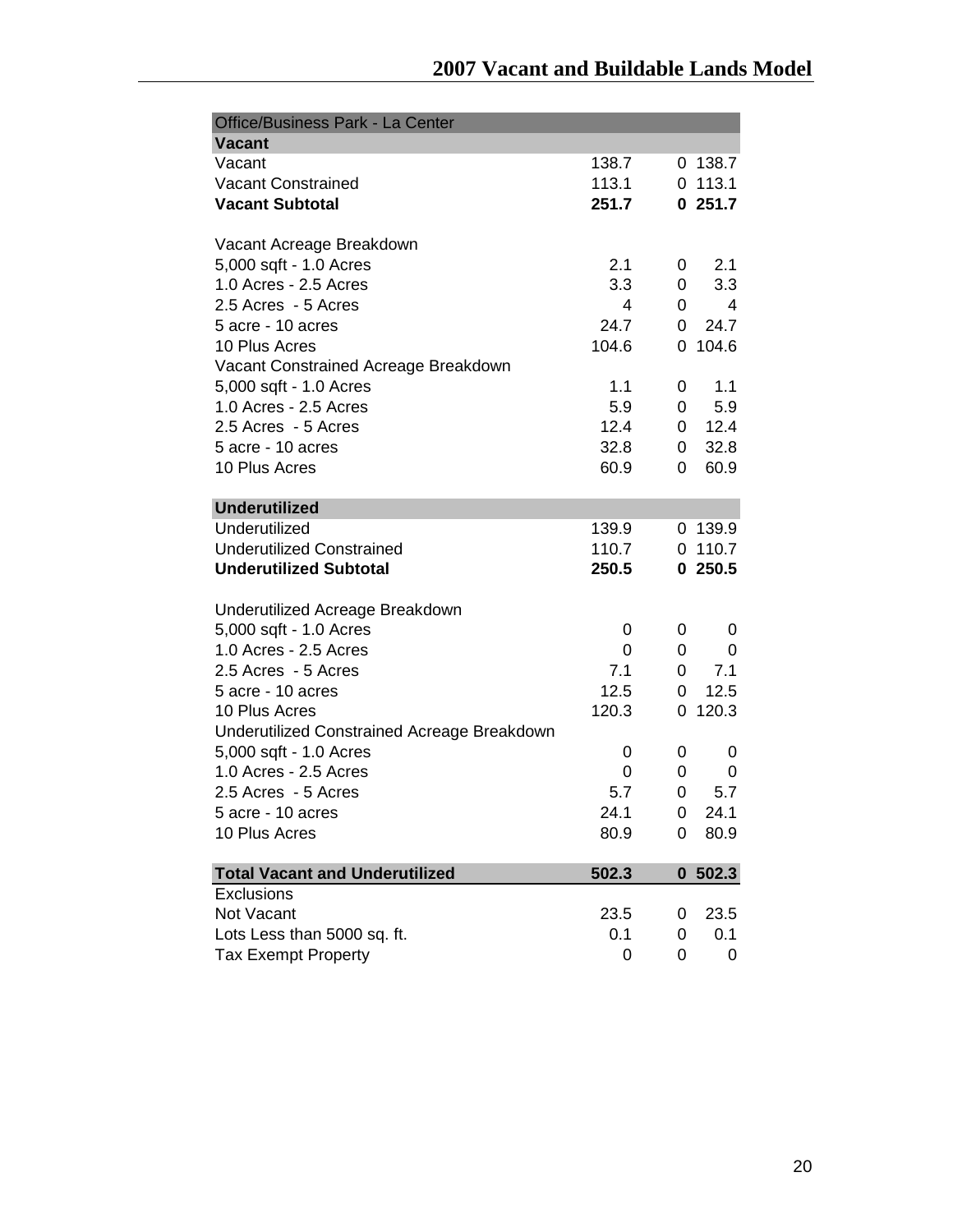| <b>Ridgefield Commercial Property, 2007</b> |              |                  |              |
|---------------------------------------------|--------------|------------------|--------------|
|                                             | <b>UGA</b>   | <b>City</b>      |              |
|                                             | <b>Acres</b> | <b>Acres</b>     | <b>Total</b> |
| Commercial                                  |              |                  |              |
| <b>Vacant</b>                               |              |                  |              |
| Vacant                                      | 3.4          | 44.7             | 48.1         |
| <b>Vacant Constrained</b>                   | 2.5          | 57.5             | 60           |
| <b>Vacant Subtotal</b>                      | 5.9          | 102.2            | 108.2        |
| Vacant Acreage Breakdown                    |              |                  |              |
| 5,000 sqft - 1.0 Acres                      | 0.3          | 4.4              | 4.7          |
| 1.0 Acres - 2.5 Acres                       | 1.3          | 6.3              | 7.5          |
| 2.5 Acres - 5 Acres                         | 1.8          | $2.2\phantom{0}$ | 4.1          |
| 5 acre - 10 acres                           | 0            | 3                | 3            |
| 10 Plus Acres                               | 0            | 28.9             | 28.9         |
| Vacant Constrained Acreage Breakdown        |              |                  |              |
| 5,000 sqft - 1.0 Acres                      | 0.8          | 3.2              | 3.9          |
| 1.0 Acres - 2.5 Acres                       | 0            | 5.3              | 5.3          |
| 2.5 Acres - 5 Acres                         | 1.8          | 0                | 1.8          |
| 5 acre - 10 acres                           | 0            | 0                | 0            |
| 10 Plus Acres                               | 0            | 49               | 49           |
| <b>Underutilized</b>                        |              |                  |              |
| Underutilized                               | 9.8          | 8.8              | 18.6         |
| <b>Underutilized Constrained</b>            | 14.2         | 14               | 28.3         |
| <b>Underutilized Subtotal</b>               | 24           | 22.8             | 46.9         |
|                                             |              |                  |              |
| Underutilized Acreage Breakdown             |              |                  |              |
| 5,000 sqft - 1.0 Acres                      | 0            | 0                | 0            |
| 1.0 Acres - 2.5 Acres                       | 1.8          | 0                | 1.8          |
| 2.5 Acres - 5 Acres                         | 2.2          | 2                | 4.2          |
| 5 acre - 10 acres                           | 5.1          | 6.4              | 11.5         |
| 10 Plus Acres                               | 0.7          | 0.4              | 1.1          |
| Underutilized Constrained Acreage Breakdown |              |                  |              |
| 5,000 sqft - 1.0 Acres                      | 0            | 0                | 0            |
| 1.0 Acres - 2.5 Acres                       | 0.6          | 0                | 0.6          |
| 2.5 Acres - 5 Acres                         | 2.5          | 2.1              | 4.6          |
| 5 acre - 10 acres                           | 2.3          | 10.7             | 13           |
| 10 Plus Acres                               | 8.8          | 1.3              | 10.1         |
| <b>Total Vacant and Underutilized</b>       | 30           | 125.1            | 155.1        |
| Exclusions                                  |              |                  |              |
| Not Vacant                                  | 6            | 34.4             | 40.4         |
| Lots Less than 5000 sq. ft.                 | 0            | 1                | 1            |
| Tax Exempt Property                         | 0            | 1                | 1            |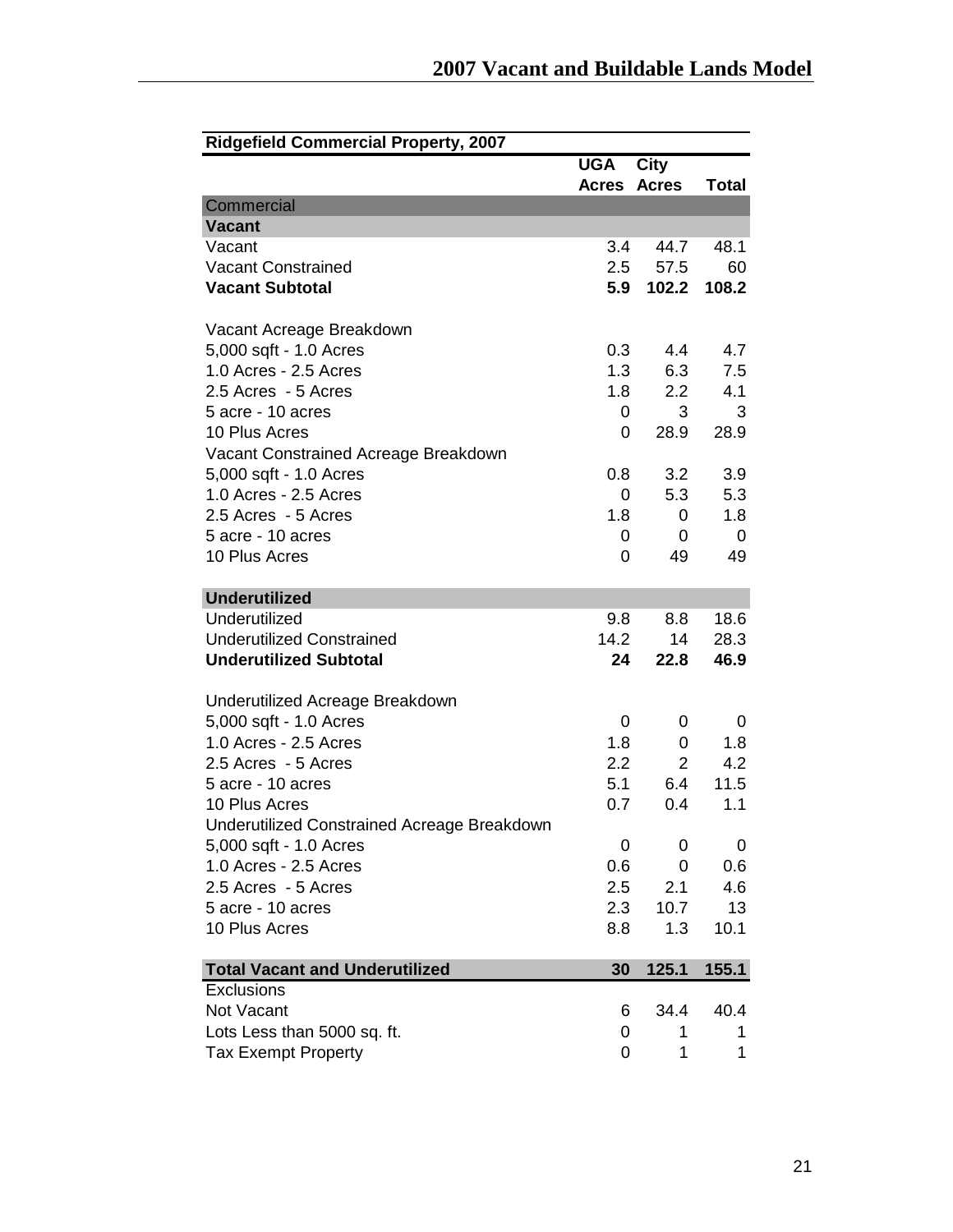| Mixed Use - Ridgefield                      |   |      |     |
|---------------------------------------------|---|------|-----|
| <b>Vacant</b>                               |   |      |     |
| Vacant                                      | 0 | 0    | 0   |
| <b>Vacant Constrained</b>                   | 0 | 3.3  | 3.3 |
| <b>Vacant Subtotal</b>                      | 0 | 3.3  | 3.3 |
| Vacant Acreage Breakdown                    |   |      |     |
| 5,000 sqft - 1.0 Acres                      | 0 | 0    | 0   |
| 1.0 Acres - 2.5 Acres                       | 0 | 0    | 0   |
| 2.5 Acres - 5 Acres                         | 0 | 0    | 0   |
| 5 acre - 10 acres                           | 0 | 0    | 0   |
| 10 Plus Acres                               | 0 | 0    | 0   |
| Vacant Constrained Acreage Breakdown        |   |      |     |
| 5,000 sqft - 1.0 Acres                      | 0 | 0    | 0   |
| 1.0 Acres - 2.5 Acres                       | 0 | 0    | 0   |
| 2.5 Acres - 5 Acres                         | 0 | 3.3  | 3.3 |
| 5 acre - 10 acres                           | 0 | 0    | 0   |
| 10 Plus Acres                               | 0 | 0    | 0   |
| <b>Underutilized</b>                        |   |      |     |
| Underutilized                               | 0 | 0    | 0   |
| <b>Underutilized Constrained</b>            | 0 | 0    | 0   |
| <b>Underutilized Subtotal</b>               | 0 | 0    | 0   |
| Underutilized Acreage Breakdown             |   |      |     |
| 5,000 sqft - 1.0 Acres                      | 0 | 0    | 0   |
| 1.0 Acres - 2.5 Acres                       | 0 | 0    | 0   |
| 2.5 Acres - 5 Acres                         | 0 | 0    | 0   |
| 5 acre - 10 acres                           | 0 | 0    | 0   |
| 10 Plus Acres                               | 0 | 0    | 0   |
| Underutilized Constrained Acreage Breakdown |   |      |     |
| 5,000 sqft - 1.0 Acres                      | 0 | 0    | 0   |
| 1.0 Acres - 2.5 Acres                       | 0 | 0    | 0   |
| 2.5 Acres - 5 Acres                         | 0 | 0    | 0   |
| 5 acre - 10 acres                           | 0 | 0    | 0   |
| 10 Plus Acres                               | 0 | 0    | 0   |
| <b>Total Vacant and Underutilized</b>       |   |      |     |
| Exclusions                                  | 0 | 3.3  | 3.3 |
| Not Vacant                                  | 0 | 4    | 4   |
| Lots Less than 5000 sq. ft.                 | 0 | 0    | 0   |
| <b>Tax Exempt Property</b>                  | 4 | 37.1 | 41  |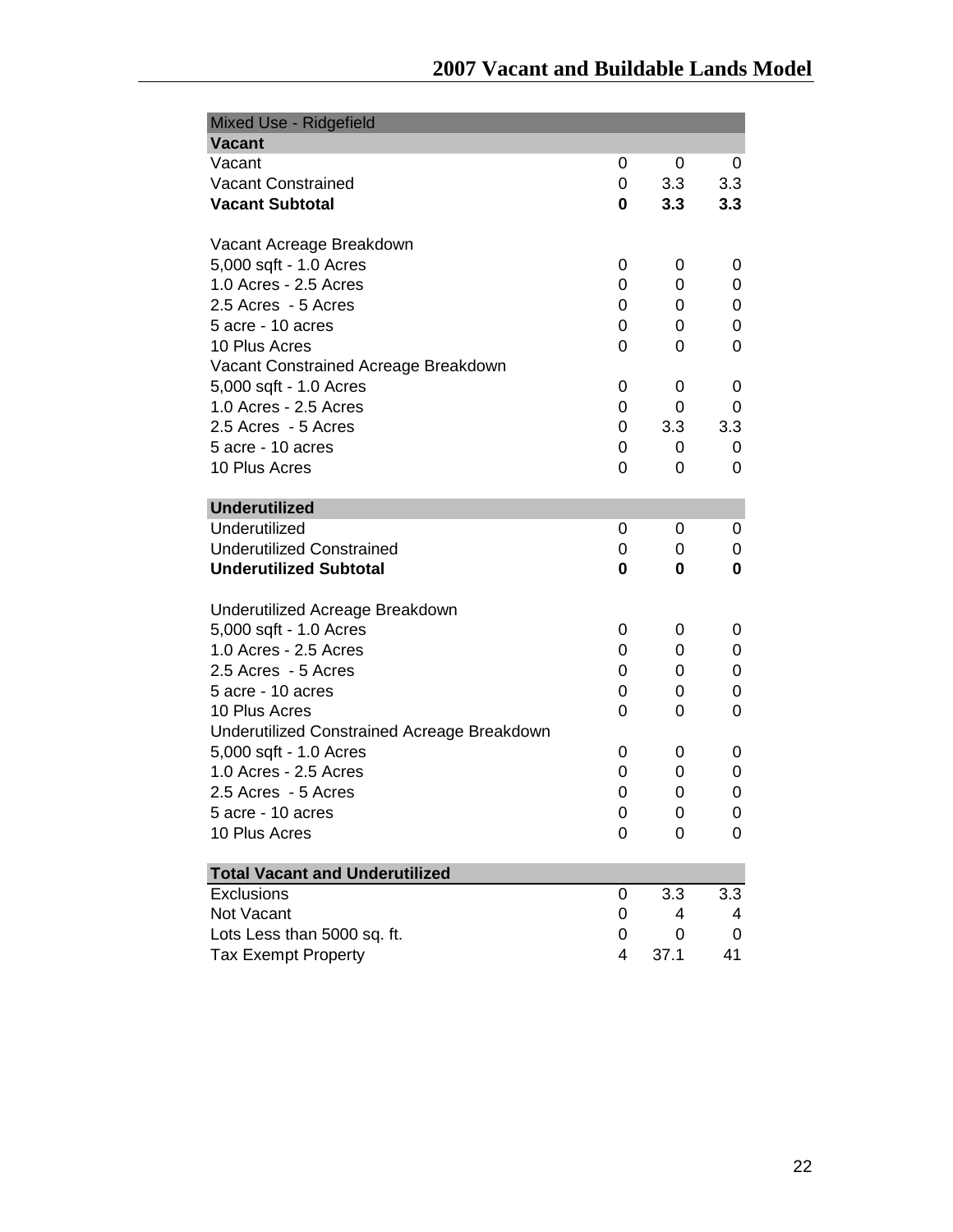| Office/Business Park - Ridgefield           |                |                   |             |
|---------------------------------------------|----------------|-------------------|-------------|
| <b>Vacant</b>                               |                |                   |             |
| Vacant                                      | 98.5           | 115.1             | 213.7       |
| <b>Vacant Constrained</b>                   |                | 244.3 76.7        | 321         |
| <b>Vacant Subtotal</b>                      | 342.8          | 191.8             | 534.6       |
|                                             |                |                   |             |
| Vacant Acreage Breakdown                    |                |                   |             |
| 5,000 sqft - 1.0 Acres                      | 0.9            | 0.9               | 1.9         |
| 1.0 Acres - 2.5 Acres                       | 2.6            | 3                 | 5.6         |
| 2.5 Acres - 5 Acres                         | $\overline{7}$ | 5.4               | 12.4        |
| 5 acre - 10 acres                           | 9.9            | 3.1               | 13.1        |
| 10 Plus Acres                               | 78.1           | 102.7             | 180.8       |
| Vacant Constrained Acreage Breakdown        |                |                   |             |
| 5,000 sqft - 1.0 Acres                      | 2.4            | 1.5               | 3.8         |
| 1.0 Acres - 2.5 Acres                       | 5.3            | $2.2\overline{ }$ | 7.5         |
| 2.5 Acres - 5 Acres                         | 36.2           | 8.3               | 44.5        |
| 5 acre - 10 acres                           | 22.2           | 7.1               | 29.3        |
| 10 Plus Acres                               | 178.2          | 57.6              | 235.8       |
|                                             |                |                   |             |
| <b>Underutilized</b>                        |                |                   |             |
| Underutilized                               |                |                   |             |
| <b>Underutilized Constrained</b>            | 33.8           |                   | 104.7 138.5 |
| <b>Underutilized Subtotal</b>               |                | 115.6 77.8        | 193.5       |
|                                             | 149.4          | 182.5             | 331.9       |
| Underutilized Acreage Breakdown             |                |                   |             |
| 5,000 sqft - 1.0 Acres                      | 0              | 0                 | 0           |
| 1.0 Acres - 2.5 Acres                       | 0              | 0                 | 0           |
| 2.5 Acres - 5 Acres                         | 4.2            | $\overline{2}$    | 6.2         |
| 5 acre - 10 acres                           | 13.1           | 9.4               | 22.5        |
| 10 Plus Acres                               | 16.5           | 93.3              | 109.8       |
| Underutilized Constrained Acreage Breakdown |                |                   |             |
| 5,000 sqft - 1.0 Acres                      | 0              | 0                 | 0           |
| 1.0 Acres - 2.5 Acres                       | 0              | 0                 | 0           |
| 2.5 Acres - 5 Acres                         | 10             | 1.1               | 11.1        |
| 5 acre - 10 acres                           | 43.6           | 4.4               | 48          |
| 10 Plus Acres                               | 62             | 72.3              | 134.4       |
|                                             |                |                   |             |
| <b>Total Vacant and Underutilized</b>       |                |                   |             |
| Exclusions                                  | 492.2          | 374.3             | 866.6       |
| Not Vacant                                  | 45.9           | 6.7               | 52.7        |
| Lots Less than 5000 sq. ft.                 | 0.1            | 0                 | 0.1         |
| <b>Tax Exempt Property</b>                  | 14.5           | 1.8               | 16.2        |
|                                             |                |                   |             |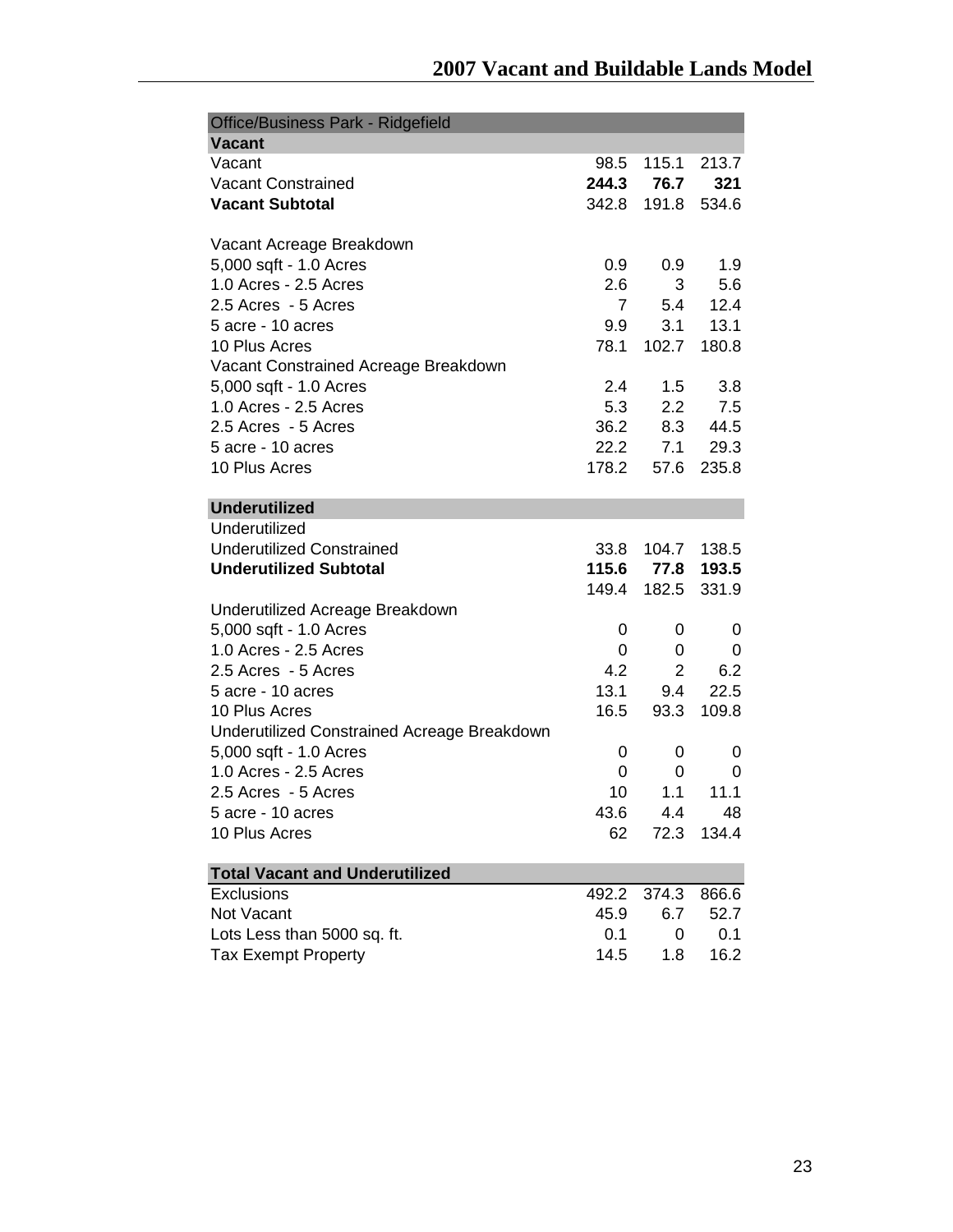| <b>Vancouver Commercial Property, 2007</b>  |              |              |       |
|---------------------------------------------|--------------|--------------|-------|
|                                             | <b>UGA</b>   | <b>City</b>  |       |
|                                             | <b>Acres</b> | <b>Acres</b> | Total |
| Commercial                                  |              |              |       |
| <b>Vacant</b>                               |              |              |       |
| Vacant                                      | 169.7        | 0.0          | 169.7 |
| <b>Vacant Constrained</b>                   | 118.7        | 0.0          | 118.7 |
| <b>Vacant Subtotal</b>                      | 288.3        | 0.0          | 288.3 |
| Vacant Acreage Breakdown                    |              |              |       |
| 5,000 sqft - 1.0 Acres                      | 48.3         | 0.0          | 48.3  |
| 1.0 Acres - 2.5 Acres                       | 37.9         | 0.0          | 37.9  |
| 2.5 Acres - 5 Acres                         | 53.3         | 0.0          | 53.3  |
| 5 acre - 10 acres                           | 8.5          | 0.0          | 8.5   |
| 10 Plus Acres                               | 21.7         | 0.0          | 21.7  |
| Vacant Constrained Acreage Breakdown        |              |              |       |
| 5,000 sqft - 1.0 Acres                      | 32.8         | 0.0          | 32.8  |
| 1.0 Acres - 2.5 Acres                       | 26.5         | 0.0          | 26.5  |
| 2.5 Acres - 5 Acres                         | 35.5         | 0.0          | 35.5  |
| 5 acre - 10 acres                           | 9.6          | 0.0          | 9.6   |
| 10 Plus Acres                               | 14.3         | 0.0          | 14.3  |
|                                             |              |              |       |
| <b>Underutilized</b>                        |              |              |       |
| Underutilized                               | 24.4         | 0.0          | 24.4  |
| <b>Underutilized Constrained</b>            | 7.5          | 0.0          | 7.5   |
| <b>Underutilized Subtotal</b>               | 31.8         | 0.0          | 31.8  |
| Underutilized Acreage Breakdown             |              |              |       |
| 5,000 sqft - 1.0 Acres                      | 0.5          | 0.0          | 0.5   |
| 1.0 Acres - 2.5 Acres                       | 6.6          | 0.0          | 6.6   |
| 2.5 Acres - 5 Acres                         | 14.2         | 0.0          | 14.2  |
| 5 acre - 10 acres                           | 3.1          | 0.0          | 3.1   |
| 10 Plus Acres                               | 0.0          | 0.0          | 0.0   |
| Underutilized Constrained Acreage Breakdown |              |              |       |
| 5,000 sqft - 1.0 Acres                      | 0.0          | 0.0          | 0.0   |
| 1.0 Acres - 2.5 Acres                       | 0.0          | 0.0          | 0.0   |
| 2.5 Acres - 5 Acres                         | 5.5          | 0.0          | 5.5   |
| 5 acre - 10 acres                           | 1.9          | 0.0          | 1.9   |
| 10 Plus Acres                               | 0.0          | 0.0          | 0.0   |
|                                             |              |              |       |
| <b>Total Vacant and Underutilized</b>       | 320.1        | 0.0          | 320.1 |
| Exclusions                                  |              |              |       |
| Not Vacant                                  | 551.2        | 0.0          | 551.2 |
| Lots Less than 5000 sq. ft.                 | 0.5          | 0.0          | 0.5   |
| Tax Exempt Property                         | 34.9         | 0.0          | 34.9  |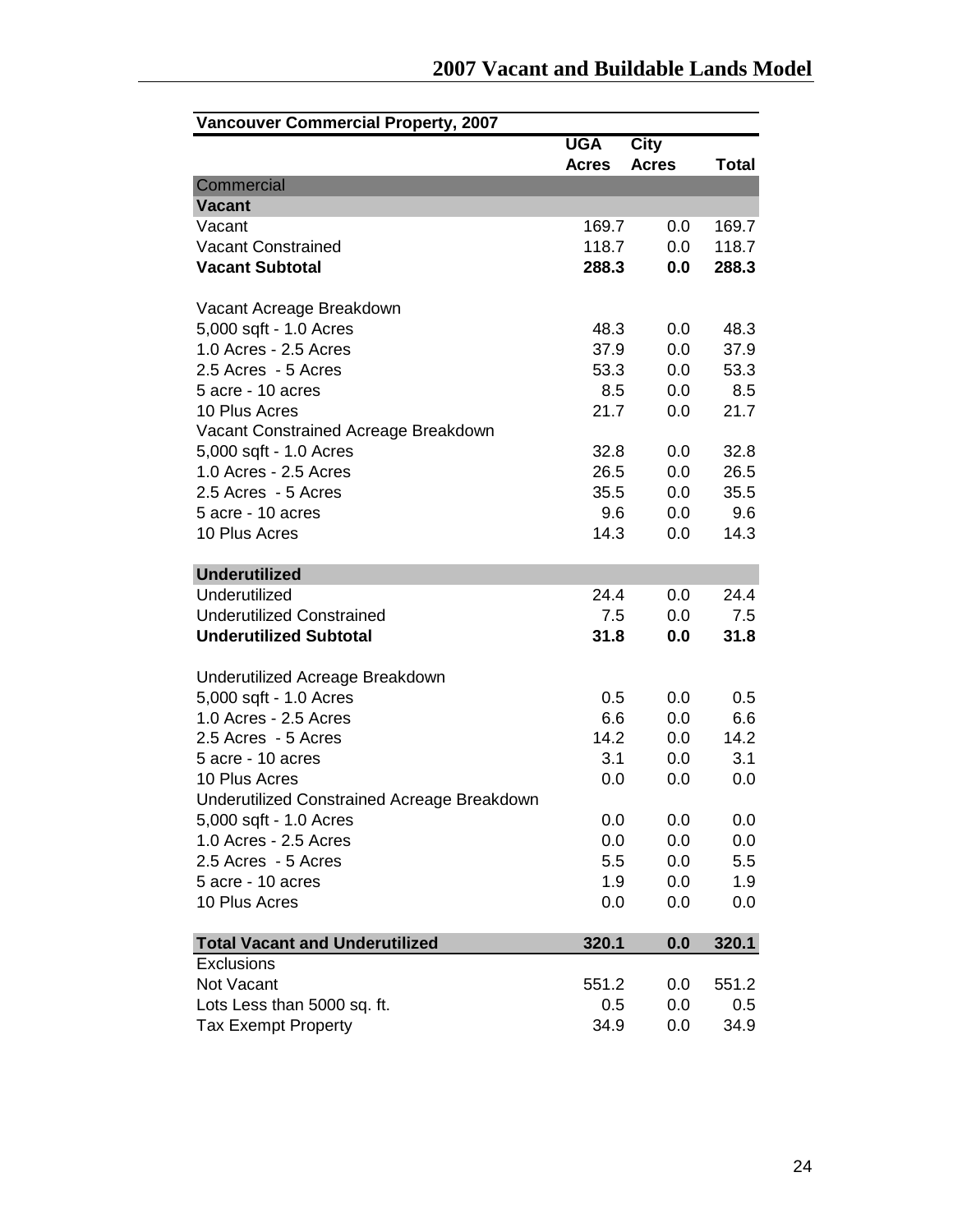| <b>Mixed Use - Vancouver</b>                |       |     |       |
|---------------------------------------------|-------|-----|-------|
| <b>Vacant</b>                               |       |     |       |
| Vacant                                      | 73.6  | 0.0 | 73.6  |
| <b>Vacant Constrained</b>                   | 57.4  | 0.0 | 57.4  |
| <b>Vacant Subtotal</b>                      | 131.1 | 0.0 | 131.1 |
| Vacant Acreage Breakdown                    |       |     |       |
| 5,000 sqft - 1.0 Acres                      | 13.3  | 0.0 | 13.3  |
| 1.0 Acres - 2.5 Acres                       | 13.7  | 0.0 | 13.7  |
| 2.5 Acres - 5 Acres                         | 19.7  | 0.0 | 19.7  |
| 5 acre - 10 acres                           | 10.3  | 0.0 | 10.3  |
| 10 Plus Acres                               | 16.7  | 0.0 | 16.7  |
| Vacant Constrained Acreage Breakdown        |       |     |       |
| 5,000 sqft - 1.0 Acres                      | 5.6   | 0.0 | 5.6   |
| 1.0 Acres - 2.5 Acres                       | 9.4   | 0.0 | 9.4   |
| 2.5 Acres - 5 Acres                         | 27.5  | 0.0 | 27.5  |
| 5 acre - 10 acres                           | 14.9  | 0.0 | 14.9  |
| 10 Plus Acres                               | 0.1   | 0.0 | 0.1   |
|                                             |       |     |       |
| <b>Underutilized</b>                        |       |     |       |
| Underutilized                               | 95.3  | 0.0 | 95.3  |
| <b>Underutilized Constrained</b>            | 57.0  | 0.0 | 57.0  |
| <b>Underutilized Subtotal</b>               | 152.3 | 0.0 | 152.3 |
|                                             |       |     |       |
| Underutilized Acreage Breakdown             |       |     |       |
| 5,000 sqft - 1.0 Acres                      | 0.0   | 0.0 | 0.0   |
| 1.0 Acres - 2.5 Acres                       | 4.2   | 0.0 | 4.2   |
| 2.5 Acres - 5 Acres                         | 15.6  | 0.0 | 15.6  |
| 5 acre - 10 acres                           | 42.6  | 0.0 | 42.6  |
| 10 Plus Acres                               | 32.9  | 0.0 | 32.9  |
| Underutilized Constrained Acreage Breakdown |       |     |       |
| 5,000 sqft - 1.0 Acres                      | 0.0   | 0.0 | 0.0   |
| 1.0 Acres - 2.5 Acres                       | 0.4   | 0.0 | 0.4   |
| 2.5 Acres - 5 Acres                         | 23.8  | 0.0 | 23.8  |
| 5 acre - 10 acres                           | 13.1  | 0.0 | 13.1  |
| 10 Plus Acres                               | 19.7  | 0.0 | 19.7  |
| <b>Total Vacant and Underutilized</b>       | 283.3 | 0.0 | 283.3 |
| Exclusions                                  |       |     |       |
| Not Vacant                                  | 146.0 | 0.0 | 146.0 |
| Lots Less than 5000 sq. ft.                 | 8.8   | 0.0 | 8.8   |
| <b>Tax Exempt Property</b>                  | 17.5  | 0.0 | 17.5  |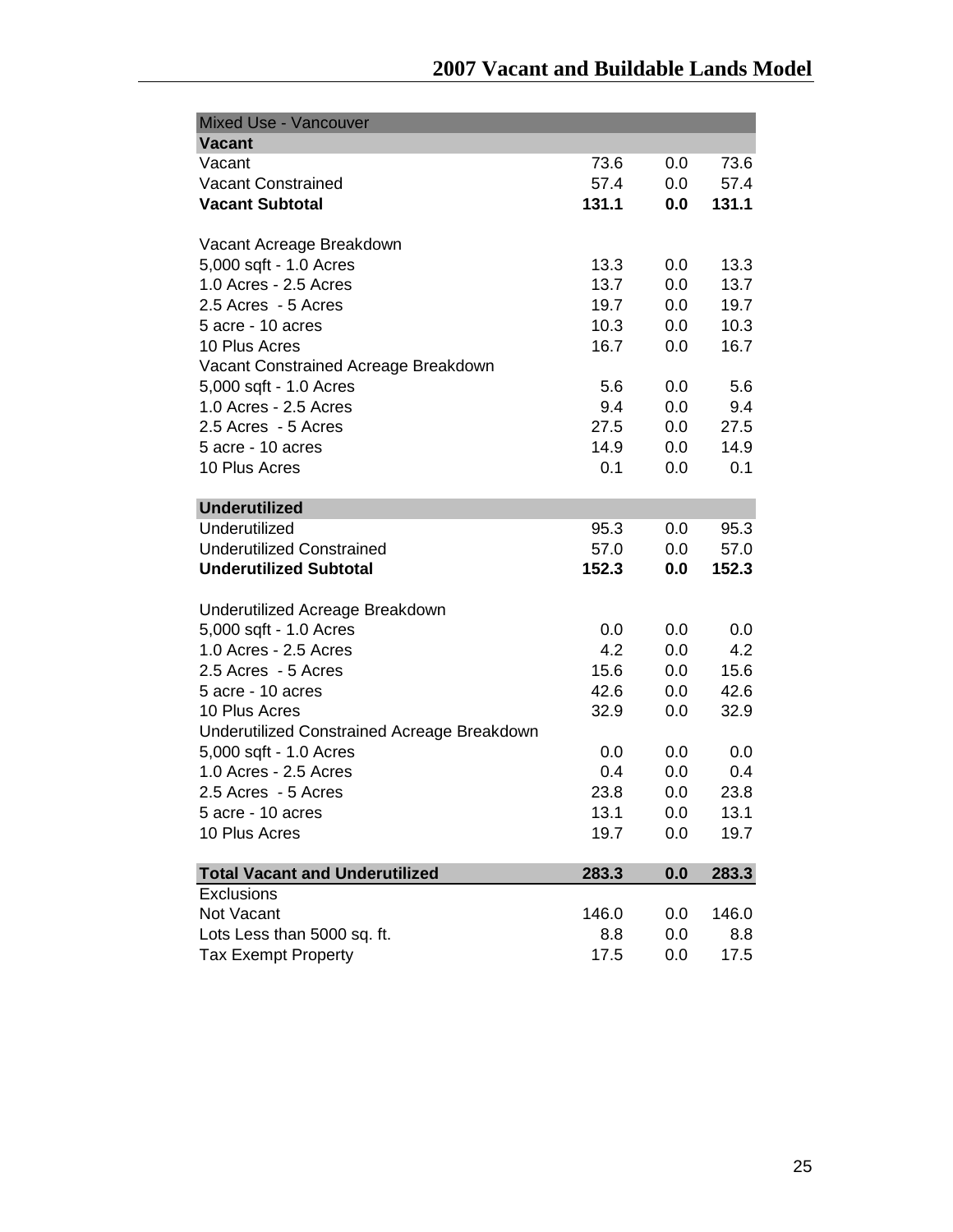| <b>Office/Business Park - Vancouver</b>     |       |         |       |
|---------------------------------------------|-------|---------|-------|
| <b>Vacant</b>                               |       |         |       |
| Vacant                                      | 114.2 | 0.0     | 114.2 |
| <b>Vacant Constrained</b>                   | 142.8 | 0.0     | 142.8 |
| <b>Vacant Subtotal</b>                      | 257.0 | 0.0     | 257.0 |
| Vacant Acreage Breakdown                    |       |         |       |
| 5,000 sqft - 1.0 Acres                      | 3.6   | 0.0     | 3.6   |
| 1.0 Acres - 2.5 Acres                       | 25.6  | 0.0     | 25.6  |
| 2.5 Acres - 5 Acres                         | 41.0  | 0.0     | 41.0  |
| 5 acre - 10 acres                           | 26.4  | 0.0     | 26.4  |
| 10 Plus Acres                               | 17.5  | 0.0     | 17.5  |
| Vacant Constrained Acreage Breakdown        |       |         |       |
| 5,000 sqft - 1.0 Acres                      | 5.1   | 0.0     | 5.1   |
| 1.0 Acres - 2.5 Acres                       | 10.3  | 0.0     | 10.3  |
| 2.5 Acres - 5 Acres                         | 29.9  | 0.0     | 29.9  |
| 5 acre - 10 acres                           | 13.4  | 0.0     | 13.4  |
| 10 Plus Acres                               | 84.2  | 0.0     | 84.2  |
|                                             |       |         |       |
| <b>Underutilized</b>                        |       |         |       |
| Underutilized                               | 180.3 | $0.0\,$ | 180.3 |
| <b>Underutilized Constrained</b>            | 181.7 | 0.0     | 181.7 |
| <b>Underutilized Subtotal</b>               | 362.0 | 0.0     | 362.0 |
|                                             |       |         |       |
| Underutilized Acreage Breakdown             |       |         |       |
| 5,000 sqft - 1.0 Acres                      | 0.0   | 0.0     | 0.0   |
| 1.0 Acres - 2.5 Acres                       | 1.2   | 0.0     | 1.2   |
| 2.5 Acres - 5 Acres                         | 27.5  | 0.0     | 27.5  |
| 5 acre - 10 acres                           | 41.5  | 0.0     | 41.5  |
| 10 Plus Acres                               | 110.0 | 0.0     | 110.0 |
| Underutilized Constrained Acreage Breakdown |       |         |       |
| 5,000 sqft - 1.0 Acres                      | 0.0   | 0.0     | 0.0   |
| 1.0 Acres - 2.5 Acres                       | 3.6   | 0.0     | 3.6   |
| 2.5 Acres - 5 Acres                         | 22.6  | 0.0     | 22.6  |
| 5 acre - 10 acres                           | 19.4  | 0.0     | 19.4  |
| 10 Plus Acres                               | 136.0 | 0.0     | 136.0 |
|                                             |       |         |       |
| <b>Total Vacant and Underutilized</b>       | 619.0 | 0.0     | 619.0 |
| <b>Exclusions</b>                           |       |         |       |
| Not Vacant                                  | 72    | 0       | 72    |
| Lots Less than 5000 sq. ft.                 | 0.1   | 0       | 0.1   |
| <b>Tax Exempt Property</b>                  | 4.2   | 0       | 4.2   |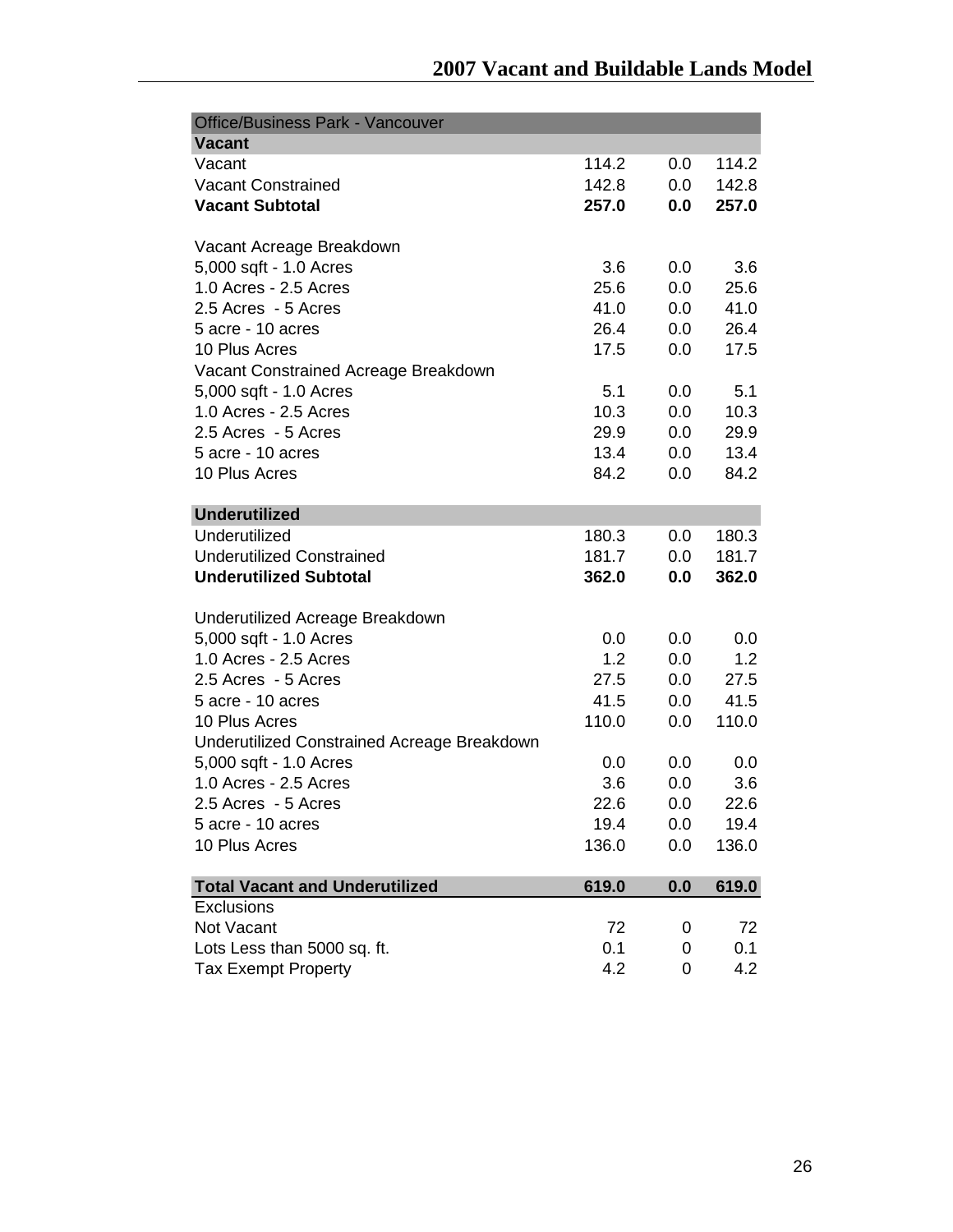| <b>Vancouver Commercial Property, 2007</b>         |              |                       |              |
|----------------------------------------------------|--------------|-----------------------|--------------|
|                                                    | <b>UGA</b>   | City                  |              |
|                                                    | <b>Acres</b> | <b>Acres</b>          | <b>Total</b> |
| Commercial                                         |              |                       |              |
| <b>Vacant</b>                                      |              |                       |              |
| Vacant                                             | 132.8        | 416.1                 | 548.9        |
| <b>Vacant Constrained</b>                          | 58.1         | 68.8                  | 126.9        |
| <b>Vacant Subtotal</b>                             | 190.9        | 484.9                 | 675.8        |
| Vacant Acreage Breakdown                           |              |                       |              |
| 5,000 sqft - 1.0 Acres                             | 26.9         | 95.1                  | 122.0        |
| 1.0 Acres - 2.5 Acres                              | 22.2         | 121.5                 | 143.7        |
| 2.5 Acres - 5 Acres                                | 8.9          | 57.2                  | 66.0         |
| 5 acre - 10 acres                                  | 60.1         | 57.9                  | 117.9        |
| 10 Plus Acres                                      | 14.8         | 84.5                  | 99.3         |
| Vacant Constrained Acreage Breakdown               |              |                       |              |
| 5,000 sqft - 1.0 Acres                             | 6.7          | 13.2                  | 20.0         |
| 1.0 Acres - 2.5 Acres                              | 16.2         | 28.4                  | 44.6         |
| 2.5 Acres - 5 Acres                                | 13.4         | 8.8                   | 22.3         |
| 5 acre - 10 acres                                  | 13.1         | 1.3                   | 14.4         |
| 10 Plus Acres                                      | 8.6          | 17.0                  | 25.6         |
|                                                    |              |                       |              |
| <b>Underutilized</b>                               |              |                       |              |
| Underutilized                                      | 48.5         | 8.5                   | 56.9         |
| <b>Underutilized Constrained</b>                   | 39.6         | 1.0                   | 40.6         |
| <b>Underutilized Subtotal</b>                      | 88.1         | 9.5                   | 97.5         |
| Underutilized Acreage Breakdown                    |              |                       |              |
| 5,000 sqft - 1.0 Acres                             | 0.0          | 1.7                   | 1.7          |
| 1.0 Acres - 2.5 Acres                              | 0.0          | 5.8                   | 5.8          |
| 2.5 Acres - 5 Acres                                | 8.2          | 0.0                   | 8.2          |
| 5 acre - 10 acres                                  | 5.1          | 0.0                   | 5.1          |
| 10 Plus Acres                                      | 35.1         | 0.0                   | 35.1         |
| <b>Underutilized Constrained Acreage Breakdown</b> |              |                       |              |
| 5,000 sqft - 1.0 Acres                             | 0.0          | 0.9                   | 0.9          |
| 1.0 Acres - 2.5 Acres                              | 0.0          | 0.1                   | 0.1          |
| 2.5 Acres - 5 Acres                                | 5.8          | 0.0                   | 5.8          |
| 5 acre - 10 acres                                  | 16.4         | 0.0                   | 16.4         |
| 10 Plus Acres                                      | 17.4         | 0.0                   | 17.4         |
|                                                    |              |                       |              |
| <b>Total Vacant and Underutilized</b>              | 278.9        | 494.3                 | 773.3        |
| <b>Exclusions</b>                                  |              |                       |              |
| Not Vacant                                         |              | 214.4 1,550.8 1,765.2 |              |
| Lots Less than 5000 sq. ft.                        | 1.9          | 9.4                   | 11.3         |
| <b>Tax Exempt Property</b>                         | 75.7         | 65.9                  | 141.7        |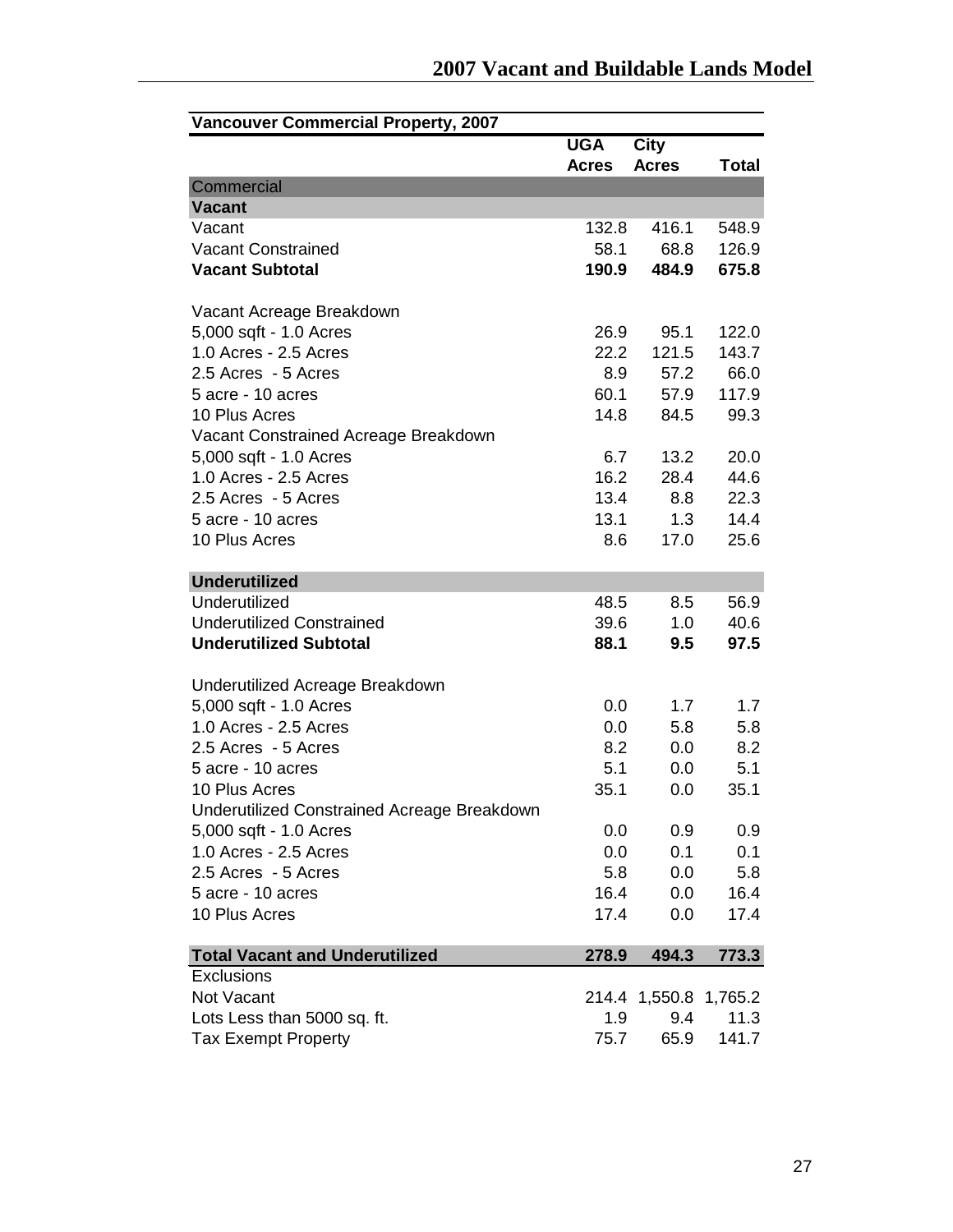| <b>Mixed Use - Vancouver</b>                |       |      |       |
|---------------------------------------------|-------|------|-------|
| <b>Vacant</b>                               |       |      |       |
| Vacant                                      | 135.3 | 9.9  | 145.2 |
| <b>Vacant Constrained</b>                   | 43.7  | 26.7 | 70.5  |
| <b>Vacant Subtotal</b>                      | 179.0 | 36.6 | 215.6 |
| Vacant Acreage Breakdown                    |       |      |       |
| 5,000 sqft - 1.0 Acres                      | 9.8   | 0.4  | 10.2  |
| 1.0 Acres - 2.5 Acres                       | 14.2  | 0.0  | 14.2  |
| 2.5 Acres - 5 Acres                         | 18.5  | 0.0  | 18.5  |
| 5 acre - 10 acres                           | 38.0  | 5.7  | 43.7  |
| 10 Plus Acres                               | 54.8  | 3.8  | 58.6  |
| Vacant Constrained Acreage Breakdown        |       |      |       |
| 5,000 sqft - 1.0 Acres                      | 1.0   | 0.4  | 1.4   |
| 1.0 Acres - 2.5 Acres                       | 0.7   | 0.0  | 0.7   |
| 2.5 Acres - 5 Acres                         | 4.8   | 0.0  | 4.8   |
| 5 acre - 10 acres                           | 11.5  | 8.3  | 19.8  |
| 10 Plus Acres                               | 25.7  | 18.0 | 43.7  |
|                                             |       |      |       |
| <b>Underutilized</b>                        |       |      |       |
| Underutilized                               | 98.4  | 4.6  | 103.0 |
| <b>Underutilized Constrained</b>            | 24.5  | 19.1 | 43.6  |
| <b>Underutilized Subtotal</b>               | 122.9 | 23.7 | 146.6 |
| Underutilized Acreage Breakdown             |       |      |       |
| 5,000 sqft - 1.0 Acres                      | 0.0   | 0.0  | 0.0   |
| 1.0 Acres - 2.5 Acres                       | 0.0   | 0.0  | 0.0   |
| 2.5 Acres - 5 Acres                         | 9.2   | 1.7  | 10.9  |
| 5 acre - 10 acres                           | 5.2   | 2.9  | 8.1   |
| 10 Plus Acres                               | 84.0  | 0.0  | 84.0  |
| Underutilized Constrained Acreage Breakdown |       |      |       |
| 5,000 sqft - 1.0 Acres                      | 0.0   | 0.0  | 0.0   |
| 1.0 Acres - 2.5 Acres                       | 0.0   | 0.0  | 0.0   |
| 2.5 Acres - 5 Acres                         | 0.0   | 1.5  | 1.5   |
| 5 acre - 10 acres                           | 2.2   | 17.6 | 19.7  |
| 10 Plus Acres                               | 22.3  | 0.0  | 22.3  |
|                                             |       |      |       |
| <b>Total Vacant and Underutilized</b>       | 301.9 | 60.3 | 362.2 |
| Exclusions                                  |       |      |       |
| Not Vacant                                  | 99.5  | 6.0  | 105.5 |
| Lots Less than 5000 sq. ft.                 | 12.9  | 0.0  | 12.9  |
| <b>Tax Exempt Property</b>                  | 56.0  | 0.0  | 56.0  |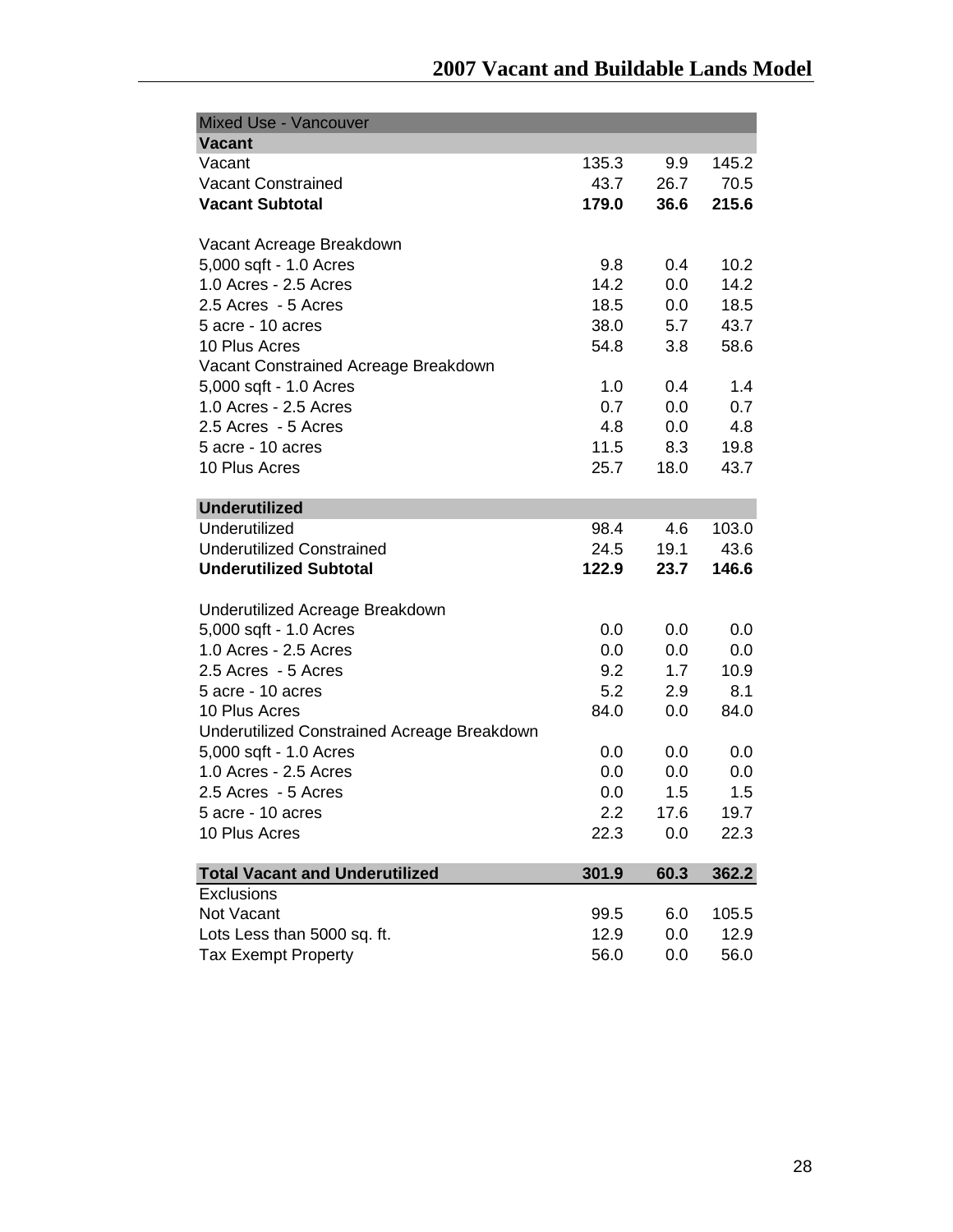| <b>Office/Business Park - Vancouver</b>     |         |     |         |
|---------------------------------------------|---------|-----|---------|
| <b>Vacant</b>                               |         |     |         |
| Vacant                                      | 454.8   | 0.0 | 454.8   |
| <b>Vacant Constrained</b>                   | 500.5   | 0.0 | 500.5   |
| <b>Vacant Subtotal</b>                      | 955.3   | 0.0 | 955.3   |
|                                             |         |     |         |
| Vacant Acreage Breakdown                    |         |     |         |
| 5,000 sqft - 1.0 Acres                      | 7.5     | 0.0 | 7.5     |
| 1.0 Acres - 2.5 Acres                       | 26.4    | 0.0 | 26.4    |
| 2.5 Acres - 5 Acres                         | 43.2    | 0.0 | 43.2    |
| 5 acre - 10 acres                           | 42.1    | 0.0 | 42.1    |
| 10 Plus Acres                               | 335.5   | 0.0 | 335.5   |
| Vacant Constrained Acreage Breakdown        |         |     |         |
| 5,000 sqft - 1.0 Acres                      | 7.3     | 0.0 | 7.3     |
| 1.0 Acres - 2.5 Acres                       | 22.8    | 0.0 | 22.8    |
| 2.5 Acres - 5 Acres                         | 47.4    | 0.0 | 47.4    |
| 5 acre - 10 acres                           | 40.2    | 0.0 | 40.2    |
| 10 Plus Acres                               | 382.9   | 0.0 | 382.9   |
|                                             |         |     |         |
| <b>Underutilized</b>                        |         |     |         |
| Underutilized                               | 380.7   | 0.0 | 380.7   |
| <b>Underutilized Constrained</b>            | 582.2   | 0.0 | 582.2   |
| <b>Underutilized Subtotal</b>               | 962.9   | 0.0 | 962.9   |
|                                             |         |     |         |
| Underutilized Acreage Breakdown             |         |     |         |
| 5,000 sqft - 1.0 Acres                      | 0.0     | 0.0 | 0.0     |
| 1.0 Acres - 2.5 Acres                       | 3.9     | 0.0 | 3.9     |
| 2.5 Acres - 5 Acres                         | 12.1    | 0.0 | 12.1    |
| 5 acre - 10 acres                           | 13.1    | 0.0 | 13.1    |
| 10 Plus Acres                               | 351.6   | 0.0 | 351.6   |
| Underutilized Constrained Acreage Breakdown |         |     |         |
| 5,000 sqft - 1.0 Acres                      | 0.0     | 0.0 | 0.0     |
| 1.0 Acres - 2.5 Acres                       | 2.7     | 0.0 | 2.7     |
| 2.5 Acres - 5 Acres                         | 10.8    | 0.0 | 10.8    |
| 5 acre - 10 acres                           | 31.5    | 0.0 | 31.5    |
| 10 Plus Acres                               | 537.2   | 0.0 | 537.2   |
|                                             |         |     |         |
| <b>Total Vacant and Underutilized</b>       | 1,918.2 | 0.0 | 1,918.2 |
| <b>Exclusions</b>                           |         |     |         |
| Not Vacant                                  | 115.3   | 0   | 115.3   |
| Lots Less than 5000 sq. ft.                 | 0.1     | 0   | 0.1     |
| <b>Tax Exempt Property</b>                  | 39.4    | 0   | 39.4    |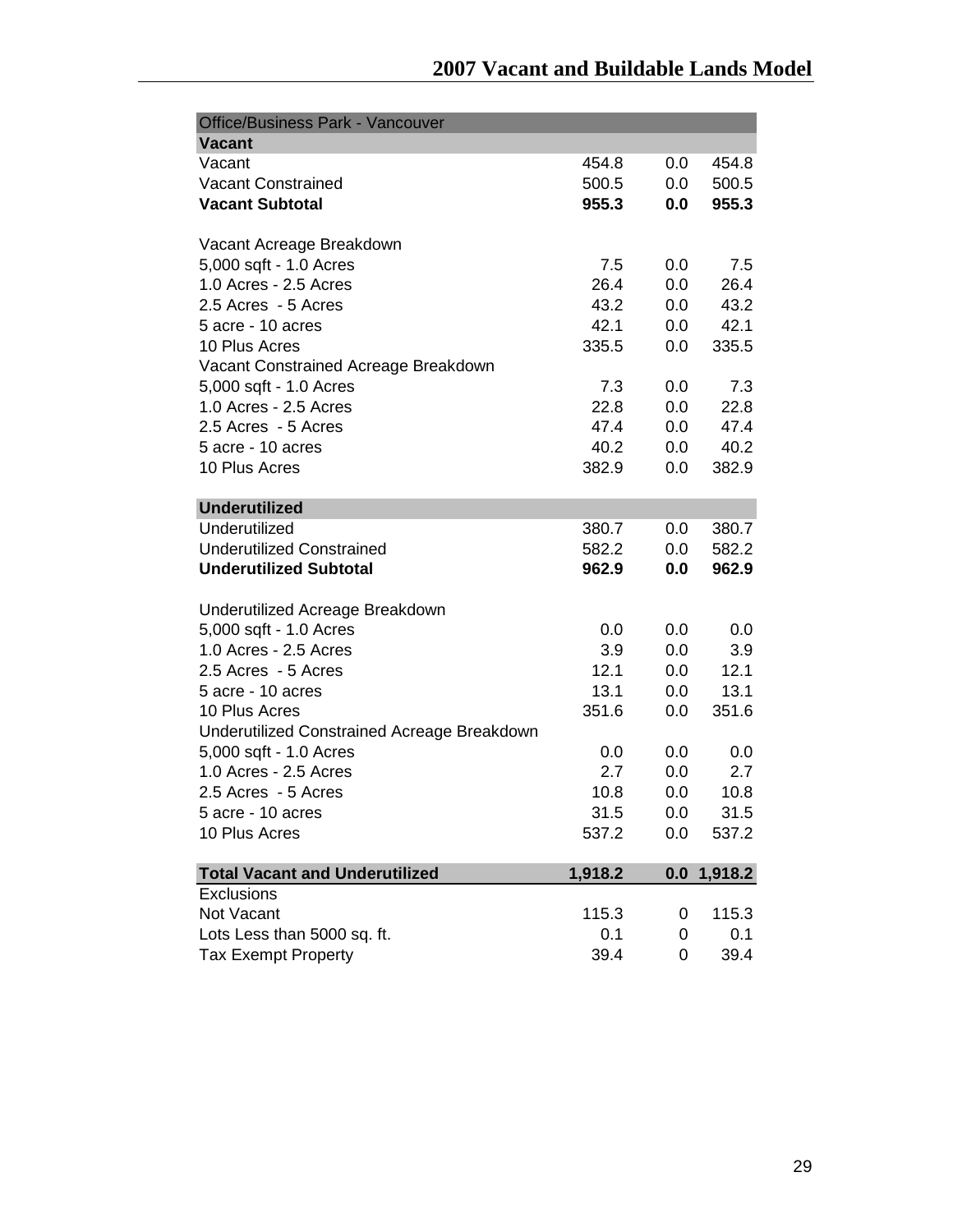| <b>UGA City</b>                                       |               |
|-------------------------------------------------------|---------------|
|                                                       |               |
| <b>Acres Acres</b>                                    | <b>Total</b>  |
| Commercial                                            |               |
| <b>Vacant</b>                                         |               |
| 13<br>Vacant<br>27.7                                  | 40.6          |
| 7.1<br><b>Vacant Constrained</b><br>14.8              | 21.9          |
| <b>Vacant Subtotal</b><br>20.1<br>42.5                | 62.6          |
| Vacant Acreage Breakdown                              |               |
| 5,000 sqft - 1.0 Acres<br>19.2<br>0.4                 | 19.7          |
| 1.0 Acres - 2.5 Acres<br>7.4<br>1                     | 8.4           |
| 2.5 Acres - 5 Acres<br>3.2                            | 4.2<br>1      |
| 5 acre - 10 acres<br>8.3                              | 8.3<br>0      |
| 10 Plus Acres<br>0                                    | 0<br>$\Omega$ |
| Vacant Constrained Acreage Breakdown                  |               |
| 5,000 sqft - 1.0 Acres<br>7.7<br>0                    | 7.7           |
| 1.0 Acres - 2.5 Acres<br>0.5<br>4.9                   | 5.4           |
| 2.5 Acres - 5 Acres<br>6.6<br>2.2                     | 8.9           |
| 5 acre - 10 acres<br>0                                | $\Omega$<br>0 |
| 10 Plus Acres<br>0                                    | 0<br>0        |
|                                                       |               |
| <b>Underutilized</b>                                  |               |
| Underutilized<br>4.7                                  | 4.7<br>0      |
| <b>Underutilized Constrained</b><br>7.7               | 7.7<br>0      |
| <b>Underutilized Subtotal</b><br>12.4                 | 12.4<br>0     |
| Underutilized Acreage Breakdown                       |               |
| 5,000 sqft - 1.0 Acres<br>0                           | 0<br>0        |
| 1.0 Acres - 2.5 Acres<br>0                            | 0<br>0        |
| 2.5 Acres - 5 Acres<br>0                              | 0<br>0        |
| 5 acre - 10 acres<br>0                                | 0<br>0        |
| 10 Plus Acres<br>4.7                                  | 0<br>4.7      |
| Underutilized Constrained Acreage Breakdown           |               |
| 5,000 sqft - 1.0 Acres<br>0                           | 0<br>0        |
| 1.0 Acres - 2.5 Acres<br>0                            | 0<br>0        |
| 2.5 Acres - 5 Acres<br>0                              | 0<br>0        |
| 5 acre - 10 acres<br>0                                | 0<br>0        |
| 10 Plus Acres<br>7.7                                  | 0<br>7.7      |
| 32.5<br>42.5<br><b>Total Vacant and Underutilized</b> | 75            |
| Exclusions                                            |               |
| Not Vacant<br>38.5<br>86.5                            | 125           |
| Lots Less than 5000 sq. ft.<br>3.4<br>0               | 3.4           |
| <b>Tax Exempt Property</b><br>0<br>34                 | 34            |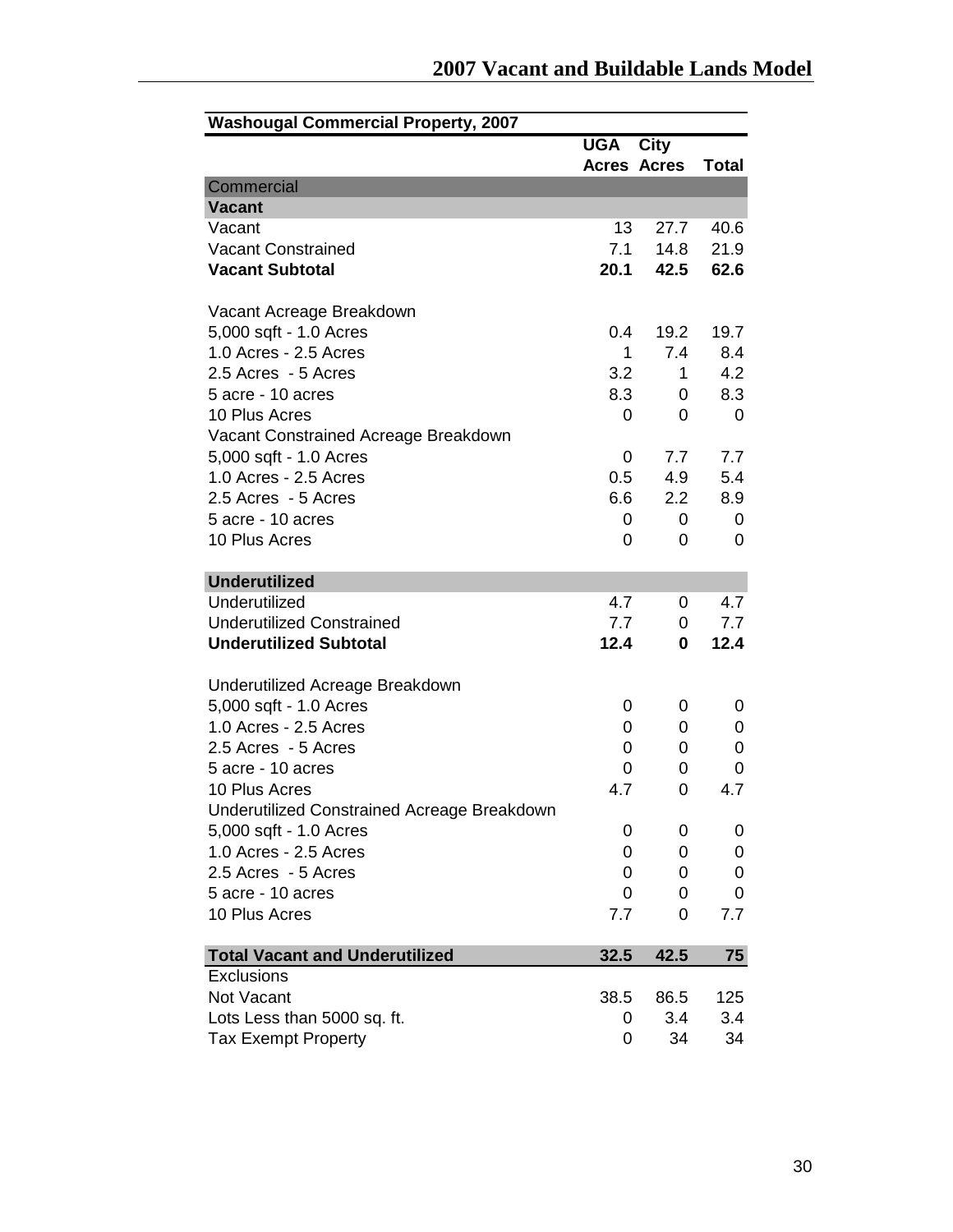| Mixed Use - Washougal                       |          |          |   |
|---------------------------------------------|----------|----------|---|
| <b>Vacant</b>                               |          |          |   |
| Vacant                                      | 0        | 0        | 0 |
| <b>Vacant Constrained</b>                   | 0        | 0        | 0 |
| <b>Vacant Subtotal</b>                      | 0        | 0        | 0 |
| Vacant Acreage Breakdown                    |          |          |   |
| 5,000 sqft - 1.0 Acres                      | 0        | 0        | 0 |
| 1.0 Acres - 2.5 Acres                       | 0        | 0        | 0 |
| 2.5 Acres - 5 Acres                         | 0        | 0        | 0 |
| 5 acre - 10 acres                           | 0        | 0        | 0 |
| 10 Plus Acres                               | 0        | 0        | 0 |
| Vacant Constrained Acreage Breakdown        |          |          |   |
| 5,000 sqft - 1.0 Acres                      | 0        | 0        | 0 |
| 1.0 Acres - 2.5 Acres                       | 0        | 0        | 0 |
| 2.5 Acres - 5 Acres                         | 0        | 0        | 0 |
| 5 acre - 10 acres                           | 0        | 0        | 0 |
| 10 Plus Acres                               | 0        | 0        | 0 |
| <b>Underutilized</b>                        |          |          |   |
| Underutilized                               | 0        | 0        | 0 |
| <b>Underutilized Constrained</b>            | 0        | 0        | 0 |
| <b>Underutilized Subtotal</b>               | 0        | 0        | 0 |
| Underutilized Acreage Breakdown             |          |          |   |
| 5,000 sqft - 1.0 Acres                      | 0        | 0        | 0 |
| 1.0 Acres - 2.5 Acres                       | 0        | 0        | 0 |
| 2.5 Acres - 5 Acres                         | 0        | 0        | 0 |
| 5 acre - 10 acres                           | 0        | 0        | 0 |
| 10 Plus Acres                               | 0        | 0        | 0 |
| Underutilized Constrained Acreage Breakdown |          |          |   |
| 5,000 sqft - 1.0 Acres                      | 0        | 0        | 0 |
| 1.0 Acres - 2.5 Acres                       | 0        | 0        | 0 |
| 2.5 Acres - 5 Acres                         | 0        | 0        | 0 |
| 5 acre - 10 acres                           | 0        | 0        | 0 |
| 10 Plus Acres                               | 0        | 0        | 0 |
| <b>Total Vacant and Underutilized</b>       | $\bf{0}$ | $\bf{0}$ | 0 |
| Exclusions                                  |          |          |   |
| Not Vacant                                  | 0        | 0        | 0 |
| Lots Less than 5000 sq. ft.                 | 0        | 0        | 0 |
| <b>Tax Exempt Property</b>                  | 0        | 0        | 0 |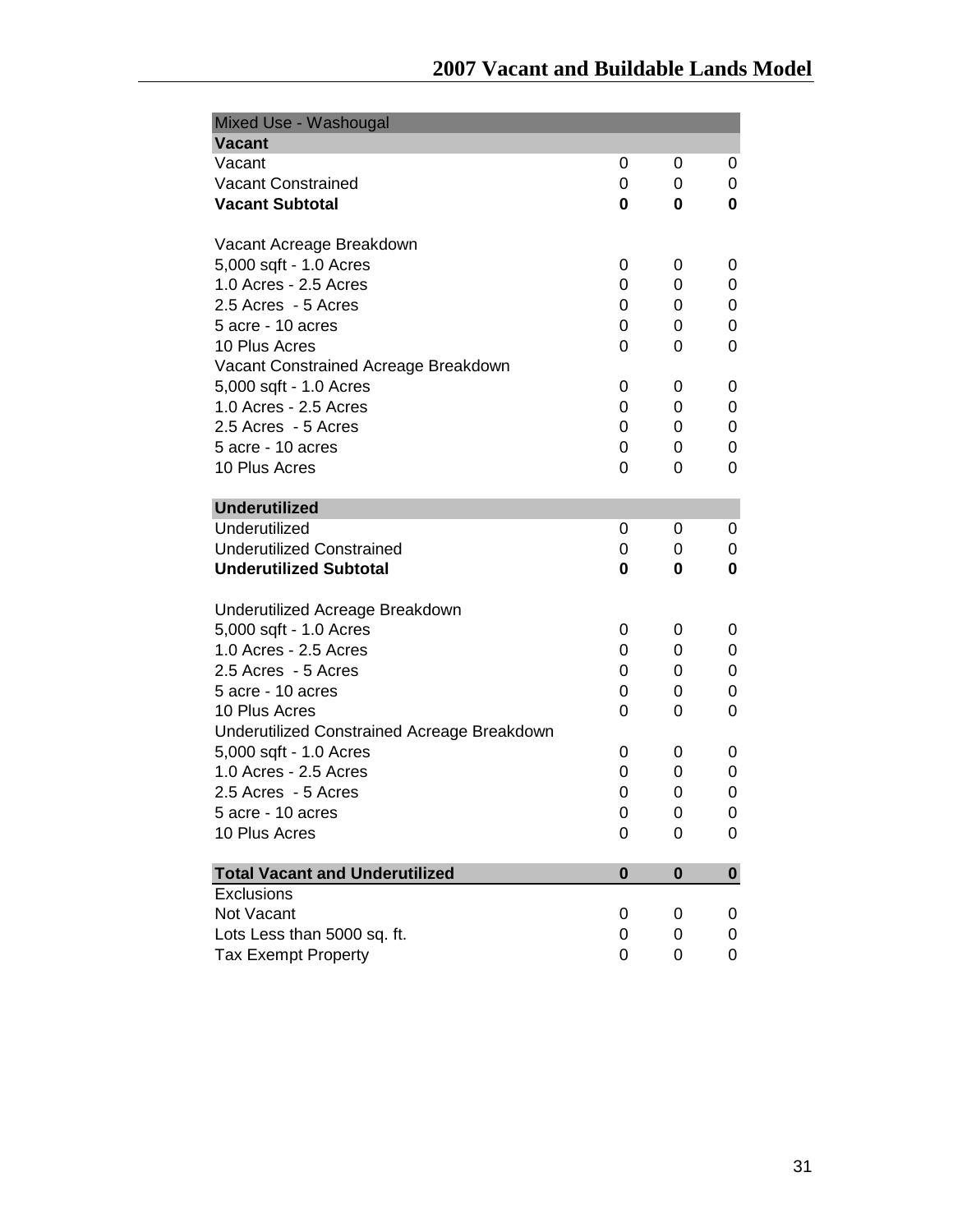| <b>Office/Business Park - Washougal</b>     |       |                  |       |
|---------------------------------------------|-------|------------------|-------|
| <b>Vacant</b>                               |       |                  |       |
| Vacant                                      | 260   | 0                | 260   |
| <b>Vacant Constrained</b>                   | 100.3 | 0                | 100.3 |
| <b>Vacant Subtotal</b>                      | 360.3 | 0                | 360.3 |
| Vacant Acreage Breakdown                    |       |                  |       |
| 5,000 sqft - 1.0 Acres                      | 1     | 0                | 1     |
| 1.0 Acres - 2.5 Acres                       | 0.4   | 0                | 0.4   |
| 2.5 Acres - 5 Acres                         | 2     | 0                | 2     |
| 5 acre - 10 acres                           | 1.8   | 0                | 1.8   |
| 10 Plus Acres                               | 254.8 | 0                | 254.8 |
| Vacant Constrained Acreage Breakdown        |       |                  |       |
| 5,000 sqft - 1.0 Acres                      | 0.1   | 0                | 0.1   |
| 1.0 Acres - 2.5 Acres                       | 1.4   | 0                | 1.4   |
| 2.5 Acres - 5 Acres                         | 1.8   | 0                | 1.8   |
| 5 acre - 10 acres                           | 3.7   | 0                | 3.7   |
| 10 Plus Acres                               | 93.2  | 0                | 93.2  |
|                                             |       |                  |       |
| <b>Underutilized</b>                        |       |                  |       |
| Underutilized                               | 98.9  | 0                | 98.9  |
| <b>Underutilized Constrained</b>            | 44.5  | 0                | 44.5  |
| <b>Underutilized Subtotal</b>               | 143.5 | 0                | 143.5 |
| Underutilized Acreage Breakdown             |       |                  |       |
| 5,000 sqft - 1.0 Acres                      | 0     | 0                | 0     |
| 1.0 Acres - 2.5 Acres                       | 0     | 0                | 0     |
| 2.5 Acres - 5 Acres                         | 0.8   | 0                | 0.8   |
| 5 acre - 10 acres                           | 21.3  | 0                | 21.3  |
| 10 Plus Acres                               | 76.8  | 0                | 76.8  |
| Underutilized Constrained Acreage Breakdown |       |                  |       |
| 5,000 sqft - 1.0 Acres                      | 0     | 0                | 0     |
| 1.0 Acres - 2.5 Acres                       | 0     | 0                | 0     |
| 2.5 Acres - 5 Acres                         | 6.8   | 0                | 6.8   |
| 5 acre - 10 acres                           | 0.8   | 0                | 0.8   |
| 10 Plus Acres                               | 36.9  | 0                | 36.9  |
| <b>Total Vacant and Underutilized</b>       | 503.8 | $\boldsymbol{0}$ | 503.8 |
| Exclusions                                  |       |                  |       |
| Not Vacant                                  | 22.6  | 0                | 22.6  |
| Lots Less than 5000 sq. ft.                 | 0     | 0                | 0     |
| <b>Tax Exempt Property</b>                  | 23.5  | 0                | 23.5  |
|                                             |       |                  |       |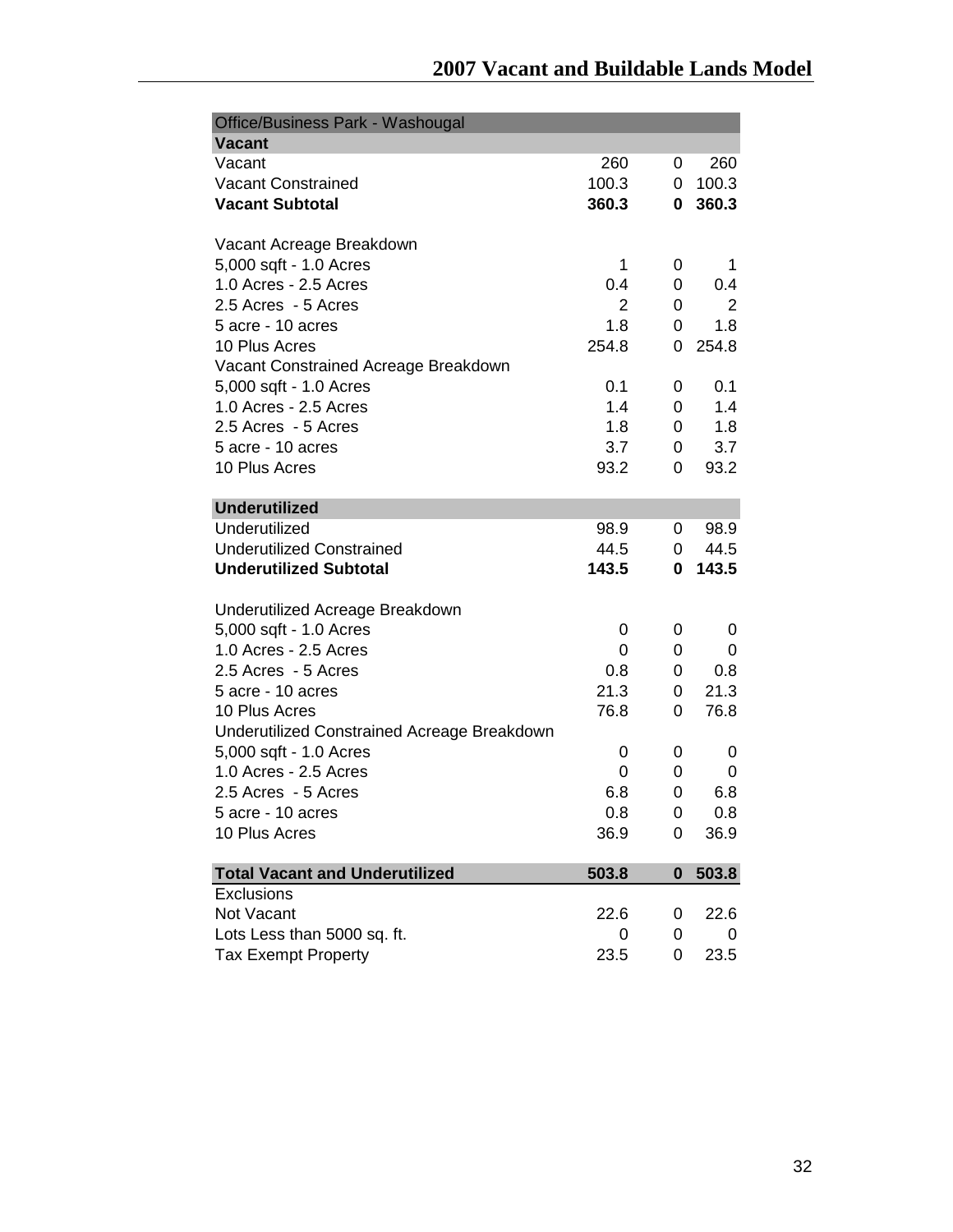| <b>Yacolt Commercial Property, 2007</b>     |                    |        |              |
|---------------------------------------------|--------------------|--------|--------------|
|                                             | <b>UGA City</b>    |        |              |
|                                             | <b>Acres Acres</b> |        | <b>Total</b> |
| Commercial                                  |                    |        |              |
| <b>Vacant</b>                               |                    |        |              |
| Vacant                                      | 0                  | 14.4   | 14.4         |
| <b>Vacant Constrained</b>                   | 0                  | 0      | 0            |
| <b>Vacant Subtotal</b>                      | 0                  | 14.4   | 14.4         |
| Vacant Acreage Breakdown                    |                    |        |              |
| 5,000 sqft - 1.0 Acres                      | 0                  | 5      | 5            |
| 1.0 Acres - 2.5 Acres                       | 0                  | 1.6    | 1.6          |
| 2.5 Acres - 5 Acres                         | 0                  | 0      | 0            |
| 5 acre - 10 acres                           | 0                  | 7.8    | 7.8          |
| 10 Plus Acres                               | 0                  | 0      | 0            |
| Vacant Constrained Acreage Breakdown        |                    |        |              |
| 5,000 sqft - 1.0 Acres                      | 0                  | 0      | 0            |
| 1.0 Acres - 2.5 Acres                       | 0                  | 0      | 0            |
| 2.5 Acres - 5 Acres                         | 0                  | 0      | 0            |
| 5 acre - 10 acres                           | 0                  | 0      | 0            |
| 10 Plus Acres                               | 0                  | 0      | 0            |
|                                             |                    |        |              |
| <b>Underutilized</b><br>Underutilized       |                    |        |              |
| <b>Underutilized Constrained</b>            | 0<br>0             | 0<br>0 | 0<br>0       |
| <b>Underutilized Subtotal</b>               | 0                  | 0      | 0            |
|                                             |                    |        |              |
| Underutilized Acreage Breakdown             |                    |        |              |
| 5,000 sqft - 1.0 Acres                      | 0                  | 0      | 0            |
| 1.0 Acres - 2.5 Acres                       | 0                  | 0      | 0            |
| 2.5 Acres - 5 Acres                         | 0                  | 0      | 0            |
| 5 acre - 10 acres                           | 0                  | 0      | 0            |
| 10 Plus Acres                               | 0                  | 0      | 0            |
| Underutilized Constrained Acreage Breakdown |                    |        |              |
| 5,000 sqft - 1.0 Acres                      | 0                  | 0      | 0            |
| 1.0 Acres - 2.5 Acres                       | 0                  | 0      | 0            |
| 2.5 Acres - 5 Acres                         | 0                  | 0      | 0            |
| 5 acre - 10 acres                           | 0                  | 0      | 0            |
| 10 Plus Acres                               | 0                  | 0      | 0            |
| <b>Total Vacant and Underutilized</b>       | $\bf{0}$           | 14.4   | 14.4         |
| Exclusions                                  |                    |        |              |
| Not Vacant                                  | 0                  | 5.6    | 5.6          |
| Lots Less than 5000 sq. ft.                 | 0                  | 0.6    | 0.6          |
| <b>Tax Exempt Property</b>                  | 0.5                | 13     | 13           |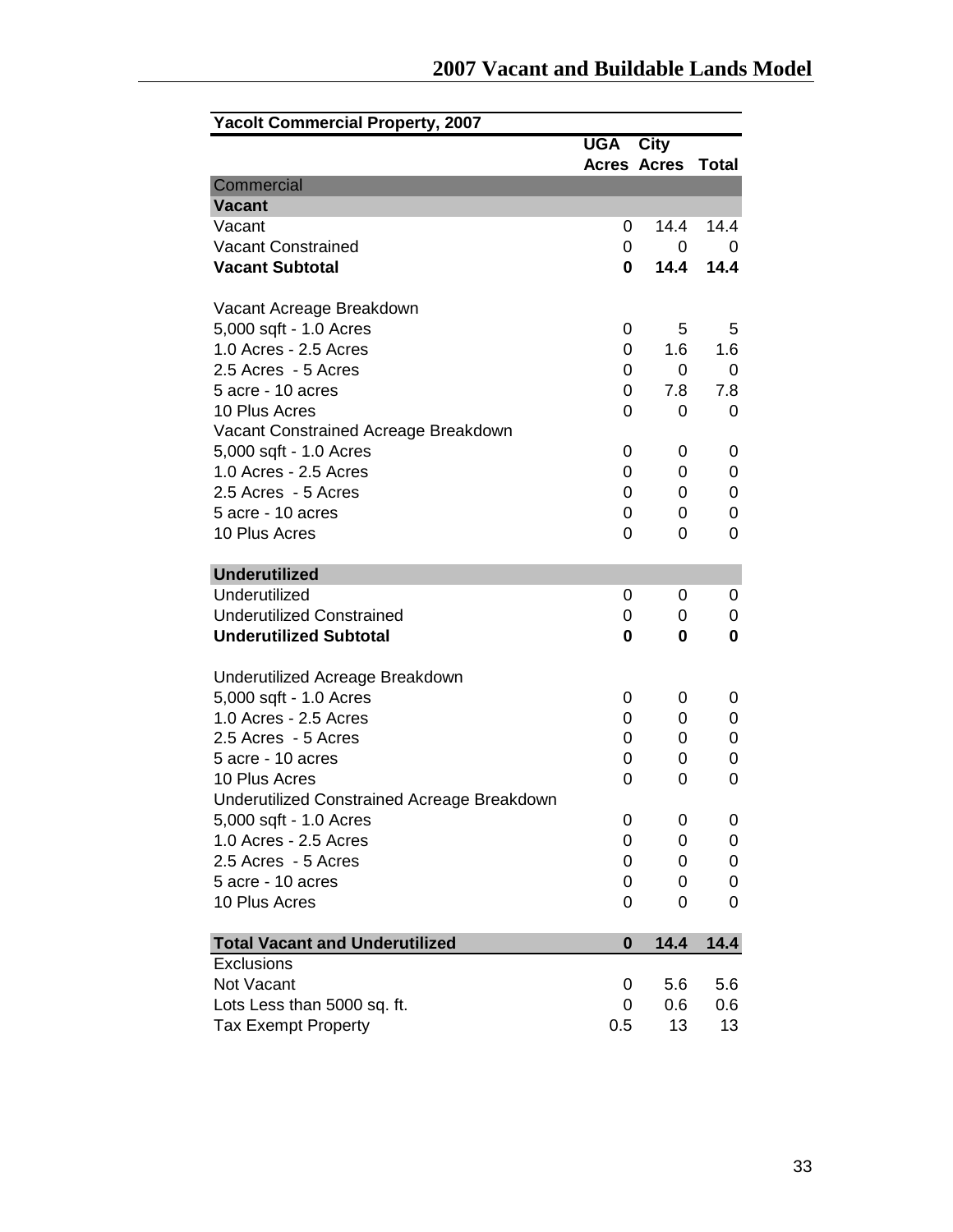## **INDUSTRIAL MODEL**

| <b>Battle Ground Industrial Property, 2007</b> |            |                          |          |
|------------------------------------------------|------------|--------------------------|----------|
|                                                | <b>UGA</b> | <b>City</b>              |          |
|                                                |            | <b>Acres Acres Total</b> |          |
| <b>Vacant</b>                                  |            |                          |          |
| Vacant Land                                    | 17.6       | 7.6                      | 25.2     |
| <b>Vacant Constrained Land</b>                 | 15.8       | 156.5                    | 172.4    |
| <b>Vacant Port Land</b>                        | 0          | 0                        | 0        |
| Vacant Port Constrained Land                   | 0          | 0                        | 0        |
| <b>Vacant Subtotal</b>                         | 17.6       |                          | 7.6 25.2 |
| <b>Vacant Constrained Subtotal</b>             | 15.8       | 156.5                    | 172.4    |
| Vacant Acreage Breakdown                       |            |                          |          |
| $0 - 5$ Acres                                  | 7.5        | $\overline{2}$           | 9.5      |
| 5 - 10 Acres                                   | 10.1       | 2.5                      | 12.7     |
| 10 - 20 Acres                                  | 0          | 3                        | 3        |
| $20 + A$ cres                                  | 0          | 0                        | 0        |
| Vacant Constrained Acreage Breakdown           |            |                          |          |
| $0 - 5$ Acres                                  | 7.3        | 45.7                     | 53       |
| 5 - 10 Acres                                   | 8.5        | 46.3                     | 54.9     |
| 10 - 20 Acres                                  | 0          | 64.5                     | 64.5     |
| $20 + A$ cres                                  | 0          | 0                        | 0        |
| <b>Underutilized</b>                           |            |                          |          |
| <b>Underutilized Land</b>                      | 1          | 4.5                      | 5.5      |
| <b>Underutilized Constrained Land</b>          | 13         | 17.6                     | 30.7     |
| <b>Underutilized Port Land</b>                 | 0          | 0                        | 0        |
| <b>Underutilized Constrained Port Land</b>     | 0          | 0                        | 0        |
| <b>Underutilized Subtotal</b>                  | 1          | 4.5                      | 5.5      |
| Underutilized Acreage Breakdown                |            |                          |          |
| $0 - 5$ Acres                                  | 1          | 1.7                      | 2.7      |
| 5 - 10 Acres                                   | 0          | 0                        | 0        |
| 10 - 20 Acres                                  | 0          | 2.8                      | 2.8      |
| $20 + A$ cres                                  | 0          | 0                        | 0        |
| Underutilized Constrained Acreage Breakdown    |            |                          |          |
| $0 - 5$ Acres                                  | 7.8        | 5.9                      | 13.7     |
| 5 - 10 Acres                                   | 5.2        | 0                        | 5.2      |
| 10 - 20 Acres                                  | 0          | 11.7                     | 11.7     |
| $20 +$ Acres                                   | 0          | 0                        | 0        |
| <b>Total Vacant and Underutilized</b>          | 18.6       | 12.1                     | 30.7     |
| <b>Exclusions</b>                              |            |                          |          |
| <b>Built</b>                                   | 0          | 54.3                     | 54.3     |
| Vacant Tax Exempt non Port Property            | 0          | 0                        | 0        |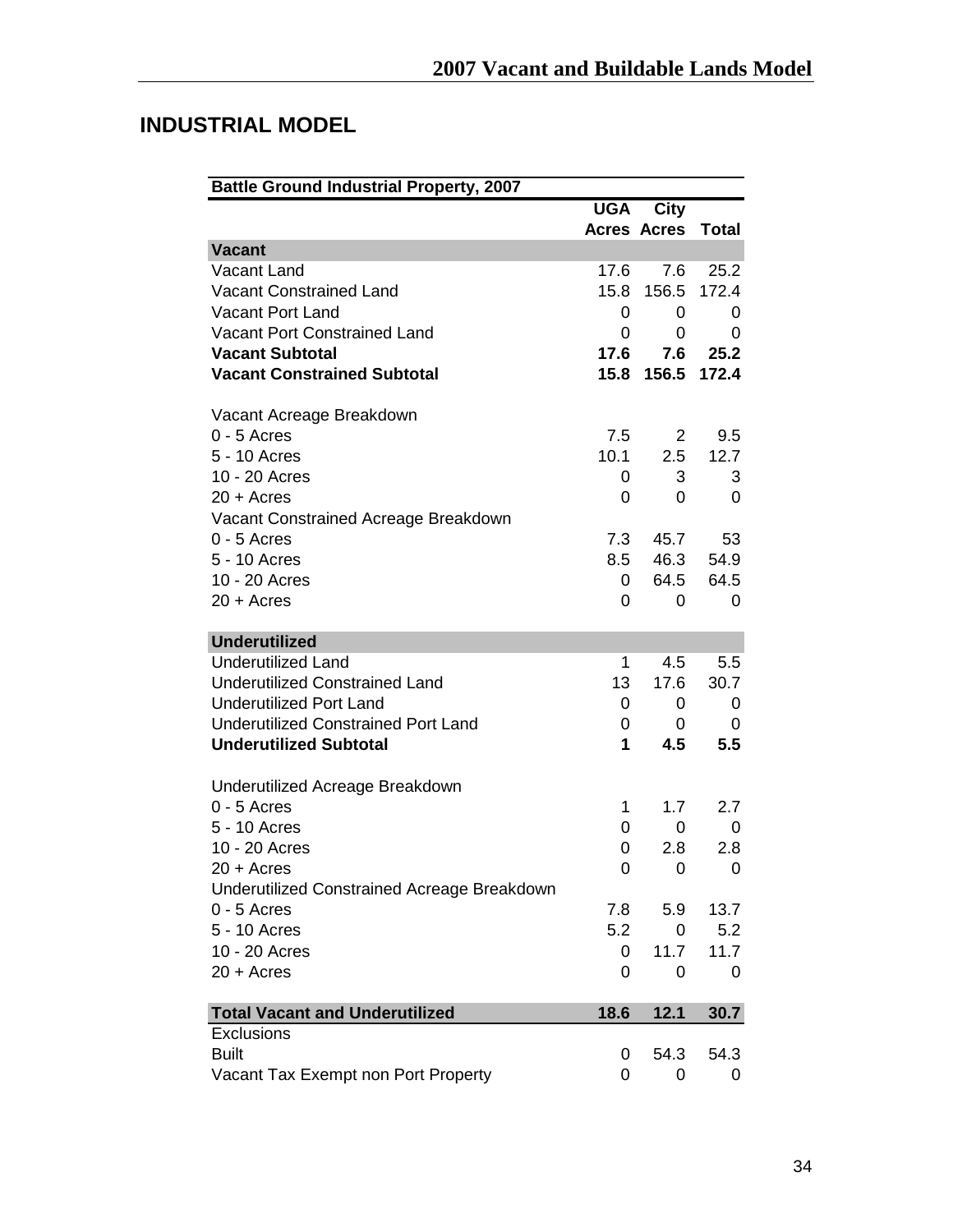| <b>Camas Industrial Property, 2007</b>      |            |                    |              |
|---------------------------------------------|------------|--------------------|--------------|
|                                             | <b>UGA</b> | <b>City</b>        |              |
|                                             |            | <b>Acres Acres</b> | <b>Total</b> |
| <b>Vacant</b>                               |            |                    |              |
| Vacant Land                                 | 0          | 14.9               | 14.9         |
| <b>Vacant Constrained Land</b>              | 0          | 118.7              | 118.7        |
| <b>Vacant Port Land</b>                     | 0          | 0                  | 0            |
| <b>Vacant Port Constrained Land</b>         | 0          | 0                  | 0            |
| <b>Vacant Subtotal</b>                      | 0          | 14.9               | 14.9         |
| <b>Vacant Constrained Subtotal</b>          | 0          | 118.7              | 118.7        |
| Vacant Acreage Breakdown                    |            |                    |              |
| $0 - 5$ Acres                               | 0          | 7.1                | 7.1          |
| 5 - 10 Acres                                | 0          | 3.7                | 3.7          |
| 10 - 20 Acres                               | 0          | 1.1                | 1.1          |
| 20 + Acres                                  | 0          | 3                  | 3            |
| Vacant Constrained Acreage Breakdown        |            |                    |              |
| $0 - 5$ Acres                               | 0          | 6.3                | 6.3          |
| 5 - 10 Acres                                | 0          | 7.6                | 7.6          |
| 10 - 20 Acres                               | 0          | 11.9               | 11.9         |
| $20 + A$ cres                               | 0          | 40.3               | 40.3         |
| <b>Underutilized</b>                        |            |                    |              |
| <b>Underutilized Land</b>                   | 0          | 6.1                | 6.1          |
| <b>Underutilized Constrained Land</b>       | 0          | 24.4               | 24.4         |
| <b>Underutilized Port Land</b>              | 0          | 0                  | 0            |
| <b>Underutilized Constrained Port Land</b>  | 0          | 0                  | 0            |
| <b>Underutilized Subtotal</b>               | 0          | 6.1                | 6.1          |
|                                             |            |                    |              |
| Underutilized Acreage Breakdown             |            |                    |              |
| $0 - 5$ Acres                               | 0          | 0                  | 0            |
| 5 - 10 Acres                                | 0          | 0.1                | 0.1          |
| 10 - 20 Acres                               | 0          | 0                  | 0            |
| $20 +$ Acres                                | 0          | 6.1                | 6.1          |
| Underutilized Constrained Acreage Breakdown |            |                    |              |
| $0 - 5$ Acres                               | 0          | 0                  | 0            |
| 5 - 10 Acres                                | 0          | 5.2                | 5.2          |
| 10 - 20 Acres                               | 0          | 0                  | 0            |
| $20 + A$ cres                               | 0          | 19.2               | 19.2         |
| <b>Total Vacant and Underutilized</b>       | $\bf{0}$   | 21.1               | 21.1         |
| Exclusions                                  |            |                    |              |
| <b>Built</b>                                | 0          |                    | 661.7 661.7  |
| Vacant Tax Exempt non Port Proper           | 0          | 0                  | 0            |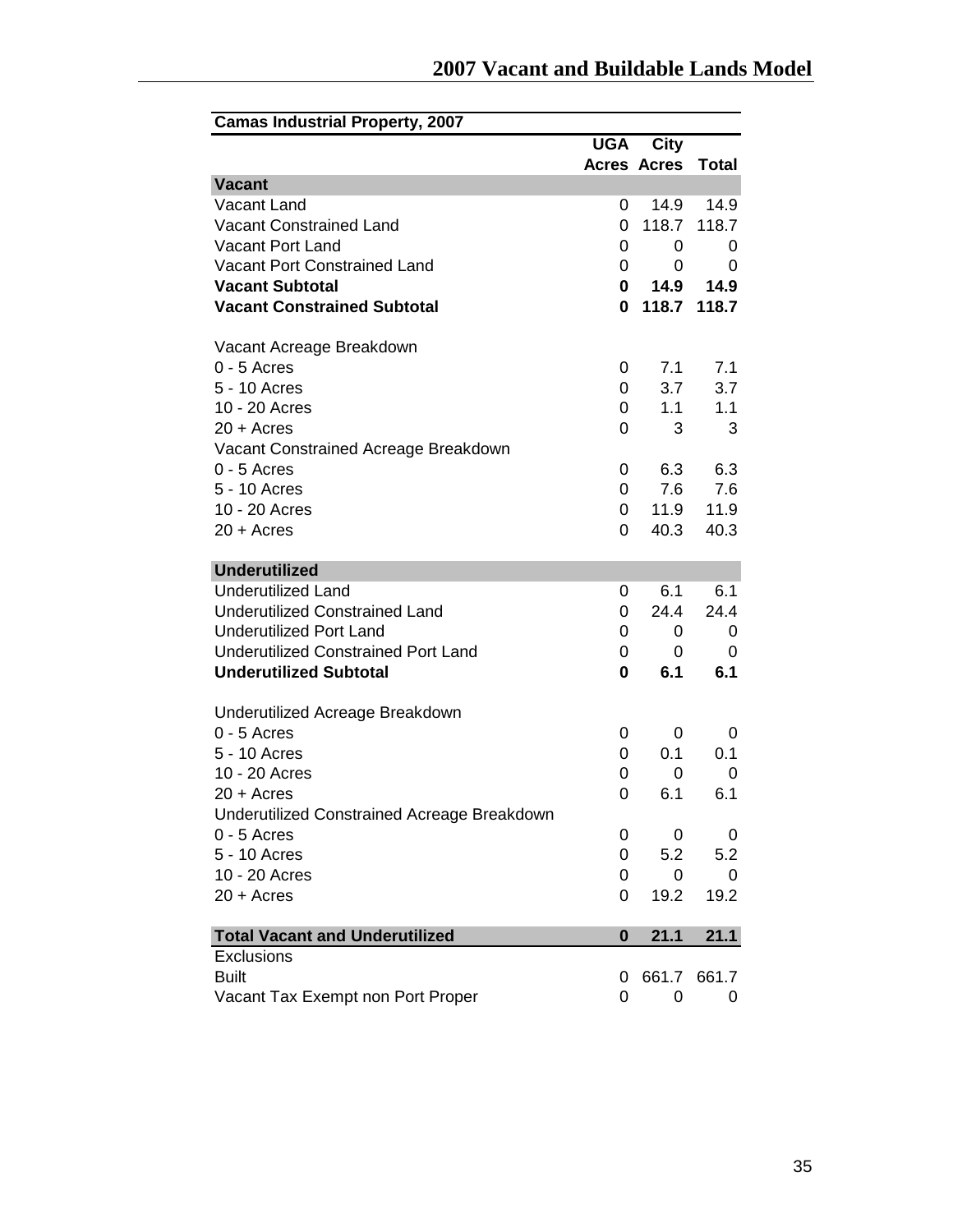| La Center Industrial Property, 2007                |            |                    |              |
|----------------------------------------------------|------------|--------------------|--------------|
|                                                    | <b>UGA</b> | <b>City</b>        |              |
|                                                    |            | <b>Acres Acres</b> | <b>Total</b> |
| <b>Vacant</b>                                      |            |                    |              |
| Vacant Land                                        | 0          | 0                  | 0            |
| <b>Vacant Constrained Land</b>                     | 0          | 0                  | 0            |
| Vacant Port Land                                   | 0          | 0                  | 0            |
| <b>Vacant Port Constrained Land</b>                | 0          | 0                  | 0            |
| <b>Vacant Subtotal</b>                             | 0          | 0                  | 0            |
| <b>Vacant Constrained Subtotal</b>                 | 0          | 0                  | 0            |
| Vacant Acreage Breakdown                           |            |                    |              |
| $0 - 5$ Acres                                      | 0          | 0                  | 0            |
| 5 - 10 Acres                                       | 0          | 0                  | 0            |
| 10 - 20 Acres                                      | 0          | 0                  | 0            |
| $20 +$ Acres                                       | 0          | 0                  | 0            |
| Vacant Constrained Acreage Breakdown               |            |                    |              |
| $0 - 5$ Acres                                      | 0          | 0                  | 0            |
| 5 - 10 Acres                                       | 0          | 0                  | 0            |
| 10 - 20 Acres                                      | 0          | 0                  | 0            |
| $20 + A$ cres                                      | 0          | 0                  | 0            |
| <b>Underutilized</b>                               |            |                    |              |
| <b>Underutilized Land</b>                          | 0          | 0                  | 0            |
| <b>Underutilized Constrained Land</b>              | 0          | 0                  | 0            |
| <b>Underutilized Port Land</b>                     | 0          | 0                  | 0            |
| <b>Underutilized Constrained Port Land</b>         | 0          | 0                  | 0            |
| <b>Underutilized Subtotal</b>                      | 0          | 0                  | $\bf{0}$     |
| Underutilized Acreage Breakdown                    |            |                    |              |
| $0 - 5$ Acres                                      | 0          | 0                  | 0            |
| 5 - 10 Acres                                       | 0          | 0                  | 0            |
| 10 - 20 Acres                                      | 0          | 0                  | 0            |
| $20 + A$ cres                                      | 0          | 0                  | 0            |
| <b>Underutilized Constrained Acreage Breakdown</b> |            |                    |              |
| $0 - 5$ Acres                                      | 0          | 0                  | 0            |
| 5 - 10 Acres                                       | 0          | 0                  | 0            |
| 10 - 20 Acres                                      | 0          | 0                  | 0            |
| $20 + A$ cres                                      | 0          | 0                  | 0            |
| <b>Total Vacant and Underutilized</b>              | $\bf{0}$   | 0                  | $\mathbf{0}$ |
| Exclusions                                         |            |                    |              |
| <b>Built</b>                                       | 0          | 0                  | 0            |
| Vacant Tax Exempt non Port Property                | 0          | 0                  | 0            |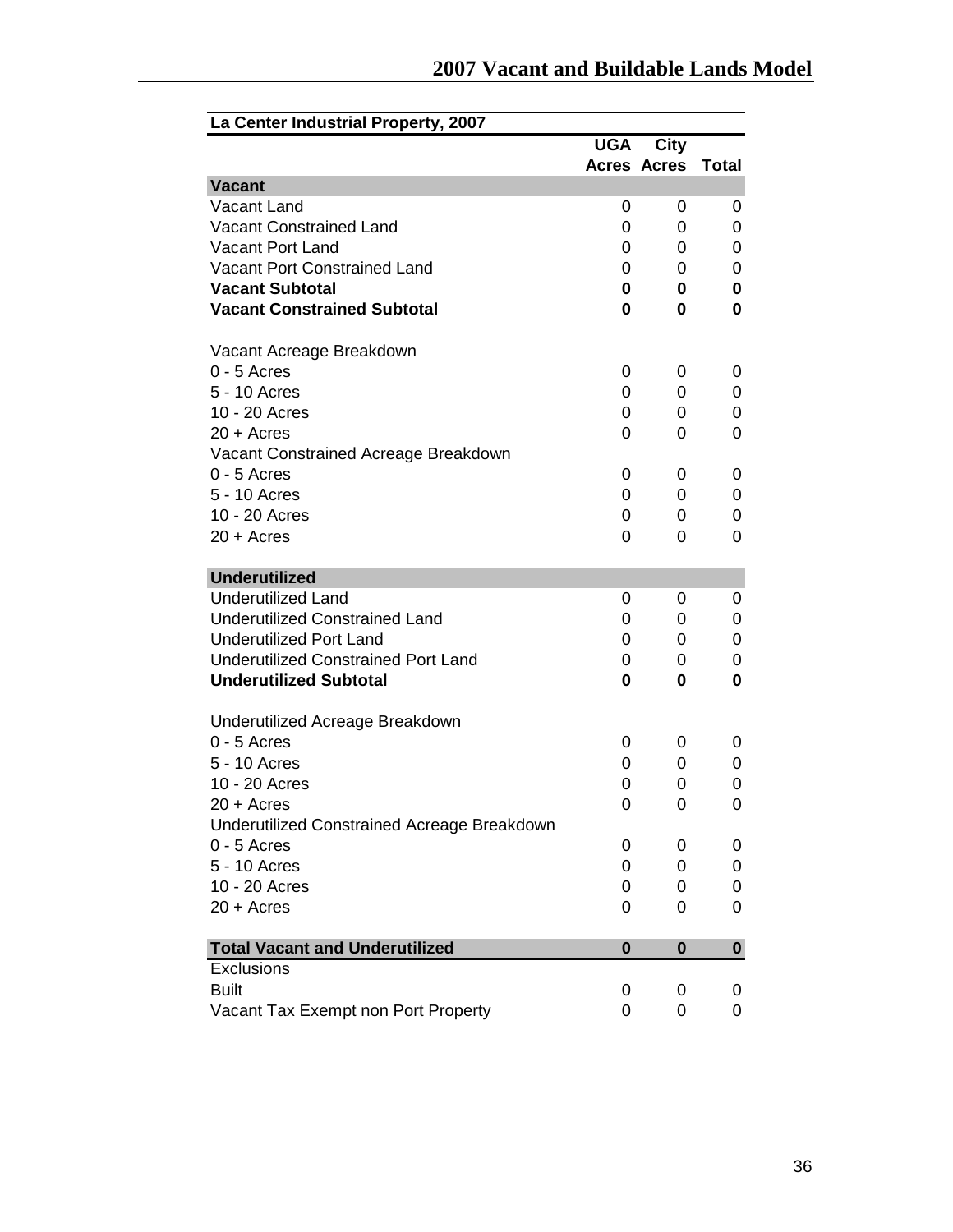| <b>Ridgefield Industrial Property, 2007</b> |              |                    |             |
|---------------------------------------------|--------------|--------------------|-------------|
|                                             | <b>UGA</b>   | City               |             |
|                                             |              | <b>Acres Acres</b> | Total       |
| <b>Vacant</b>                               |              |                    |             |
| Vacant Land                                 | 0            | 211.7 211.7        |             |
| <b>Vacant Constrained Land</b>              | 0.5          | 149.9              | 150.4       |
| <b>Vacant Port Land</b>                     | 0            | 1.4                | 1.4         |
| Vacant Port Constrained Land                | $\mathbf{0}$ | 14.7               | 14.7        |
| <b>Vacant Subtotal</b>                      |              | 0213.1             | 213.1       |
| <b>Vacant Constrained Subtotal</b>          | 0.5          | 164.7              | 165.2       |
| Vacant Acreage Breakdown                    |              |                    |             |
| $0 - 5$ Acres                               | 0            | 38                 | 38          |
| 5 - 10 Acres                                | 0            | 38.9               | 38.9        |
| 10 - 20 Acres                               | 0            | 61.5               | 61.5        |
| $20 + A$ cres                               | 0            | 73.3               | 73.3        |
| Vacant Constrained Acreage Breakdown        |              |                    |             |
| $0 - 5$ Acres                               | 0.4          | 41.9               | 42.3        |
| 5 - 10 Acres                                | 0.1          | 43.7               | 43.7        |
| 10 - 20 Acres                               | 0            | 31.6               | 31.6        |
| $20 + A$ cres                               | 0            | 32.8               | 32.8        |
| <b>Underutilized</b>                        |              |                    |             |
| <b>Underutilized Land</b>                   | 0            | 117.2              | 117.3       |
| <b>Underutilized Constrained Land</b>       | 0            | 93.8               | 93.8        |
| <b>Underutilized Port Land</b>              | 0            | 0                  | 0           |
| <b>Underutilized Constrained Port Land</b>  | 0            | 0                  | 0           |
| <b>Underutilized Subtotal</b>               | 0            |                    | 117.2 117.3 |
| Underutilized Acreage Breakdown             |              |                    |             |
| $0 - 5$ Acres                               | 0            | 0.3                | 0.3         |
| 5 - 10 Acres                                | 0            | 15                 | 15          |
| 10 - 20 Acres                               | 0            | 7.8                | 7.8         |
| $20 +$ Acres                                | 0            | 94.2               | 94.2        |
| Underutilized Constrained Acreage Breakdown |              |                    |             |
| $0 - 5$ Acres                               | 0            | 3.1                | 3.1         |
| 5 - 10 Acres                                | 0            | 8.3                | 8.3         |
| 10 - 20 Acres                               | 0            | 6.2                | 6.2         |
| $20 + A$ cres                               | 0            | 76.1               | 76.1        |
| <b>Total Vacant and Underutilized</b>       | 0            | 330.3              | 330.4       |
| Exclusions                                  |              |                    |             |
| <b>Built</b>                                | 1.1          | 138.7              | 139.8       |
| Vacant Tax Exempt non Port Property         | 0            | 0                  | 0           |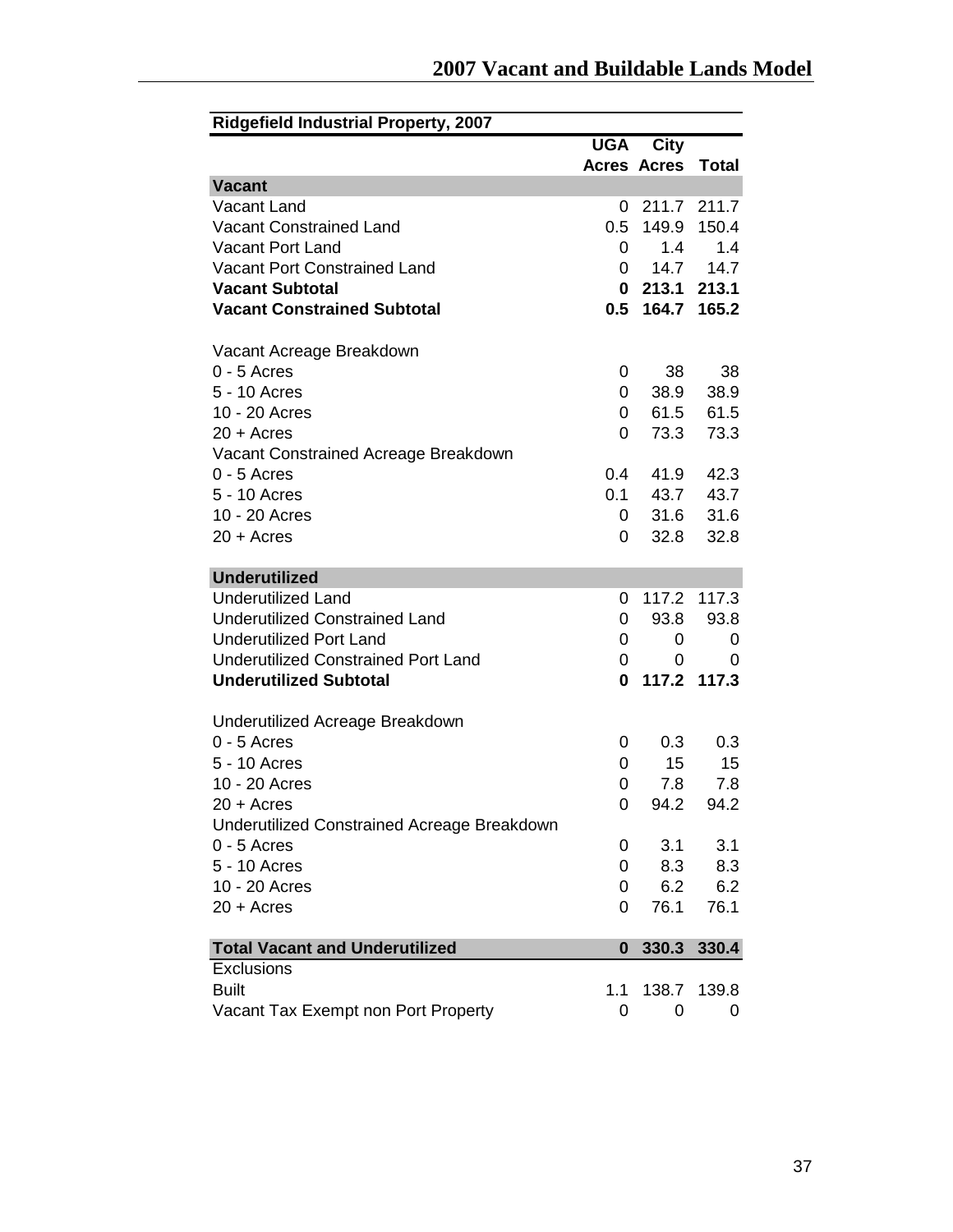| Three Creeks Industrial Property, 2007      |              |              |              |
|---------------------------------------------|--------------|--------------|--------------|
|                                             | <b>UGA</b>   | <b>City</b>  |              |
|                                             | <b>Acres</b> | <b>Acres</b> | <b>Total</b> |
| <b>Vacant</b>                               |              |              |              |
| Vacant Land                                 | 91.4         | 0            | 91.4         |
| Vacant Constrained Land                     | 91.9         | 0            | 91.9         |
| <b>Vacant Port Land</b>                     | 0            | 0            | 0            |
| Vacant Port Constrained Land                | 0            | 0            | 0            |
| <b>Vacant Subtotal</b>                      | 91.4         | 0            | 91.4         |
| <b>Vacant Constrained Subtotal</b>          | 91.9         | 0            | 91.9         |
| Vacant Acreage Breakdown                    |              |              |              |
| $0 - 5$ Acres                               | 67.4         | 0            | 67.4         |
| 5 - 10 Acres                                | 23.9         | 0            | 23.9         |
| 10 - 20 Acres                               | 0.1          | 0            | 0.1          |
| $20 +$ Acres                                | 0            | 0            | 0            |
| Vacant Constrained Acreage Breakdown        |              |              |              |
| $0 - 5$ Acres                               | 77.8         | 0            | 77.8         |
| 5 - 10 Acres                                | 9.2          | 0            | 9.2          |
| 10 - 20 Acres                               | 4.9          | 0            | 4.9          |
| $20 + A$ cres                               | 0            | 0            | 0            |
| <b>Underutilized</b>                        |              |              |              |
| <b>Underutilized Land</b>                   | 79.5         | 0            | 79.5         |
| <b>Underutilized Constrained Land</b>       | 45           | 0            | 45           |
| <b>Underutilized Port Land</b>              | 0            | 0            | 0            |
| <b>Underutilized Constrained Port Land</b>  | 0            | 0            | 0            |
| <b>Underutilized Subtotal</b>               | 79.5         | 0            | 79.5         |
| Underutilized Acreage Breakdown             |              |              |              |
| $0 - 5$ Acres                               | 23.5         | 0            | 23.5         |
| 5 - 10 Acres                                | 18.4         | 0            | 18.4         |
| 10 - 20 Acres                               | 37.5         | 0            | 37.5         |
| $20 + A$ cres                               | $\mathbf 0$  | 0            | 0            |
| Underutilized Constrained Acreage Breakdown |              |              |              |
| $0 - 5$ Acres                               | 21.5         | 0            | 21.5         |
| 5 - 10 Acres                                | 11.8         | 0            | 11.8         |
| 10 - 20 Acres                               | 11.7         | 0            | 11.7         |
| $20 + A$ cres                               | 0            | 0            | 0            |
| <b>Total Vacant and Underutilized</b>       | 170.9        | 0            | 170.9        |
| <b>Exclusions</b>                           |              |              |              |
| <b>Built</b>                                | 292.3        | 0            | 292.3        |
| Vacant Tax Exempt non Port Property         | 0            | 0            | 0            |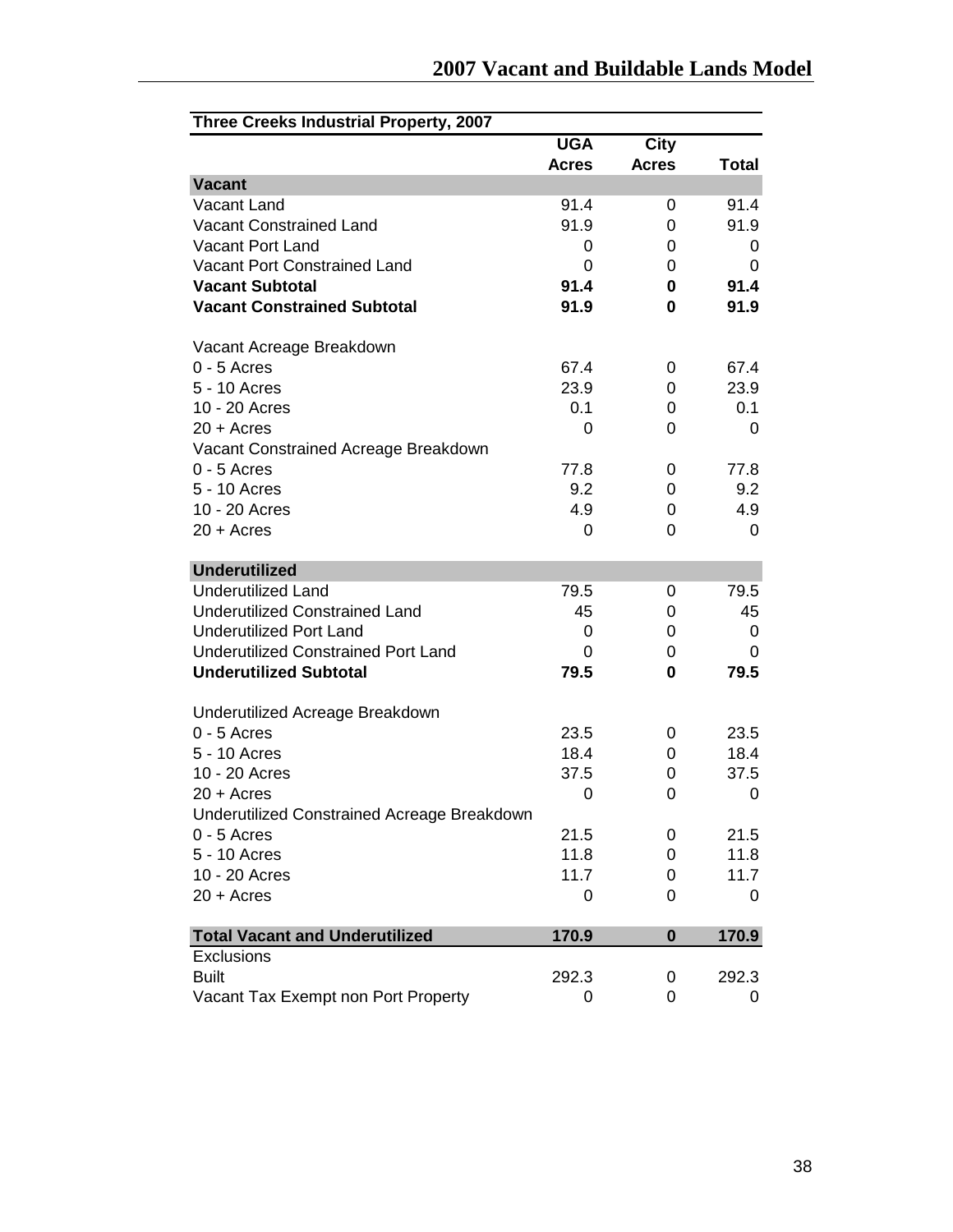| <b>Vancouver Industrial Property, 2007</b>          |              |                       |               |
|-----------------------------------------------------|--------------|-----------------------|---------------|
|                                                     | <b>UGA</b>   | <b>City</b>           |               |
|                                                     | <b>Acres</b> | <b>Acres</b>          | <b>Total</b>  |
| <b>Vacant</b>                                       |              |                       |               |
| Vacant Land                                         | 155.5        | 484.9                 | 640.4         |
| <b>Vacant Constrained Land</b>                      | 182.6        | 611.9                 | 794.5         |
| <b>Vacant Port Land</b>                             | 0            | 42.7                  | 42.8          |
| Vacant Port Constrained Land                        | 0            | 667.5                 | 667.6         |
| <b>Vacant Subtotal</b>                              | 155.5        | 527.6                 | 683.1         |
| <b>Vacant Constrained Subtotal</b>                  |              | 182.6 1,279.5 1,462.1 |               |
|                                                     |              |                       |               |
| Vacant Acreage Breakdown                            |              |                       |               |
| $0 - 5$ Acres                                       | 68.8         | 213.4                 | 282.2         |
| 5 - 10 Acres                                        | 49           | 94                    | 143           |
| 10 - 20 Acres                                       | 11.2         | 68.3                  | 79.4          |
| $20 + A$ cres                                       | 26.6         | 109.2                 | 135.8         |
| Vacant Constrained Acreage Breakdown                |              |                       |               |
| $0 - 5$ Acres                                       | 45.9         | 104.9                 | 150.9         |
| 5 - 10 Acres                                        | 61.3         | 93.3                  | 154.7         |
| 10 - 20 Acres                                       | 41.2         | 169.8                 | 211           |
| $20 + A$ cres                                       | 34.1         | 243.9                 | 278           |
| <b>Underutilized</b>                                |              |                       |               |
| <b>Underutilized Land</b>                           | 135.2        | 137.6                 | 272.8         |
| <b>Underutilized Constrained Land</b>               | 136.6        | 319.9                 | 456.5         |
| <b>Underutilized Port Land</b>                      | 0            | 51                    | 51            |
| <b>Underutilized Constrained Port Land</b>          | 0            | 119.5                 | 119.5         |
| <b>Underutilized Subtotal</b>                       | 135.2        | 188.6                 | 323.8         |
|                                                     |              |                       |               |
| Underutilized Acreage Breakdown                     |              |                       |               |
| $0 - 5$ Acres                                       | 29.4         | 10.2                  | 39.6          |
| 5 - 10 Acres                                        | 19           | 13.2                  | 32.2          |
| 10 - 20 Acres                                       | 9.4          | 1.8                   | 11.2          |
| $20 + A$ cres                                       | 77.3         | 112.4                 | 189.8         |
| Underutilized Constrained Acreage Breakdown         |              |                       |               |
| $0 - 5$ Acres                                       | 31.5         | 6.4                   | 37.9          |
| 5 - 10 Acres                                        | 50.7         | 26.9                  | 77.5          |
| 10 - 20 Acres                                       | 18.8         | 15.4                  | 34.2          |
| $20 + A$ cres                                       | 35.7         | 271.2                 | 306.9         |
|                                                     |              |                       |               |
| <b>Total Vacant and Underutilized</b><br>Exclusions | 290.7        |                       | 716.2 1,006.9 |
| <b>Built</b>                                        |              | 365.4 1,938.8 2,304.1 |               |
| Vacant Tax Exempt non Port Property                 | 0            | 0                     | 0             |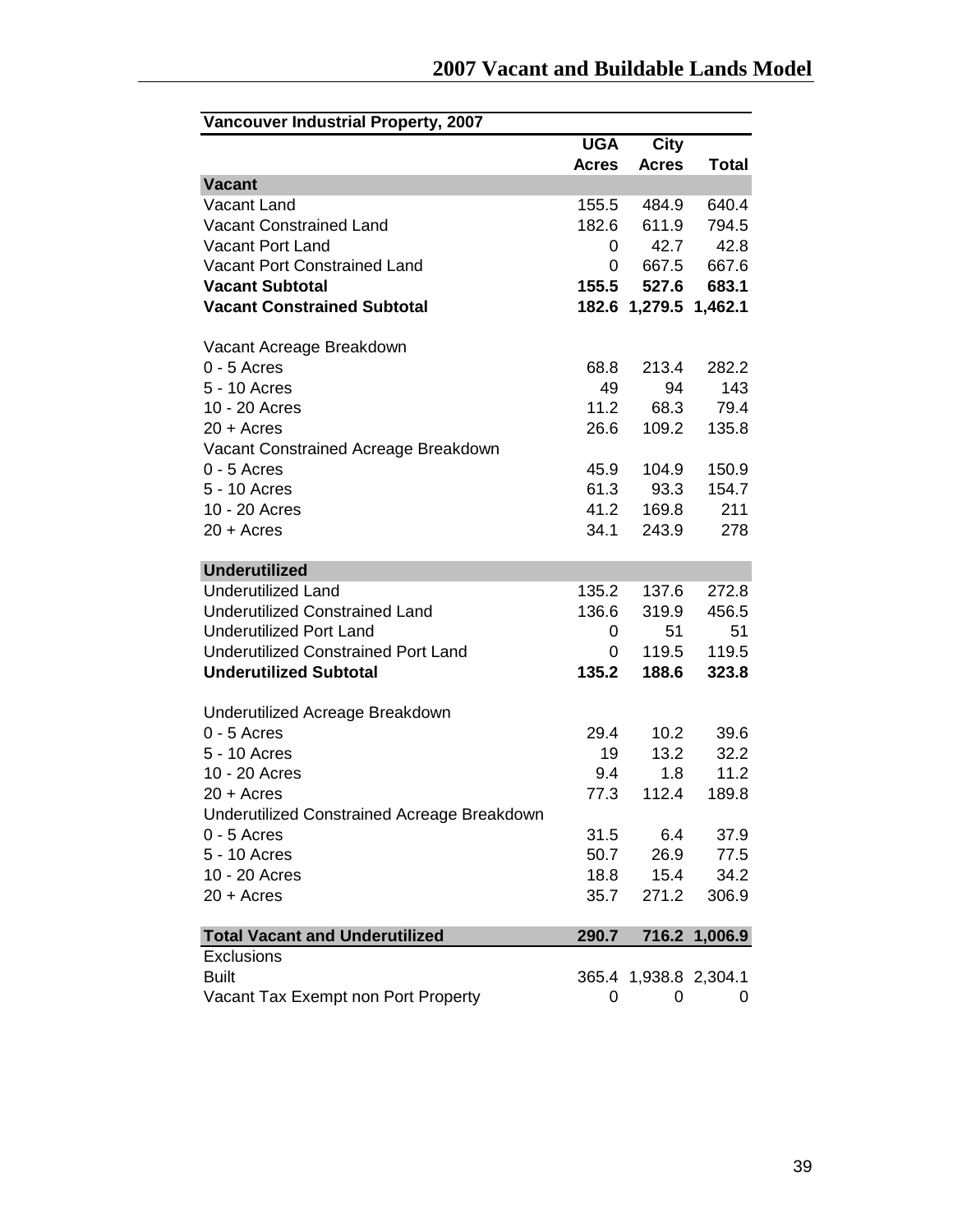| <b>Washougal Industrial Property, 2007</b>  |            |                    |                |
|---------------------------------------------|------------|--------------------|----------------|
|                                             | <b>UGA</b> | <b>City</b>        |                |
|                                             |            | <b>Acres Acres</b> | <b>Total</b>   |
| <b>Vacant</b>                               |            |                    |                |
| Vacant Land                                 | 0          | 14.1               | 14.1           |
| Vacant Constrained Land                     | 0          | 67.3               | 67.3           |
| <b>Vacant Port Land</b>                     | 0          | 0.4                | 0.4            |
| Vacant Port Constrained Land                | 5.5        | 20.4               | 25.9           |
| <b>Vacant Subtotal</b>                      | 0          | 14.5               | 14.5           |
| <b>Vacant Constrained Subtotal</b>          | 5.5        | 87.7               | 93.2           |
| Vacant Acreage Breakdown                    |            |                    |                |
| $0 - 5$ Acres                               | 0          | 8.8                | 8.8            |
| 5 - 10 Acres                                | 0          | 0                  | 0              |
| 10 - 20 Acres                               | 0          | 0                  | 0              |
| $20 +$ Acres                                | 0          | 5.3                | 5.3            |
| Vacant Constrained Acreage Breakdown        |            |                    |                |
| $0 - 5$ Acres                               | 0          | 18.8               | 18.8           |
| 5 - 10 Acres                                | 0          | 12.6               | 12.6           |
| 10 - 20 Acres                               | 0          | 12.1               | 12.1           |
| $20 + A$ cres                               | 0          | 20.3               | 20.3           |
| <b>Underutilized</b>                        |            |                    |                |
| <b>Underutilized Land</b>                   | 0          | 11.7               | 11.7           |
| <b>Underutilized Constrained Land</b>       | 0          | 35.6               | 35.6           |
| <b>Underutilized Port Land</b>              | 0          | 0.3                | 0.3            |
| <b>Underutilized Constrained Port Land</b>  | 0          | 81.9               | 81.9           |
| <b>Underutilized Subtotal</b>               | 0          | 12                 | 12             |
| Underutilized Acreage Breakdown             |            |                    |                |
| $0 - 5$ Acres                               | 0          | 4.7                | 4.7            |
| 5 - 10 Acres                                | 0          | 0                  | 0              |
| 10 - 20 Acres                               | 0          | 0                  | 0              |
| $20 + A$ cres                               | 0          | $\overline{7}$     | $\overline{7}$ |
| Underutilized Constrained Acreage Breakdown |            |                    |                |
| $0 - 5$ Acres                               | 0          | 4.7                | 4.7            |
| 5 - 10 Acres                                | 0          | 0                  | 0              |
| 10 - 20 Acres                               | 0          | 14.8               | 14.8           |
| $20 + A$ cres                               | 0          | 16.1               | 16.1           |
| <b>Total Vacant and Underutilized</b>       | 0          | 26.5               | 26.5           |
| Exclusions                                  |            |                    |                |
| <b>Built</b>                                | 0          |                    | 212.7 212.7    |
| Vacant Tax Exempt non Port Property         | 0          | 0                  | 0              |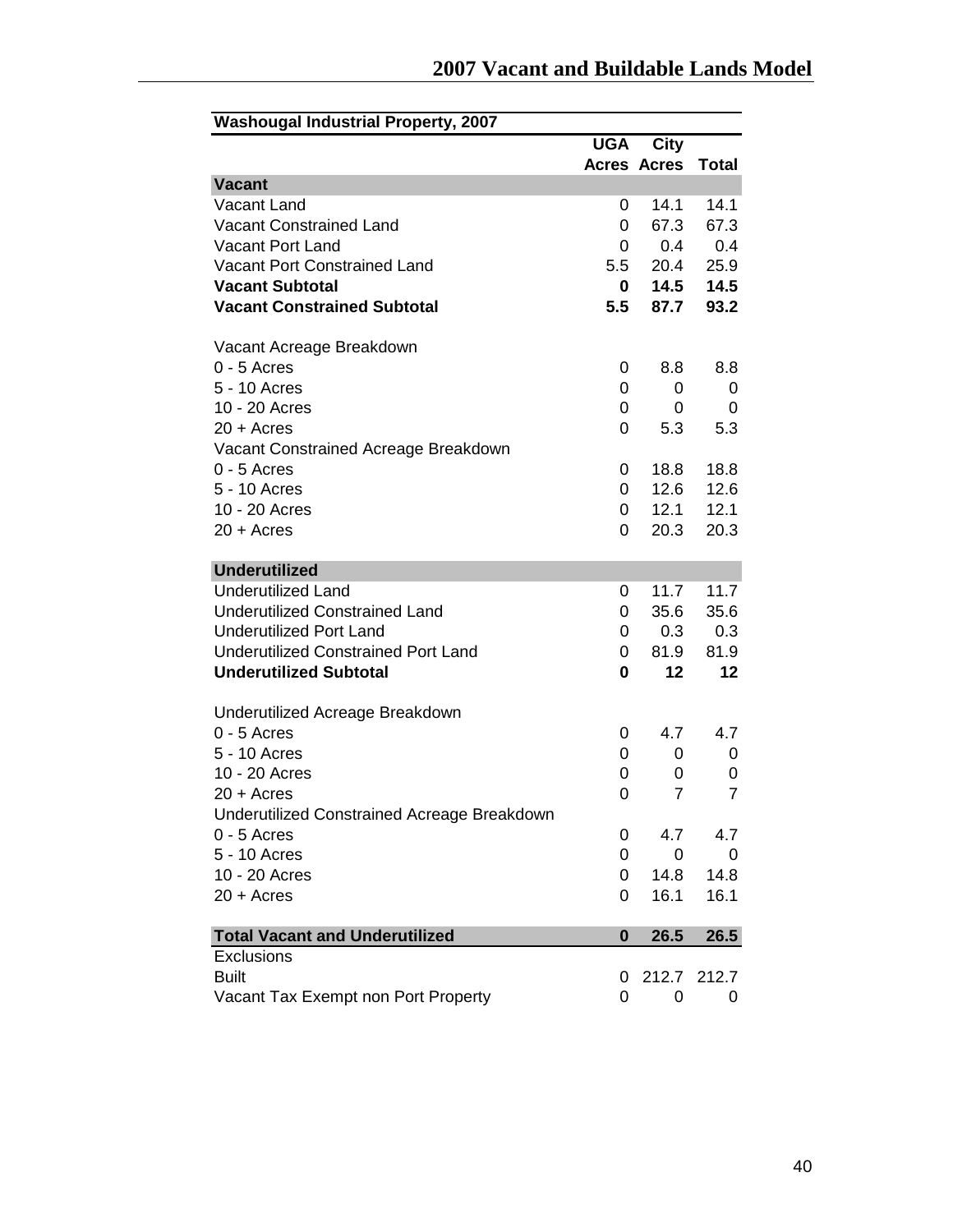| <b>Yacolt Industrial Property, 2007</b>               |            |                          |     |
|-------------------------------------------------------|------------|--------------------------|-----|
|                                                       | <b>UGA</b> | <b>City</b>              |     |
|                                                       |            | <b>Acres Acres Total</b> |     |
| <b>Vacant</b>                                         |            |                          |     |
| Vacant Land                                           | 7.8        | 0                        | 7.8 |
| <b>Vacant Constrained Land</b>                        | 1.9        | 0                        | 1.9 |
| <b>Vacant Port Land</b>                               | 0          | 0                        | 0   |
| <b>Vacant Port Constrained Land</b>                   | 0          | 0                        | 0   |
| <b>Vacant Subtotal</b>                                | 7.8        | 0                        | 7.8 |
| <b>Vacant Constrained Subtotal</b>                    | 1.9        | 0                        | 1.9 |
| Vacant Acreage Breakdown                              |            |                          |     |
| $0 - 5$ Acres                                         | 0          | 0                        | 0   |
| 5 - 10 Acres                                          | 0          | 0                        | 0   |
| 10 - 20 Acres                                         | 7.8        | 0                        | 7.8 |
| $20 + A$ cres                                         | 0          | 0                        | 0   |
|                                                       |            |                          |     |
| Vacant Constrained Acreage Breakdown<br>$0 - 5$ Acres | 0          | 0                        | 0   |
| 5 - 10 Acres                                          | 0          | 0                        | 0   |
| 10 - 20 Acres                                         | 1.9        | 0                        | 1.9 |
| $20 + A$ cres                                         | 0          | 0                        | 0   |
|                                                       |            |                          |     |
| <b>Underutilized</b>                                  |            |                          |     |
| <b>Underutilized Land</b>                             | 0          | 0                        | 0   |
| <b>Underutilized Constrained Land</b>                 | 0          | 0                        | 0   |
| <b>Underutilized Port Land</b>                        | 0          | 0                        | 0   |
| <b>Underutilized Constrained Port Land</b>            | 0          | 0                        | 0   |
| <b>Underutilized Subtotal</b>                         | 0          | 0                        | 0   |
|                                                       |            |                          |     |
| Underutilized Acreage Breakdown                       |            |                          |     |
| $0 - 5$ Acres                                         | 0          | 0                        | 0   |
| 5 - 10 Acres                                          | 0          | 0                        | 0   |
| 10 - 20 Acres                                         | 0          | 0                        | 0   |
| 20 + Acres                                            | 0          | 0                        | 0   |
| Underutilized Constrained Acreage Breakdown           |            |                          |     |
| $0 - 5$ Acres                                         | 0          | 0                        | 0   |
| 5 - 10 Acres                                          | 0          | 0                        | 0   |
| 10 - 20 Acres                                         | 0          | 0                        | 0   |
| $20 + A$ cres                                         | 0          | 0                        | 0   |
| <b>Total Vacant and Underutilized</b>                 | 7.8        | $\bf{0}$                 | 7.8 |
| <b>Exclusions</b>                                     |            |                          |     |
| <b>Built</b>                                          | 0          | 0                        | 0   |
| Vacant Tax Exempt non Port Property                   | 0          | 0                        | 0   |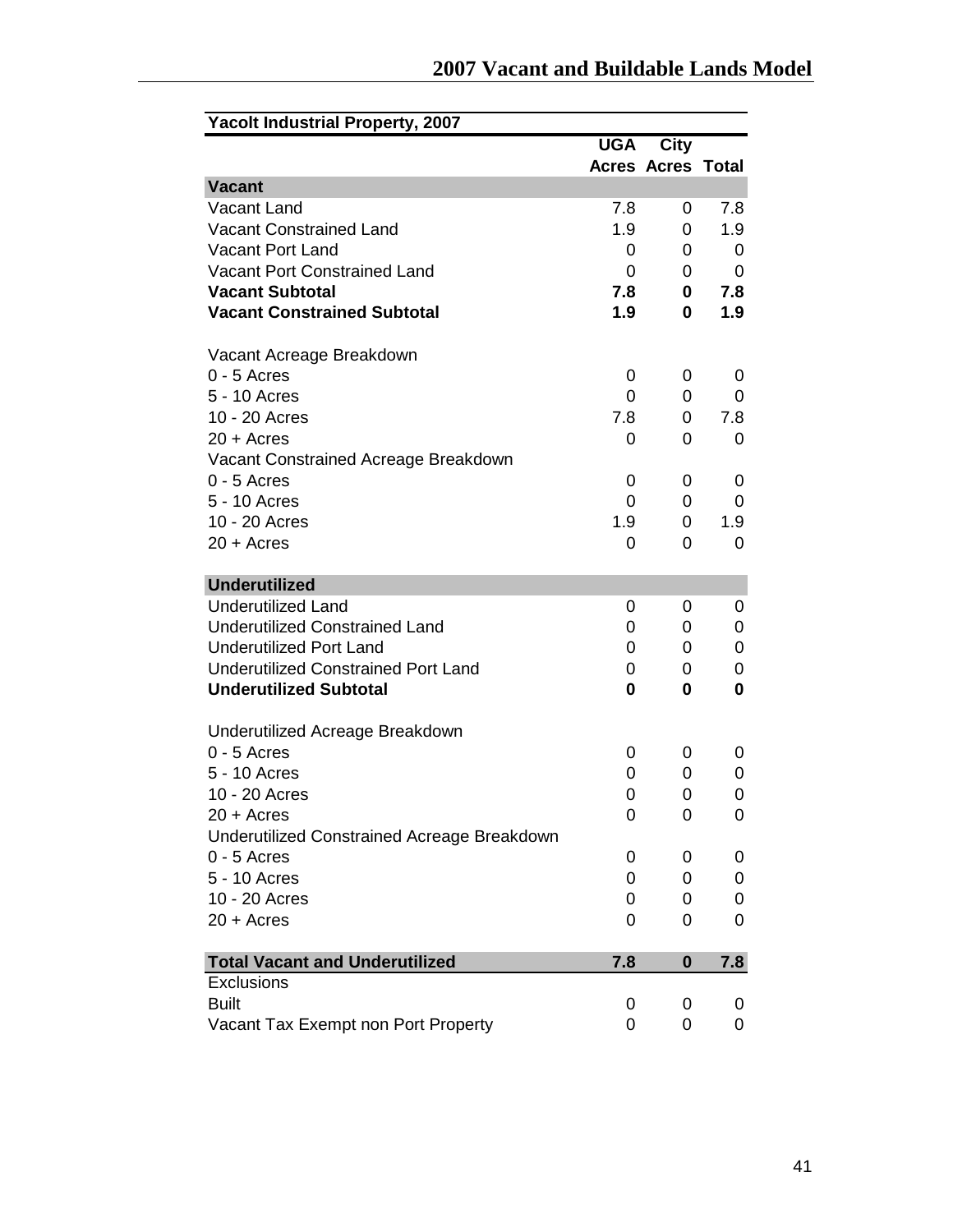## **Capacity Analysis**

The tables below provide the vacant and buildable lands per urban growth area in the residential, commercial and industrial areas based on the year 2007 Vacant Buildable Lands Model. Based on the assumptions below the data indicates that countywide there are 8,883 net buildable residential acres with a capacity of 173,186 residents; 5,699 net buildable commercial acres with an employment capacity of 113,982 and 2,318 net buildable industrial acres with an employment capacity of 20,861.

|                      | <b>VBLM</b>              | Will Not Convert   Infrastructure  Developable   Housing   Units per   Capacity in | -- <i>.,</i> -- |                  |              |      |            |
|----------------------|--------------------------|------------------------------------------------------------------------------------|-----------------|------------------|--------------|------|------------|
|                      | <b>Gross Acres Acres</b> |                                                                                    | <b>Acres</b>    | <b>Net Acres</b> | <b>Units</b> | Acre | Population |
| <b>Battle Ground</b> |                          |                                                                                    |                 |                  |              |      |            |
| City                 | 864                      | 351                                                                                | 142             | 372              | 3,404        | 9.1  | 8,816      |
| <b>UGA</b>           | 1,946                    | 774                                                                                | 323             | 848              | 5,974        | 7.0  | 15,473     |
| Total                | 2,810                    | 1,125                                                                              | 465             | 1,221            | 9,378        | 7.7  | 24,289     |
| Camas                |                          |                                                                                    |                 |                  |              |      |            |
| City                 | 1,229                    | 485                                                                                | 206             | 538              | 3,897        | 7.2  | 10,093     |
| <b>UGA</b>           | 1,022                    | 379                                                                                | 175             | 468              | 3,726        | 8.0  | 9,650      |
| Total                | 2,251                    | 863                                                                                | 381             | 1,007            | 7,623        | 7.6  | 19,744     |
| La Center            |                          |                                                                                    |                 |                  |              |      |            |
| City                 | 110                      | 39                                                                                 | 20              | 52               | 206          | 4.0  | 534        |
| <b>UGA</b>           | 898                      | 362                                                                                | 149             | 388              | 1,936        | 5.0  | 5,014      |
| Total                | 1,008                    | 401                                                                                | 168             | 439              | 2,143        | 4.9  | 5,550      |
| Ridgefield           |                          |                                                                                    |                 |                  |              |      |            |
| City                 | 1,329                    | 505                                                                                | 228             | 596              | 3,848        | 6.5  | 9,967      |
| <b>UGA</b>           | 1,450                    | 605                                                                                | 234             | 611              | 4,355        | 7.1  | 11,279     |
| Total                | 2,779                    | 1,109                                                                              | 463             | 1,207            | 8,203        | 6.8  | 21,247     |
| <b>Three Creeks</b>  |                          |                                                                                    |                 |                  |              |      |            |
| City                 | $\overline{0}$           | $\Omega$                                                                           | $\overline{0}$  | $\overline{0}$   | $\theta$     | 0.0  | $\vert$ 0  |
| <b>UGA</b>           | 4,770                    | 1,798                                                                              | 819             | 2,153            | 15,564       | 7.2  | 40,311     |
| Total                | 4,770                    | 1,798                                                                              | 819             | 2,153            | 15,564       | 7.2  | 40,311     |
| <b>Vancouver</b>     |                          |                                                                                    |                 |                  |              |      |            |
| City                 | 1,577                    | 523                                                                                | 291             | 763              | 9,022        | 11.8 | 23,367     |
| <b>UGA</b>           | 3,159                    | 1,068                                                                              | 574             | 1,516            | 11,074       | 7.3  | 28,682     |
| Total                | 4,736                    | 1,591                                                                              | 866             | 2,279            | 20,096       | 8.8  | 52,049     |
| Washougal            |                          |                                                                                    |                 |                  |              |      |            |
| City                 | 666                      | 268                                                                                | 110             | 288              | 1,800        | 6.2  | 4,662      |
| <b>UGA</b>           | 554                      | 210                                                                                | 95              | 248              | 1,897        | 7.6  | 4,913      |
| Total                | 1,220                    | 478                                                                                | 206             | 537              | 3,697        | 6.9  | 9,575      |
| <b>Yacolt</b>        |                          |                                                                                    |                 |                  |              |      |            |
| City                 | 63                       | 14                                                                                 | 14              | 36               | 143          | 4.0  | 370        |
| <b>UGA</b>           | 10                       | 3                                                                                  | $\overline{2}$  | $\mathfrak{S}$   | 21           | 4.0  | 53         |
| Total                | 73                       | 16                                                                                 | 16              | 41               | 163          | 4.0  | 422        |
| <b>Grand Total</b>   | 19,646                   | 7,381                                                                              | 3,382           | 8,883            | 66,867       | 7.5  | 173,186    |

**Residential Capacity Analysis, 2007** 

 Note: Residential, commercial and industrial use VBLM 2007V model run. Additional households not captured by the VBLM is 3, 499, which increases the total population to 173,186.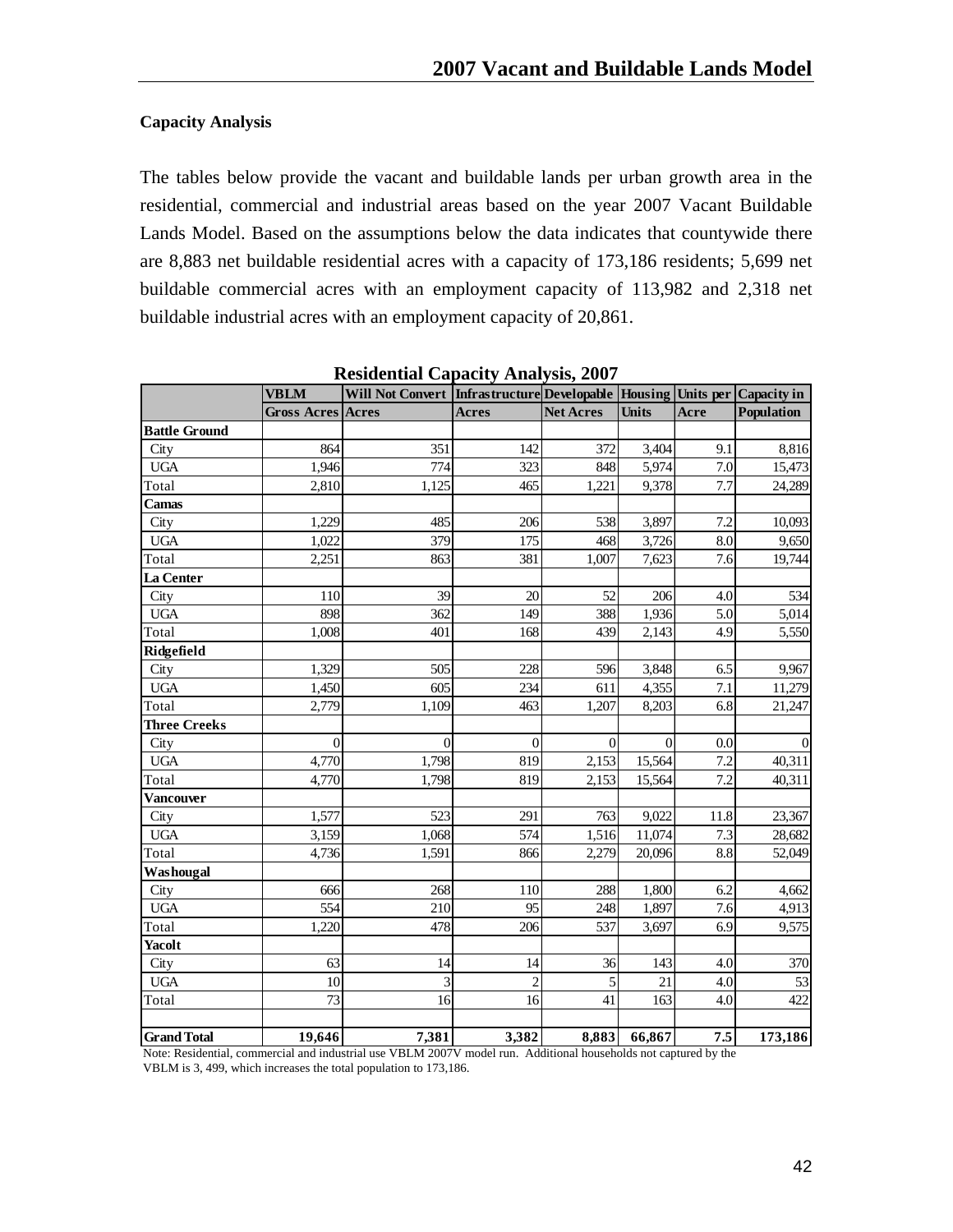|                      |                                         | Commercial UGA Capacity Analysis, 2007 VBLM          |                |                  |               |                      | Industrial UGA Capacity Analysis, 2007 VBLM<br>Will Not Convert Infrastructure Developable Jobs |              |                 |                  |                |
|----------------------|-----------------------------------------|------------------------------------------------------|----------------|------------------|---------------|----------------------|-------------------------------------------------------------------------------------------------|--------------|-----------------|------------------|----------------|
|                      | <b>VBLM</b><br><b>Gross Acres Acres</b> | Will Not Convert   Infrastructure Developable   Jobs | <b>Acres</b>   | <b>Net Acres</b> |               |                      | <b>VBLM</b><br><b>Gross Acres Acres</b>                                                         |              | <b>Acres</b>    | <b>Net Acres</b> |                |
|                      |                                         |                                                      |                |                  |               |                      |                                                                                                 |              |                 |                  |                |
| <b>Battle Ground</b> |                                         |                                                      |                |                  |               | <b>Battle Ground</b> |                                                                                                 |              |                 |                  |                |
| City                 | 533                                     | 73                                                   | 115            | 344              | 6,889         | City                 | 186                                                                                             | 87           | 25              | 74               | 669            |
| <b>UGA</b>           | 407                                     | 54                                                   | 89             | 264              | 5,277         | <b>UGA</b>           | 48                                                                                              | 14           | 8               | 25               | 223            |
| Total                | 939                                     | 127                                                  | 204            | 608              | 12,165        | Total                | 234                                                                                             | 102          | 33              | 99               | 893            |
| Camas                |                                         |                                                      |                |                  |               | Camas                |                                                                                                 |              |                 |                  |                |
| City                 | 753                                     | 85                                                   | 167            | 501              | 10,017        | City                 | 164                                                                                             | 72           | 23              | 70               | 625            |
| <b>UGA</b>           | 665                                     | 87                                                   | 144            | 433              | 8,667         | <b>UGA</b>           | $\Omega$                                                                                        | $\mathbf{0}$ | $\vert 0 \vert$ | $\Omega$         | $\mathbf 0$    |
| Total                | 1,418                                   | 172                                                  | 311            | 934              | 18,684        | Total                | 164                                                                                             | 72           | 23              | 70               | 625            |
| <b>La Center</b>     |                                         |                                                      |                |                  |               | La Center            |                                                                                                 |              |                 |                  |                |
| City                 | 8                                       |                                                      | $\mathfrak{D}$ | 5                | 105           | City                 | $\mathbf{0}$                                                                                    | $\mathbf{0}$ | $\overline{0}$  | $\Omega$         | $\mathbf 0$    |
| <b>UGA</b>           | 593                                     | 49                                                   | 136            | 408              | 8,167         | <b>UGA</b>           | $\overline{0}$                                                                                  | $\theta$     | $\Omega$        | $\Omega$         | $\overline{0}$ |
| Total                | 601                                     | 50                                                   | 138            | 414              | 8,271         | Total                | $\theta$                                                                                        | $\theta$     | $\Omega$        | $\Omega$         | $\overline{0}$ |
| Ridgefield           |                                         |                                                      |                |                  |               | Ridgefield           |                                                                                                 |              |                 |                  |                |
| City                 | 501                                     | 46                                                   | 114            | 341              | 6,829         | City                 | 589                                                                                             | 129          | 115             | 345              | 3,102          |
| <b>UGA</b>           | 522                                     | 75                                                   | 112            | 335              | 6,703         | <b>UGA</b>           |                                                                                                 | $\Omega$     | $\Omega$        | $\Omega$         | $\overline{c}$ |
| Total                | 1,023                                   | 121                                                  | 226            | 677              | 13,532        | Total                | 589                                                                                             | 130          | 115             | 345              | 3,104          |
| <b>Three Creeks</b>  |                                         |                                                      |                |                  |               | <b>Three Creeks</b>  |                                                                                                 |              |                 |                  |                |
| City                 | $\Omega$                                | $\Omega$                                             | $\Omega$       | $\Omega$         |               | City                 | $\Omega$                                                                                        | $\theta$     | $\vert$ 0       | $\Omega$         | $\mathbf 0$    |
| <b>UGA</b>           | 1,053                                   | 99                                                   | 238            | 715              | 14,298        | <b>UGA</b>           | 308                                                                                             | 69           | 60              | 180              | 1,616          |
| Total                | 1.053                                   | 99                                                   | 238            | 715              | 14,298        | Total                | 308                                                                                             | 69           | 60              | 180              | 1,616          |
| Vancouver            |                                         |                                                      |                |                  |               | Vancouver            |                                                                                                 |              |                 |                  |                |
| City                 | 519                                     | 18                                                   | 125            | 376              | 7,513         | City                 | 2,435                                                                                           | 860          | 394             | 1,182            | 10,636         |
| <b>UGA</b>           | 2,318                                   | 242                                                  | 519            | 1,557            | 31,145        | <b>UGA</b>           | 610                                                                                             | 160          | 113             | 338              | 3,039          |
| Total                | 2,836                                   | 259                                                  | 644            | 1,933            | 38,658        | Total                | 3,045                                                                                           | 1,019        | 507             | 1,520            | 13,675         |
| Washougal            |                                         |                                                      |                |                  |               | Washougal            |                                                                                                 |              |                 |                  |                |
| City                 | 43                                      | 3                                                    | 10             | 30               | 593           | City                 | 232                                                                                             | 103          | 32              | 97               | 871            |
| <b>UGA</b>           | 536                                     | 32                                                   | 126            | 378              | 7,565         | <b>UGA</b>           | 6                                                                                               | 3            |                 | $\mathcal{D}$    | 19             |
| Total                | 579                                     | 35                                                   | 136            | 408              | 8,158         | Total                | 237                                                                                             | 105          | 33              | 99               | 890            |
| Yacolt               |                                         |                                                      |                |                  |               | Yacolt               |                                                                                                 |              |                 |                  |                |
| City                 | 14                                      | $\Omega$                                             |                | 11               | 216           | City                 | $\mathbf{0}$                                                                                    | $\mathbf{0}$ | $\Omega$        | $\Omega$         | $\mathbf 0$    |
| <b>UGA</b>           | $\mathbf{0}$                            | $\Omega$                                             | $\Omega$       | $\overline{0}$   | $\Omega$      | <b>UGA</b>           | 10                                                                                              |              | $\overline{2}$  |                  | 59             |
| Total                | 14                                      | $\Omega$                                             |                | 11               | 216           | Total                | 10                                                                                              |              |                 |                  | 59             |
| <b>Grand Total</b>   | 8,463                                   | 863                                                  | 1,901          |                  | 5,699 113,982 | <b>Grand Total</b>   | 4,587                                                                                           | 1,496        | 773             | 2,318            | 20,861         |

Note: Additional jobs not captured by the VBLM is 18,929. By adding these jobs to the total commercial and industrial jobs the total number of jobs increases to 153,794